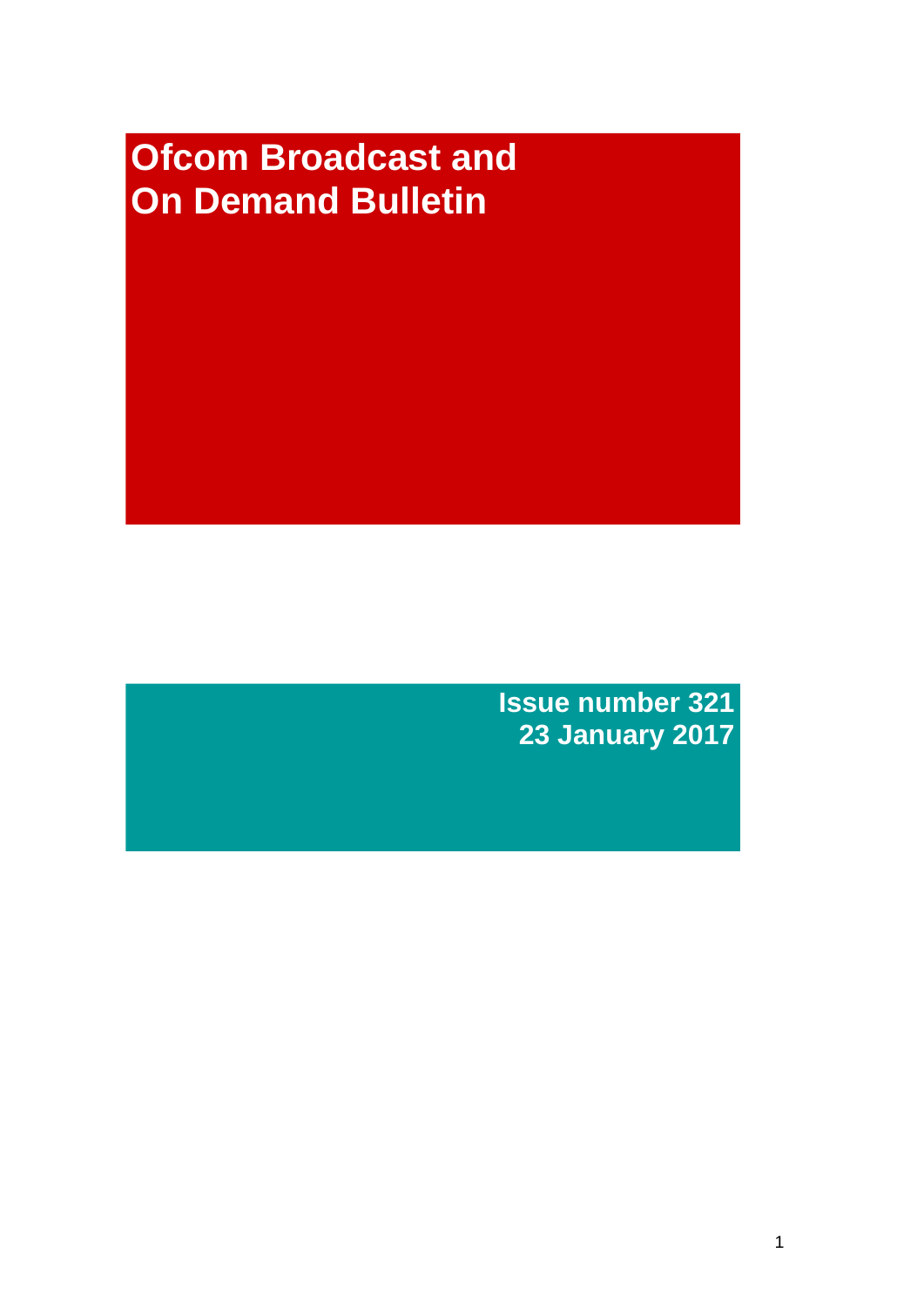## **Contents**

| Introduction         | ⌒ |
|----------------------|---|
| Note to Broadcasters |   |

**Ofcom consultations on:**

| Olcom consultations on:<br>new proposed procedures for handling BBC content standards<br>$\bullet$<br>complaints, investigations and sanctions; and<br>proposed changes to current investigation and sanction procedures<br>$\bullet$ |    |
|---------------------------------------------------------------------------------------------------------------------------------------------------------------------------------------------------------------------------------------|----|
| for other broadcasters and notified on demand service providers                                                                                                                                                                       | 6  |
| <b>Northern Ireland Assembly Elections</b>                                                                                                                                                                                            | 8  |
| References to providers of technical information<br>in sports programming on television                                                                                                                                               | 10 |
| <b>Broadcast Standards cases</b>                                                                                                                                                                                                      |    |
| In Breach                                                                                                                                                                                                                             |    |
| Like Radio UK<br>27 November 2016, 16:10                                                                                                                                                                                              | 12 |
| <b>Steve Allen</b><br>LBC 97.3FM, 17 October 2016, 05:00                                                                                                                                                                              | 14 |
| <b>Premier League Football</b><br>6eren, 6 March 2016, 14:45                                                                                                                                                                          | 19 |
| Desi Beat<br>Colors, 28 August and 11 September 2016, 19:00                                                                                                                                                                           | 24 |
| <b>Broadcast Licence Conditions cases</b>                                                                                                                                                                                             |    |
| In Breach                                                                                                                                                                                                                             |    |
| Broadcasting licensees' late payment of licence fees<br>Various licensees                                                                                                                                                             | 31 |

## **Broadcast Fairness and Privacy cases**

### **Upheld**

| <b>Complaint by Mr Sukhwinder Singh and Ms Kamal Preet Kaur</b><br>Gurdwara Miri Piri Sahib Kar Sewa Live, MATV, 6 and 13 June 2016 | 33 |
|-------------------------------------------------------------------------------------------------------------------------------------|----|
| <b>Tables of cases</b>                                                                                                              |    |
| <b>Complaints assessed, not investigated</b>                                                                                        | 42 |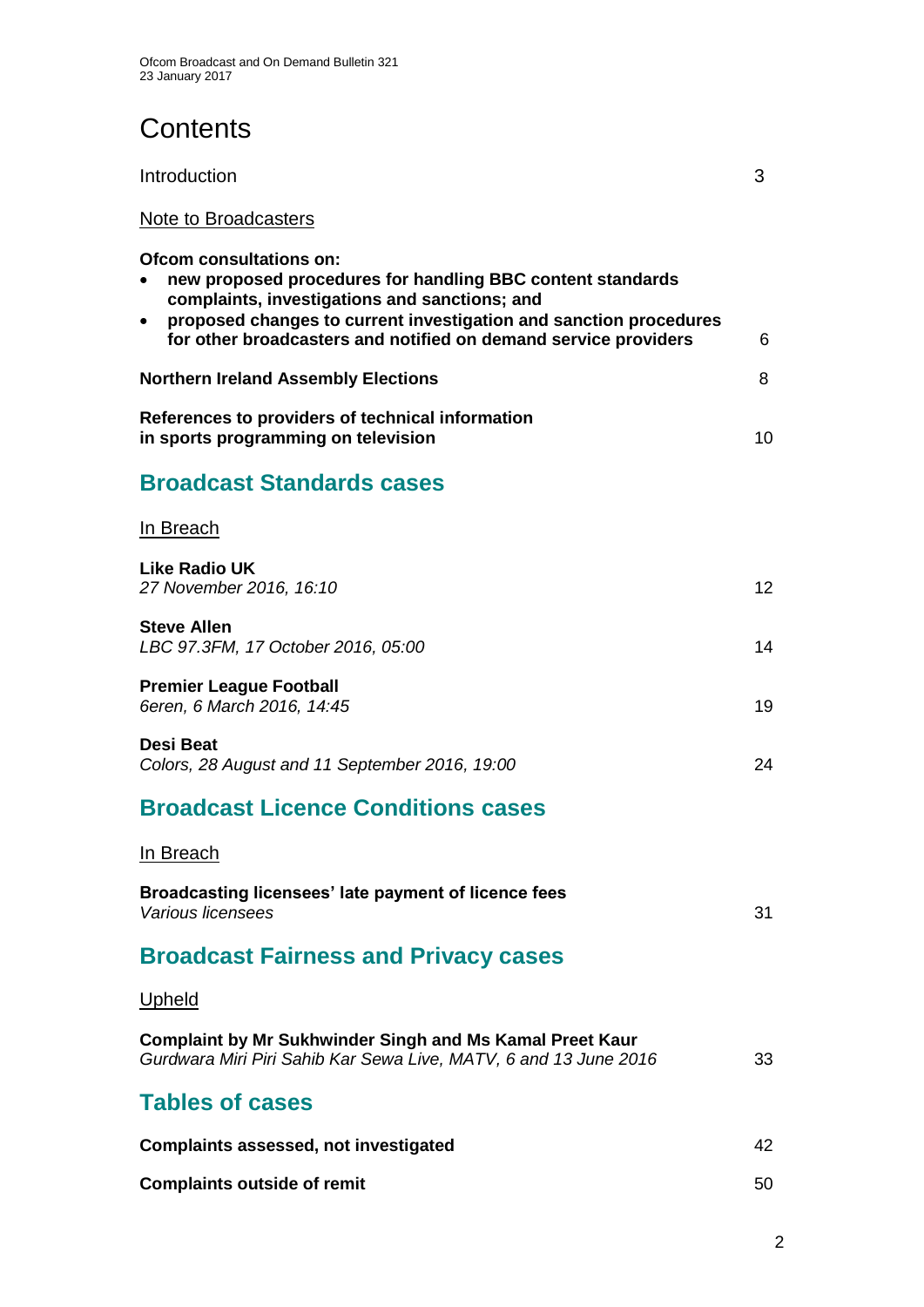### **Investigations List** 52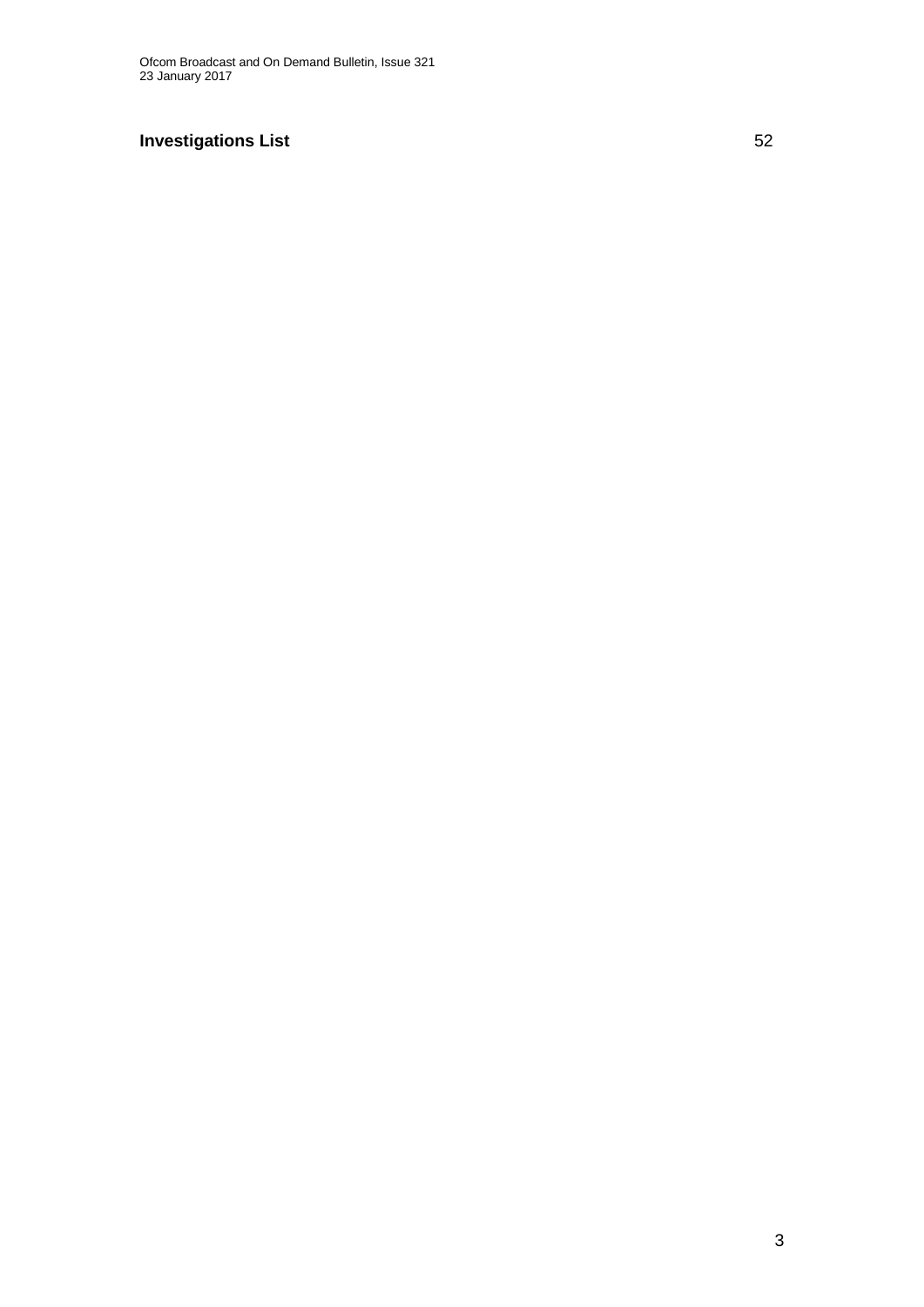## **Introduction**

Under the Communications Act 2003 ("the Act"), Ofcom has a duty to set standards for broadcast content as appear to it best calculated to secure the standards objectives<sup>1</sup>. Ofcom also has a duty to secure that every provider of a notifiable On Demand Programme Services ("ODPS") complies with certain standards requirements as set out in the Act<sup>2</sup>. Ofcom must include these standards in a code, codes or rules. These are listed below.

The Broadcast and On Demand Bulletin reports on the outcome of investigations into alleged breaches of those Ofcom codes and rules below, as well as licence conditions with which broadcasters regulated by Ofcom are required to comply. We also report on the outcome of ODPS sanctions referrals made by the ASA on the basis of their rules and guidance for advertising content on ODPS. These Codes, rules and guidance documents include:

- a) [Ofcom's Broadcasting Code](http://stakeholders.ofcom.org.uk/broadcasting/broadcast-codes/broadcast-code/) ("the Code") for content broadcast on television and radio services.
- b) the [Code on the Scheduling of Television Advertising](https://www.ofcom.org.uk/__data/assets/pdf_file/0014/32162/costa-april-2016.pdf) ("COSTA") which contains rules on how much advertising and teleshopping may be scheduled in television programmes, how many breaks are allowed and when they may be taken.
- c) certain sections of the [BCAP Code: the UK Code of Broadcast Advertising,](https://www.cap.org.uk/Advertising-Codes/Broadcast.aspx) which relate to those areas of the BCAP Code for which Ofcom retains regulatory responsibility for on television and radio services. These include:
	- the prohibition on 'political' advertising;
	- sponsorship and product placement on television (see Rules 9.13, 9.16 and 9.17 of the Code) and all commercial communications in radio programming (see Rules 10.6 to 10.8 of the Code);
	- 'participation TV' advertising. This includes long-form advertising predicated on premium rate telephone services – most notably chat (including 'adult' chat), 'psychic' readings and dedicated quiz TV (Call TV quiz services). Ofcom is also responsible for regulating gambling, dating and 'message board' material where these are broadcast as advertising<sup>3</sup>.
- d) other licence conditions which broadcasters must comply with, such as requirements to pay fees and submit information which enables Ofcom to carry out its statutory duties. Further information can be found on Ofcom's website for [television](http://licensing.ofcom.org.uk/tv-broadcast-licences/) and [radio](http://licensing.ofcom.org.uk/radio-broadcast-licensing/) licences.
- e) Ofcom's [Statutory Rules and Non-Binding Guidance for Providers of On-](http://stakeholders.ofcom.org.uk/binaries/broadcast/on-demand/rules-guidance/rules_and_guidance.pdf)[Demand Programme Services](http://stakeholders.ofcom.org.uk/binaries/broadcast/on-demand/rules-guidance/rules_and_guidance.pdf) for editorial content on ODPS. Ofcom considers sanctions in relation to advertising content on ODPS on referral by the Advertising Standards Authority ("ASA"), the co-regulator of ODPS for advertising or may do so as a concurrent regulator.

[Other codes and requirements](http://stakeholders.ofcom.org.uk/broadcasting/broadcast-codes/) may also apply to broadcasters, depending on their circumstances. These include the Code on Television Access Services (which sets out how much subtitling, signing and audio description relevant licensees must

<sup>1</sup> <sup>1</sup> The relevant legislation is set out in detail in Annex 1 of the Code.

<sup>&</sup>lt;sup>2</sup> The relevant legislation can be found at Part 4A of the Act.

<sup>3</sup> BCAP and ASA continue to regulate conventional teleshopping content and spot advertising for these types of services where it is permitted. Ofcom remains responsible for statutory sanctions in all advertising cases.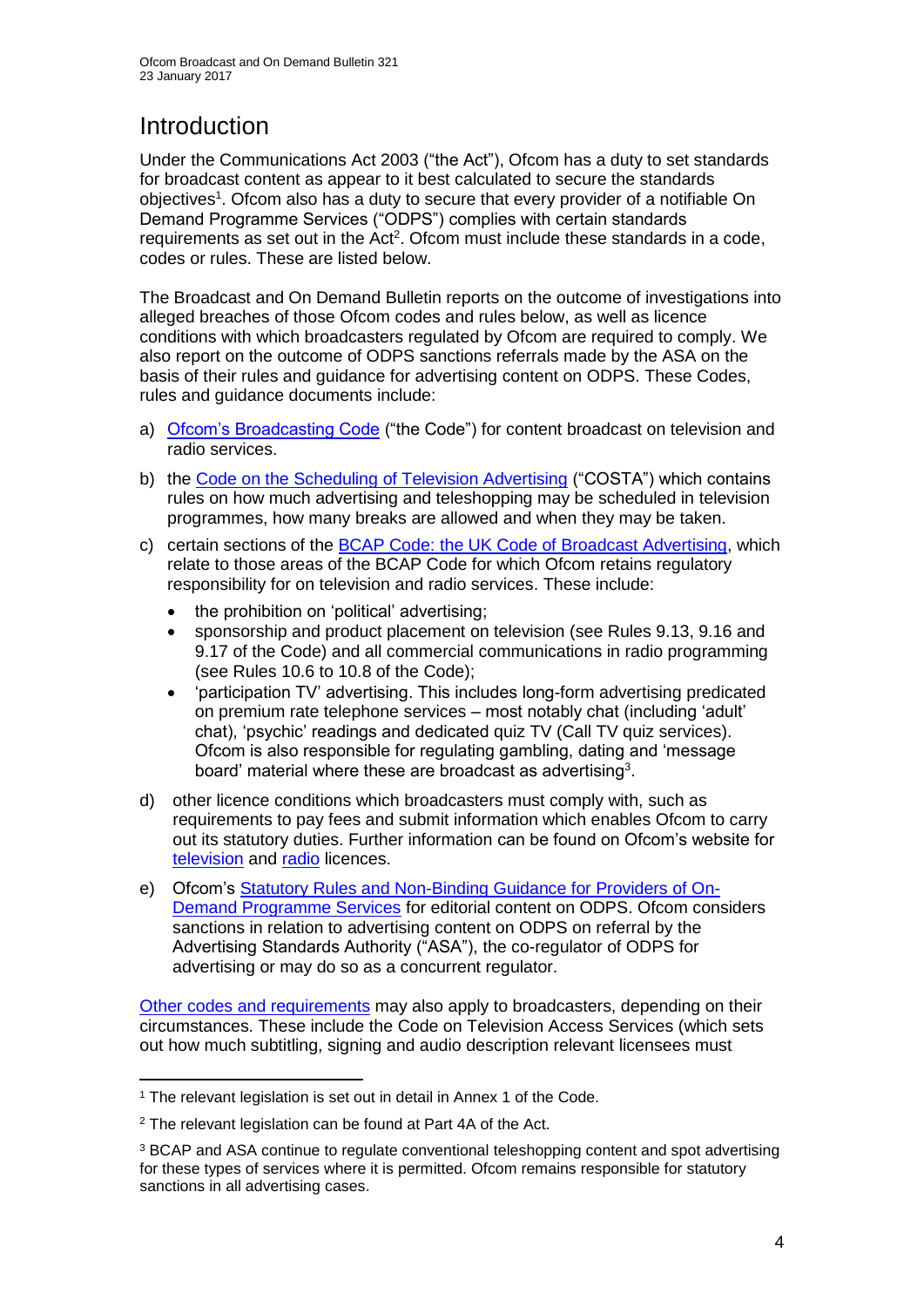provide), the Code on Electronic Programme Guides, the Code on Listed Events, and the Cross Promotion Code.

**It is Ofcom's policy to describe fully the content in television, radio and on demand content. Some of the language and descriptions used in Ofcom's Broadcast and On Demand Bulletin may therefore cause offence.**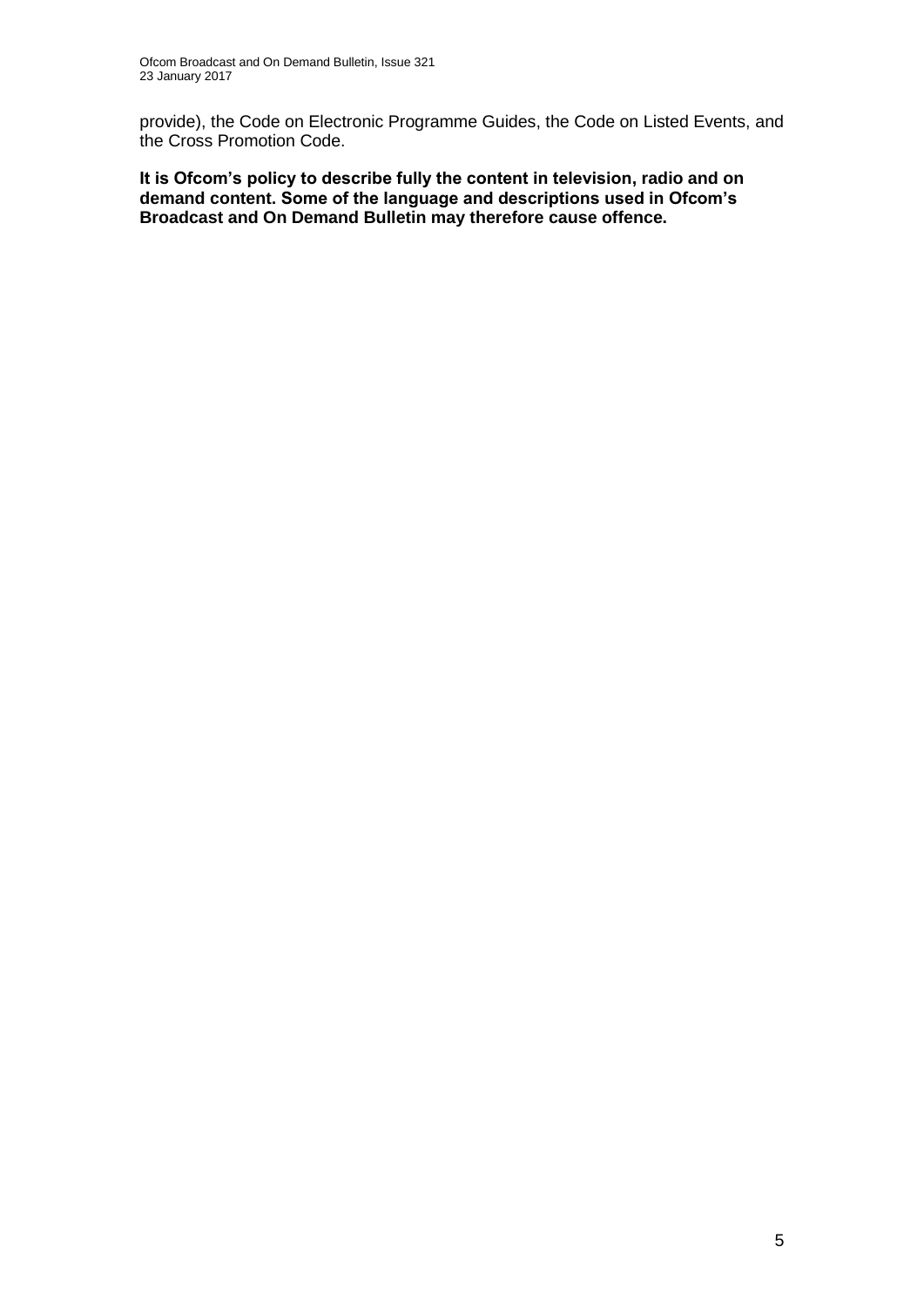## **Note to Broadcasters and On Demand Service Providers**

#### **Ofcom consultations on:**

- **new proposed procedures for handling BBC content standards complaints, investigations and sanctions; and**
- **proposed changes to current investigation and sanction procedures for other broadcasters and notified on demand service providers**

Ofcom will take on regulation of the BBC from 3 April 2017. We have previously informed broadcasters and on demand programme service (ODPS) providers that we will be consulting on proposed procedures explaining how we will handle complaints about BBC programmes, and how we will conduct our investigations and sanctions.

This consultation is published today. It seeks stakeholders' views on proposed procedures that Ofcom will normally follow for BBC's UK broadcasting and on demand programme services funded by the licence fee when:

- considering and investigating content standards issues under the Code;
- considering and adjudicating Fairness and Privacy complaints under the Code; and
- considering the imposition of sanctions for breaches of the Code.

We invite representations from interested stakeholders on the matters set out in the consultation by no later than 5pm on **6 March 2017.**

[https://www.ofcom.org.uk/consultations-and-statements/category-2/bbc-content](https://www.ofcom.org.uk/consultations-and-statements/category-2/bbc-content-standards-investigations-and-sanctions)[standards-investigations-and-sanctions](https://www.ofcom.org.uk/consultations-and-statements/category-2/bbc-content-standards-investigations-and-sanctions)

We have also taken this opportunity to review our current procedures which apply to all other Ofcom television and radio licensees and notified ODPS providers.

As a result, as well as consulting on proposed BBC procedures, we are today seeking stakeholder views on proposed changes to Ofcom's current procedures. This consultation covers the following procedures:

- Procedures for investigating breaches of content standards for television and radio
- Procedures for the consideration and adjudication of Fairness & Privacy complaints
- General procedures for investigating breaches of broadcast licences
- Procedures for the consideration of statutory sanctions in breaches of broadcast licences
- Procedures for investigating breaches of rules for on-demand programme services
- Procedures for the consideration of statutory sanctions arising in the context of on-demand programme services

The reason for also consulting on our current procedures at this time is to ensure that: where appropriate, they are consistent with the proposed BBC procedures; our processes are fair, efficient and timely; and there is transparency and clarity as to how our processes will be run.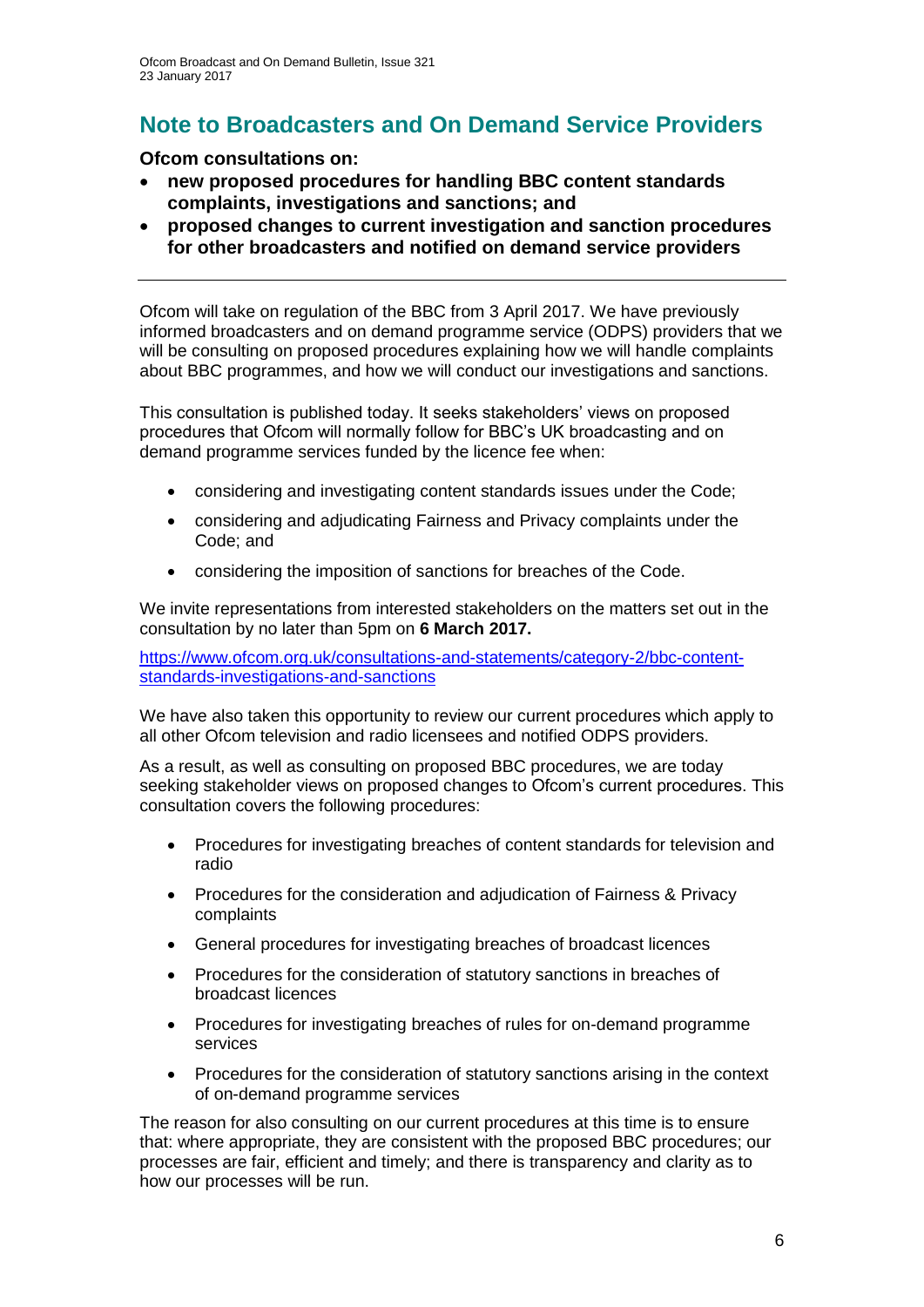We invite responses on the matters set out in this consultation also by no later than 5pm on **6 March 2017.**

[https://www.ofcom.org.uk/consultations-and-statements/category-2/review](https://www.ofcom.org.uk/consultations-and-statements/category-2/review-procedures-handling-content-standards-and-broadcast-licensing)[procedures-handling-content-standards-and-broadcast-licensing](https://www.ofcom.org.uk/consultations-and-statements/category-2/review-procedures-handling-content-standards-and-broadcast-licensing)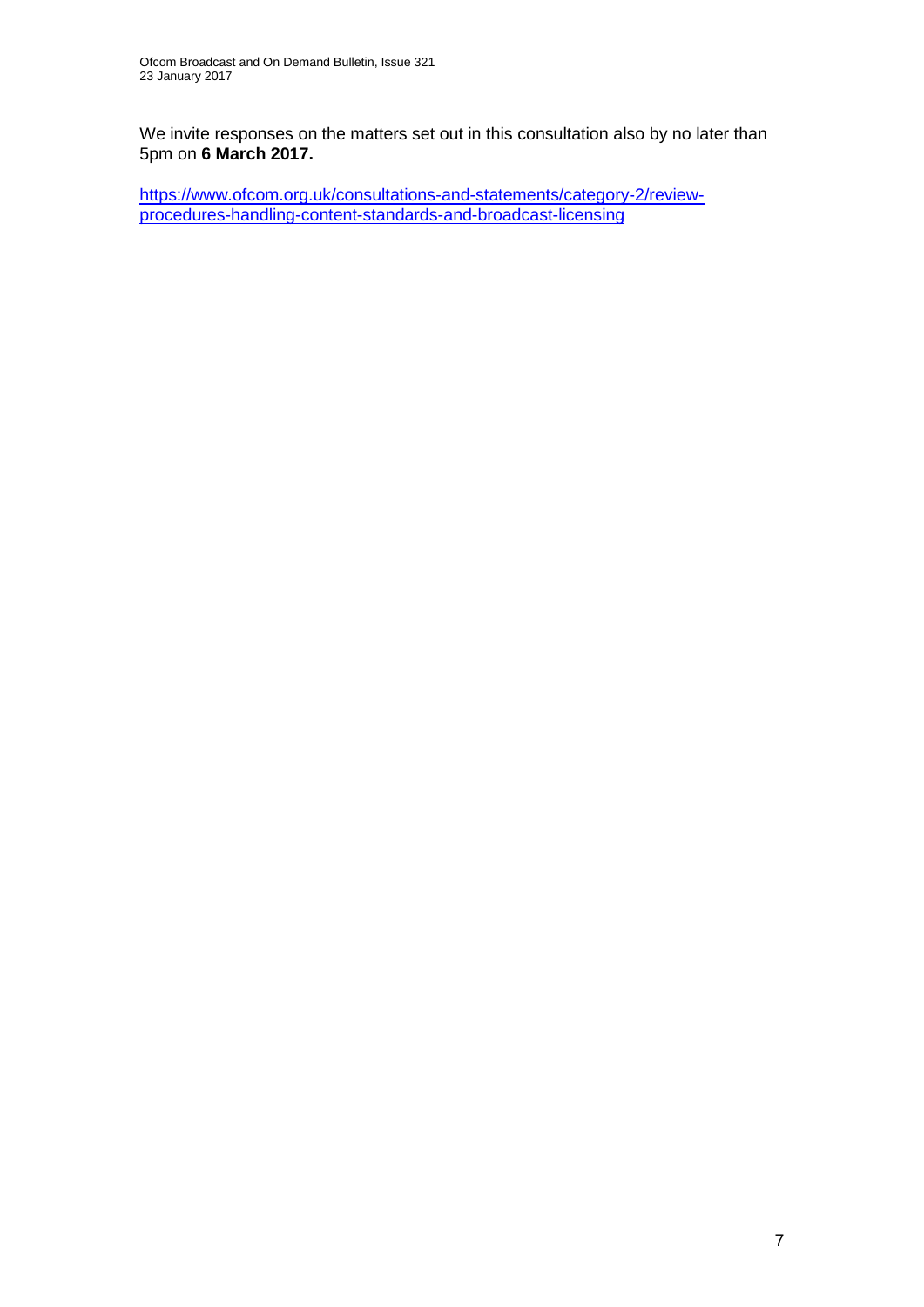### **Note to Broadcasters**

### **Northern Ireland Assembly elections**

On 2 March 2017, elections will be taking place for the Northern Ireland Assembly, following the UK Government's announcement $1$  that it is calling elections to that body.

Broadcasters will be aware that Ofcom is consulting on amendments to its rules on due impartiality, due accuracy, elections and referendums<sup>2</sup>. The consultation closed on 16 January 2017 and we intend to publish a statement setting out our decisions for the elections taking place on 4 May 2017 shortly. However, the **current** version of Ofcom's Rules on Party Political and Referendum Broadcasts<sup>3</sup> will apply to the March 2017 Northern Ireland Assembly elections, and the **current** versions of Section Five (Due Impartiality)<sup>4</sup> and Section Six (Elections and Referendums)<sup>5</sup> of the Broadcasting Code will apply to programming broadcast during the election period for the Northern Ireland Assembly elections.

We have reviewed Ofcom's March 2016 list of larger parties in Northern Ireland<sup>6</sup>. We consider that there have been no significant changes and the March 2016 list of larger parties in Northern Ireland remains appropriate for the March 2017 Northern Ireland Assembly elections.

Ofcom reminds all broadcasters that great care needs to be taken when broadcasting election-related programming. In particular, broadcasters should ensure that they comply with Section Five (Due Impartiality) and Section Six (Elections and Referendums) of the Code, as well as the prohibition on political advertising contained in section 321 of the Communications Act 2003 and reflected in Section 7 of the BCAP Code.

In relation to these elections, the rules in Section Six of the Code will apply when the "election period" commences, which will be 26 January 2017. Broadcasters should consult the list of larger parties to ensure that any election-related programming complies with Section Six of the Code.

<sup>3</sup> See:

1

[https://www.ofcom.org.uk/\\_\\_data/assets/pdf\\_file/0015/36114/pprb\\_rules\\_march\\_2016.pdf](https://www.ofcom.org.uk/__data/assets/pdf_file/0015/36114/pprb_rules_march_2016.pdf)

<sup>4</sup> See: [https://www.ofcom.org.uk/\\_\\_data/assets/pdf\\_file/0024/86307/bc2015-07](https://www.ofcom.org.uk/__data/assets/pdf_file/0024/86307/bc2015-07-section_5_due_impartialitiy.pdf) section 5 due impartialitiy.pdf Ofcom's published Guidance to Section Five of the Code can be found at: https://www.ofcom.org.uk/ data/assets/pdf file/0018/24534/section5.pdf

<sup>5</sup> See: [https://www.ofcom.org.uk/\\_\\_data/assets/pdf\\_file/0024/86307/bc2015-07](https://www.ofcom.org.uk/__data/assets/pdf_file/0024/86307/bc2015-07-section_5_due_impartialitiy.pdf) section  $\overline{5}$  due impartialitiy.pdf Ofcom's published Guidance to Section Five of the Code can be found at: https://www.ofcom.org.uk/ \_data/assets/pdf\_file/0018/24534/section5.pdf

<sup>1</sup> See: [https://www.gov.uk/government/speeches/secretary-of-states-oral-statement-on](https://www.gov.uk/government/speeches/secretary-of-states-oral-statement-on-political-situation-in-northern-ireland)[political-situation-in-northern-ireland](https://www.gov.uk/government/speeches/secretary-of-states-oral-statement-on-political-situation-in-northern-ireland)

<sup>&</sup>lt;sup>2</sup> See: https://www.ofcom.org.uk/ data/assets/pdf\_file/0024/93840/Larger-parties-and-BBC[impartiality.pdf](https://www.ofcom.org.uk/__data/assets/pdf_file/0024/93840/Larger-parties-and-BBC-impartiality.pdf) 

<sup>6</sup> See: [https://www.ofcom.org.uk/\\_\\_data/assets/pdf\\_file/0018/24048/larger-parties.pdf](https://www.ofcom.org.uk/__data/assets/pdf_file/0018/24048/larger-parties.pdf)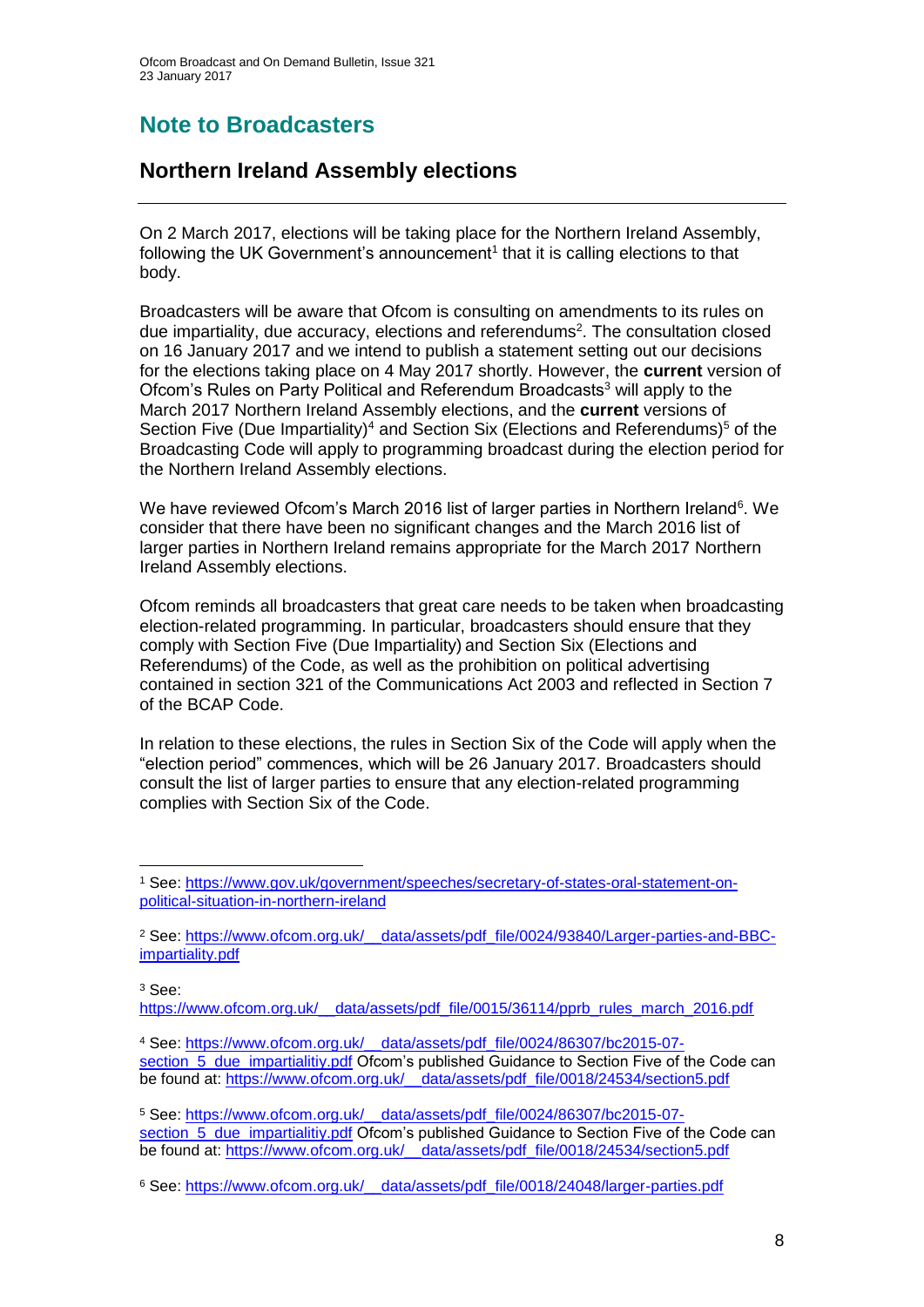Ofcom will consider any breach arising from election-related programming to be potentially serious, and will consider taking regulatory action, as appropriate, in such cases, including considering the imposition of a statutory sanction. If a complaint is made which raises a substantive issue concerning due impartiality during the election period, and in Ofcom's opinion the complaint, if upheld, might require redress before the election, it will be considered by Ofcom's Election Committee<sup>7</sup>. In such circumstances, it will be necessary for Ofcom to act expeditiously in order to determine the outcome of any such complaints in a proportionate and transparent manner before the election. Given this, Ofcom may expedite any investigation carried out in relation to potential breaches of the impartiality provisions of the Code during the election period and broadcasters should be prepared to engage with Ofcom on short timescales.

For further information about the Northern Ireland Assembly elections, broadcasters should visit the Electoral Commission website at [www.electoralcommission.org.uk](http://www.electoralcommission.org.uk/)

Broadcasters are also reminded that if they would find it helpful to have informal guidance on Sections Five and Six of the Code, they can contact Ofcom directly [\(adam.baxter@ofcom.org.uk\)](mailto:adam.baxter@ofcom.org.uk).

1

<sup>7</sup> See Ofcom Election Committee's Terms of Reference: [https://www.ofcom.org.uk/about](https://www.ofcom.org.uk/about-ofcom/how-ofcom-is-run/committees/election-committee)[ofcom/how-ofcom-is-run/committees/election-committee](https://www.ofcom.org.uk/about-ofcom/how-ofcom-is-run/committees/election-committee)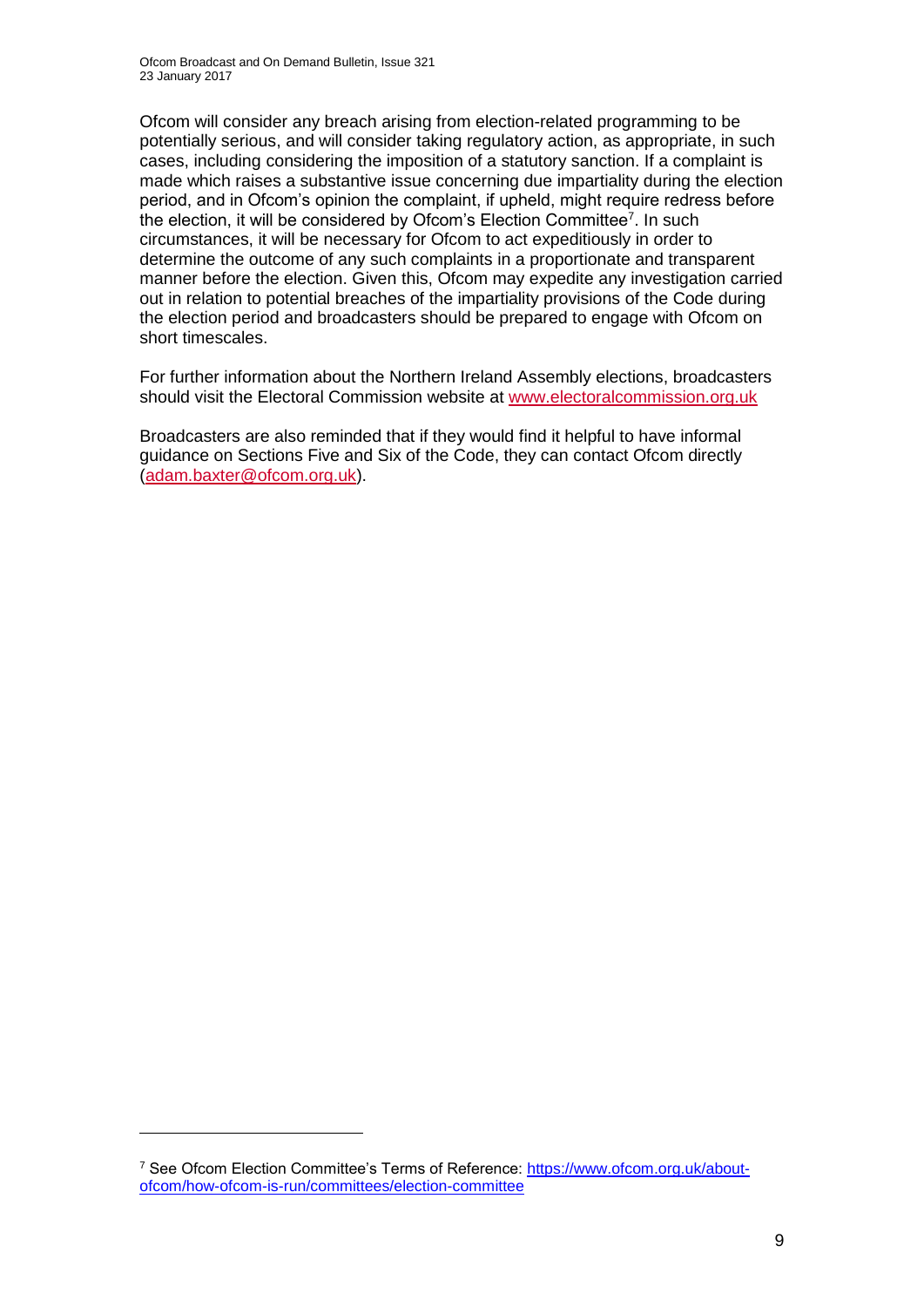## **Note to Broadcasters**

### **References to providers of technical information in sports programming on television**

Rule 9.5 requires broadcasters to ensure that no undue prominence is given in programming to a product, service or trade mark. This may result from its presence where there is no editorial justification, or the manner in which it is referred to.

It is an established industry practice that in broadcast coverage of sports events there may be sufficient editorial justification for the inclusion of a brief on-screen acknowledgement of a provider of technical information, e.g. lap times, match statistics, or a scoreboard. This convention is not referred to in the Code or Guidance, but has been acknowledged in previous Findings<sup>8</sup>.

This Note to Broadcasters does not set out an exhaustive definition of the types of technical information which can involve an on-screen reference to providers. We will continue to make judgements under the Code on a case-by-case basis, taking into account all relevant circumstances. We nevertheless think that it would be useful to provide broadcasters with some general guidance on the factors we are likely to consider in such cases:

- The technical information provided should enhance the viewing experience. In practice, this might mean that the information is integral to viewers' understanding and/or enjoyment of the sports event and the absence of the information would make it difficult for viewers to follow the action adequately (e.g. lap times in athletics coverage). Alternatively, the information may provide viewers with a broader understanding of the event they are watching (e.g. match statistics in a football game).
- The purpose of including technical information should not be to promote the information provider, and so credits should be brief and secondary. In addition, unique products from a specific provider, available for sale and targeted at viewers, are not a legitimate form of technical information (e.g. betting odds), in contrast to matters of objective fact concerning the sports events, which in theory a number of companies could provide (e.g. a scoreboard).
- Although betting odds would not constitute technical information, there may be limited circumstances in which references to odds within a programme may be justified. For example, where there is a close association between a sporting event and betting which is longstanding and uncontroversial (e.g. horseracing). In such cases, betting odds from a range of providers or an average of those odds should be made available to viewers, to avoid promotion of, or undue prominence to, any one provider.
- Broadcasters should take particular care when crediting providers of technical information with whom they have entered into sponsorship, product placement or other commercial arrangements for the same programme. In such cases it will be more difficult to demonstrate that references to products, services or trade marks

1

<sup>&</sup>lt;sup>8</sup> https://www.ofcom.org.uk/\_data/assets/pdf\_file/0016/47140/issue144.pdf and https://www.ofcom.org.uk/ data/assets/pdf\_file/0026/46772/issue175.pdf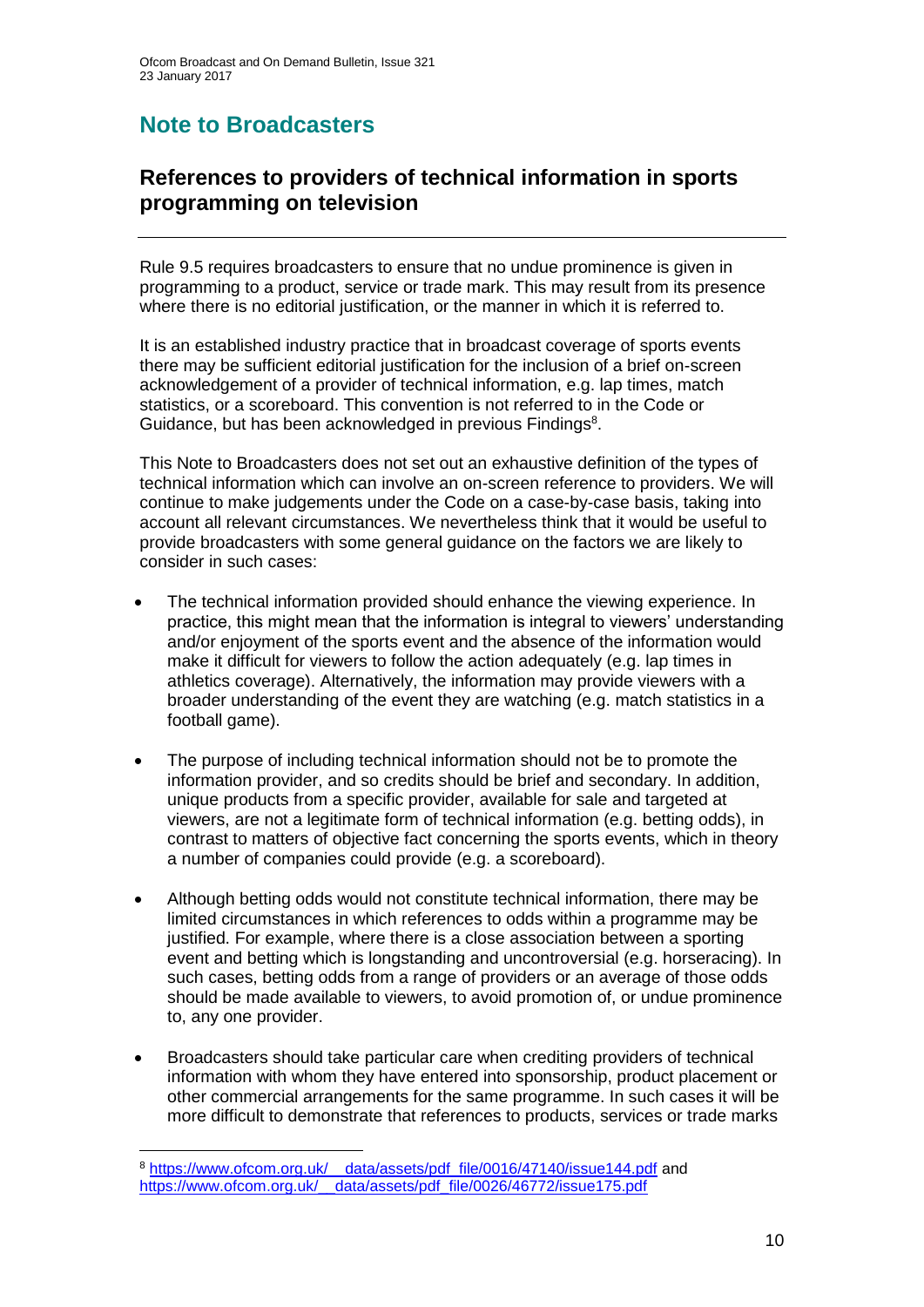are editorially justified. There is also the potential for certain commercial arrangements to engage the product placement rules.

Any broadcaster who requires further guidance on references to providers of technical information in sports programming on television should contact Paul Ingram at [paul.ingram@ofcom.org.uk.](mailto:paul.ingram@ofcom.org.uk)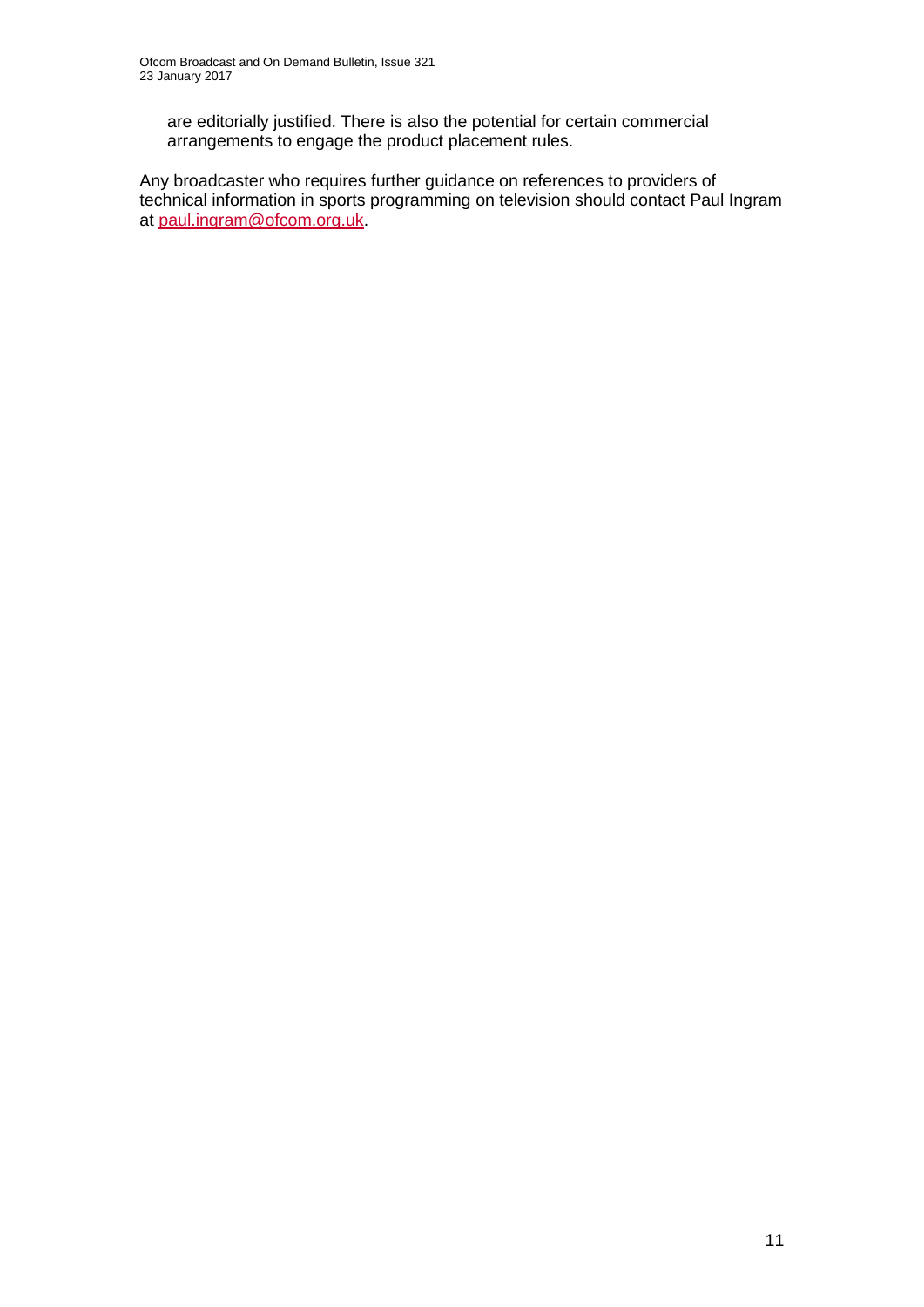### **Broadcast Standards cases**

### **In Breach**

## **Like Radio UK**

*27 November 2016, 16:10*

#### **Introduction**

Like Radio is a DAB radio station that broadcasts to Hereford, Worcester, Glasgow and Birmingham. The licence for the service is held by Like Radio Limited ("Like Radio" or "the Licensee").

A complainant alerted Ofcom to "unacceptable" language in a song broadcast on 27 November 2016 on this station. Ofcom noted that the song "Drum" by MØ was broadcast at approximately 16:10 and included the word *"fuck"*.

We considered this language raised potential issues that warranted investigation under Rule 1.14 of the Code which states: "The most offensive language must not be broadcast…when children are particularly likely to be listening".

#### **Response**

Like Radio apologised for this incident, adding that "on this occasion it looks like our Head of Music has poorly edited the music track" and "[a] fraction of the offending word had remained". The Licensee said that the presenter was unable to apologise at the time of the broadcast because he "was unable to hear it as the station was live from an event with the music being played locally at the station". It added that as soon as it was made aware of this incident, it edited the offensive language from the version of the song to be used for future broadcast.

Like Radio said that following the incident each song is now checked twice before being loaded into the playout system, and each song that requires editing is now logged into a spreadsheet.

#### **Decision**

1

Under the Communications Act 2003, Ofcom has a statutory duty to set standards for broadcast content as appear to it best calculated to secure the standards objectives. These include that people under eighteen are protected. This objective is reflected in Section One of the Code.

Rule 1.14 of the Code states that the most offensive language must not be broadcast when children are particularly likely to be listening. Ofcom research on offensive language<sup>1</sup> clearly states that the word "fuck" and similar words are considered by audiences to be among the most offensive language.

<sup>1</sup> On 30 September 2016, Ofcom published updated research in this area: Attitudes to potentially offensive language and gestures on television and radio: [\(http://www.ofcom.org.uk/\\_\\_data/assets/pdf\\_file/0022/91624/OfcomOffensiveLanguage.pdf\)](http://www.ofcom.org.uk/__data/assets/pdf_file/0022/91624/OfcomOffensiveLanguage.pdf); [\(http://www.ofcom.org.uk/\\_\\_data/assets/pdf\\_file/0023/91625/OfcomQRG-AOC.pdf\)](http://www.ofcom.org.uk/__data/assets/pdf_file/0023/91625/OfcomQRG-AOC.pdf).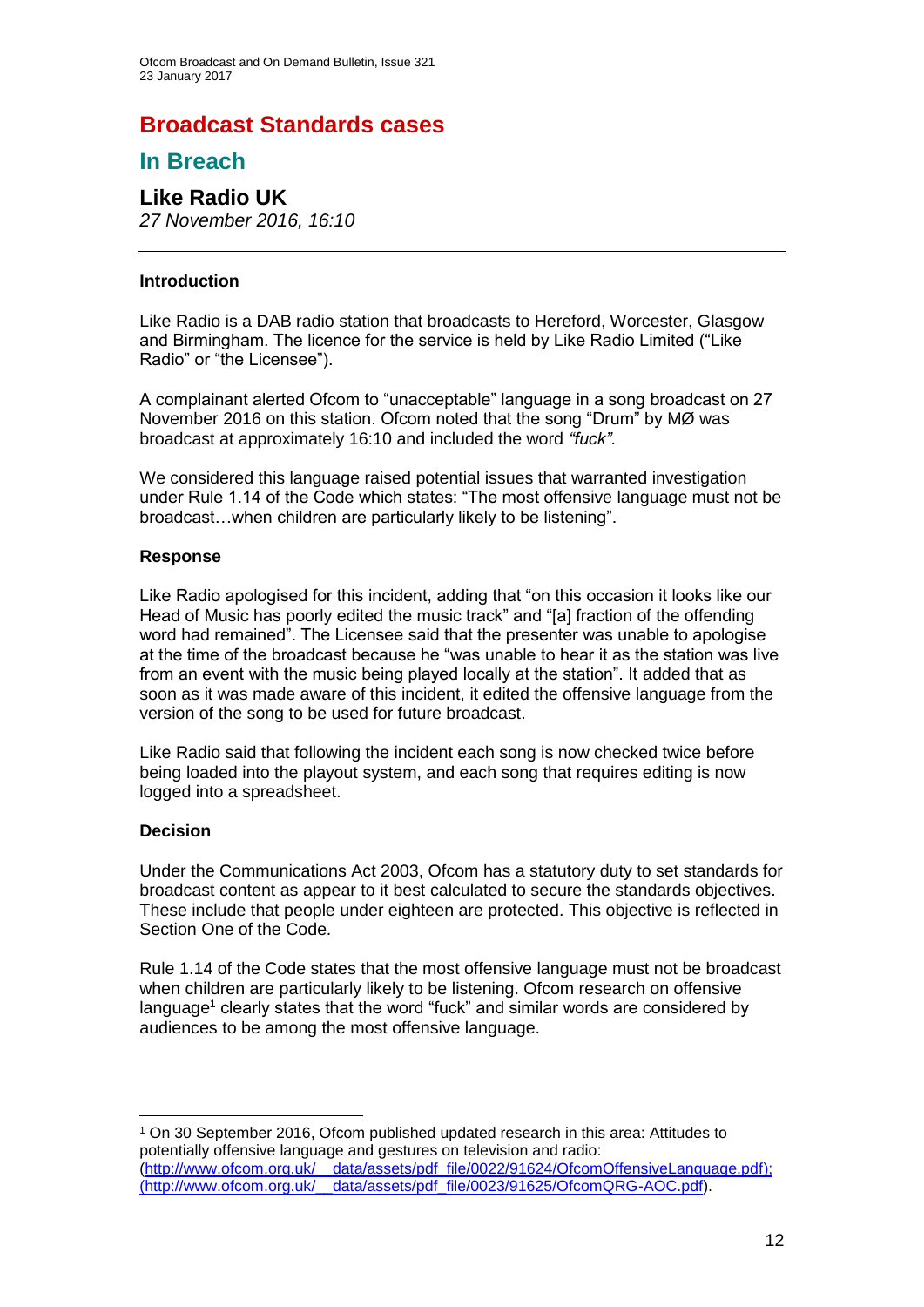Ofcom's published Guidance on offensive language on radio<sup>2</sup> states that the phrase "when children are particularly likely to be listening" includes the period "between 06:00 and 19:00 at weekends all year round…".

In this case, the word "fuck" was broadcast at a time when children were particularly likely to be listening i.e. at approximately 16:10 on a Sunday afternoon. The Licensee acknowledged that the inclusion of the offensive word was due to the fact that the song in question was "poorly edited". Like Radio said that the presenter was unable to apologise live as he "was unable to hear it as the station was live from an event with the music being played locally at the station". However, Ofcom expects broadcasters to monitor, as appropriate, all output as broadcast. In the event that offensive language is broadcast at a time when children are particularly likely to be listening, the broadcaster should apologise, as appropriate, at the earliest opportunity, to mitigate any offence. Ideally this should occur during the relevant programming, or as soon as possible afterwards.

We took into account that the Licensee: apologised in its representations to Ofcom; edited out the offensive word from any future broadcast of this song; and, took steps to ensure a similar incident will not happen in the future. Nonetheless, our Decision was that the broadcast of this material was in breach of Rule 1.14.

#### **Breach of Rule 1.14**

1

<sup>2</sup> See Ofcom Guidance on offensive language on radio [https://www.ofcom.org.uk/\\_\\_data/assets/pdf\\_file/0014/40541/offensive-language.pdf](https://www.ofcom.org.uk/__data/assets/pdf_file/0014/40541/offensive-language.pdf)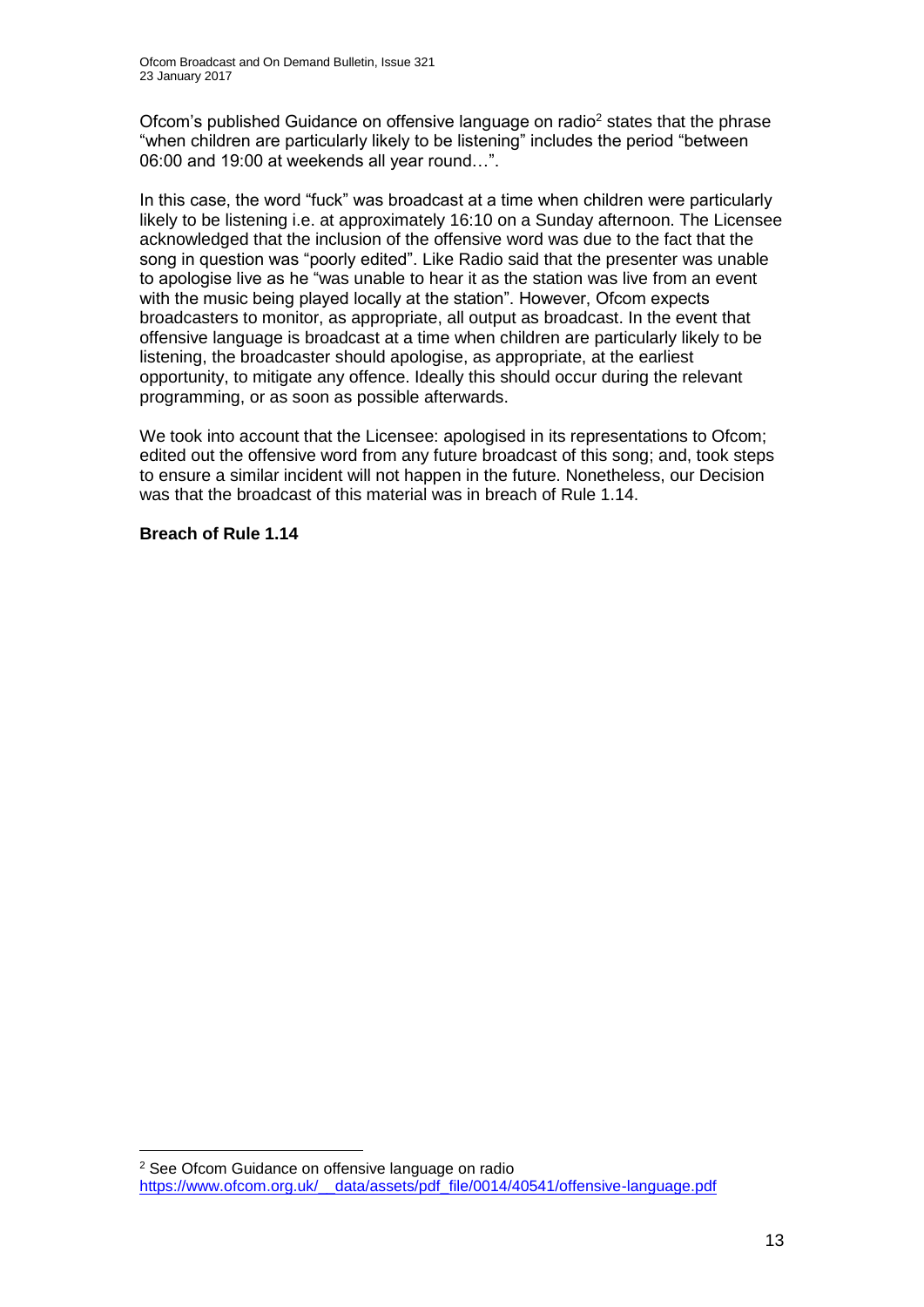## **In Breach**

**Steve Allen** *LBC 97.3FM, 17 October 2016, 05:00*

#### **Introduction**

Steve Allen presents the early weekday morning breakfast show between 04:00 and 06:30 on the speech based radio station LBC 97.3FM. The format of the programme is based on the presenter expressing his views on a range of topical issues and encouraging listeners to interact and express their opinions. The licence for the service is held by LBC Radio Limited ("LBC Radio" or "the Licensee").

A listener complained that presenter Steve Allen made discriminatory comments about people from Portugal during this programme.

We noted that during the programme, the presenter Mr Allen made reference to an episode of the Channel 5 television programme *Can't Pay? We'll Take It Away* that he had watched. He explained that a person featured in the programme had been approached by High Court Enforcement Agents to repay a £63,000 loan that he had acted as guarantor for. Shortly afterwards, when discussing listeners' responses on this subject, Mr Allen said the following:

*"Somebody called Joel, who does have a surname, he said 'you said the person owes £3,000 they have to pay back' — no, no, you're not listening properly are you? It's a shame. They owed £63,000. I can't help thick people this morning, I really can't, honestly. You know sometimes, I mean I've heard some stupid people over the time, but Joel would be the one actually. He comes from Portugal. Obviously, the further you get abroad, the dumber they become really. No, no, no, they offered £3,000. I can't be bothered to explain it to you. You're too stupid for words, aren't you really? Where do you come from? Are you just some sort of just…"*.

He went on to say:

*"Oh, he's a bit simple isn't he Joel? As I say, he's from Tavira in Portugal. The gender he can't quite work out what it is. I suspect old woman. He's obviously a regular listener, but unfortunately you've just gone into the 'sin bin' so now you've got nobody to write to anymore. What are you going to do? What are you going to do? Never mind. I'm sure you'll find somebody. Perhaps your local police office can probably find you somebody to talk to"*.

Shortly afterwards, when discussing an unrelated story about *"evil, unhinged parents"*, Mr Allen said:

*"…I suspect they are living in Portugal. That's about the saddest place we have found at the moment where they are really are a bit thick. I mean honestly, it's almost too embarrassing for words"*.

Approximately five minutes later, when speaking about another topic and referencing his brother, Mr Allen said: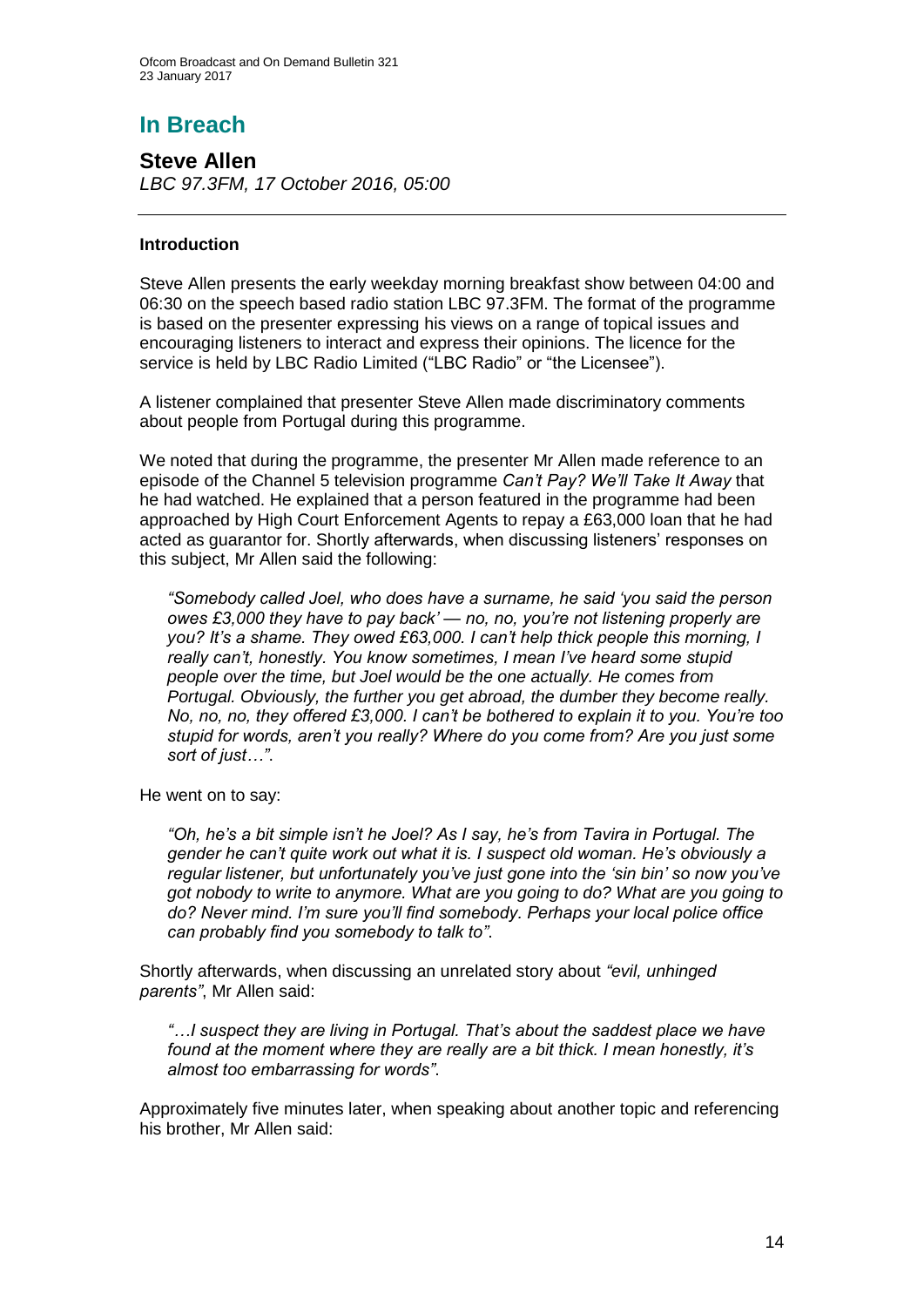*"…imagine if I banned my brother. Like anybody from Portugal at the moment, you know, because this one was really thick. How stupid you can be? Obviously very, very stupid with a surname like he's got. I mean God, you do worry don't you!? These people, perhaps they vote. Perhaps he's not intelligent enough to vote. I bet he's not working either"*.

We considered that this material raised potential issues under the following rule of the Code:

Rule 2.3: *"*In applying generally accepted standards broadcasters must ensure that material which may cause offence is justified by the context….".

We therefore asked the Licensee for comments on how the programme complied with this rule.

#### **Response**

LBC Radio said that the programme "featured Steve Allen's acerbic view of topical issues, which included the news stories of the day and the weekend's TV". The Licensee explained that the subject of discussion had included *Strictly Come Dancing* and that Mr Allen had described one of the dancers to be "useless" and another to be like "a sack of potatoes". The Licensee said that Mr Allen's "advice and opinions on other topics continued in a similar vein".

The Licensee went on to discuss Mr Allen's response to the listener ("Joel") who had misheard his comments about the amount of money owed by a person featured in an episode of *Can't Pay? We'll Take It Away*. LBC Radio said Mr Allen chastised Joel for "not listening properly" and consigned him to the "sin bin". The Licensee told Ofcom that "[I]n common with many other presenters and journalists, being misquoted is a particular bug bear of Steve Allen's". The Licensee went on to say that "as the listener had mentioned their location, he decided to play on this in response to emphasise his irritation".

LBC Radio described the reference to Portugal as "irrelevant". In the Licensee's view, Mr Allen "did not intend to make a serious generalisation about a particular nation, and believed his listeners would be familiar enough with these 'exaggerated moments' to understand this". The Licensee said this was a spontaneous overreaction by Mr Allen to one listener's comments.

LBC Radio told Ofcom that it had made Mr Allen aware of this complaint and had highlighted the material to him. The Licensee said that Mr Allen recognised that while the majority of listeners understood his style, this may not always be clear to every member of the audience, and that "he has taken this on board for future broadcasts".

#### **Decision**

Under the Communications Act 2003, Ofcom has a duty to set standards for the content of programmes as appear to it best calculated to secure the standards objectives. These objectives include that "generally accepted standards" are applied so as to provide adequate protection for members of the public from the inclusion of harmful or offensive material. This objective is reflected in Section Two of the Code.

In reaching a Decision in this case, Ofcom has taken account of the audience's and the broadcaster's right to freedom of expression set out in Article 10 of the European Convention on Human Rights. Ofcom must seek an appropriate balance between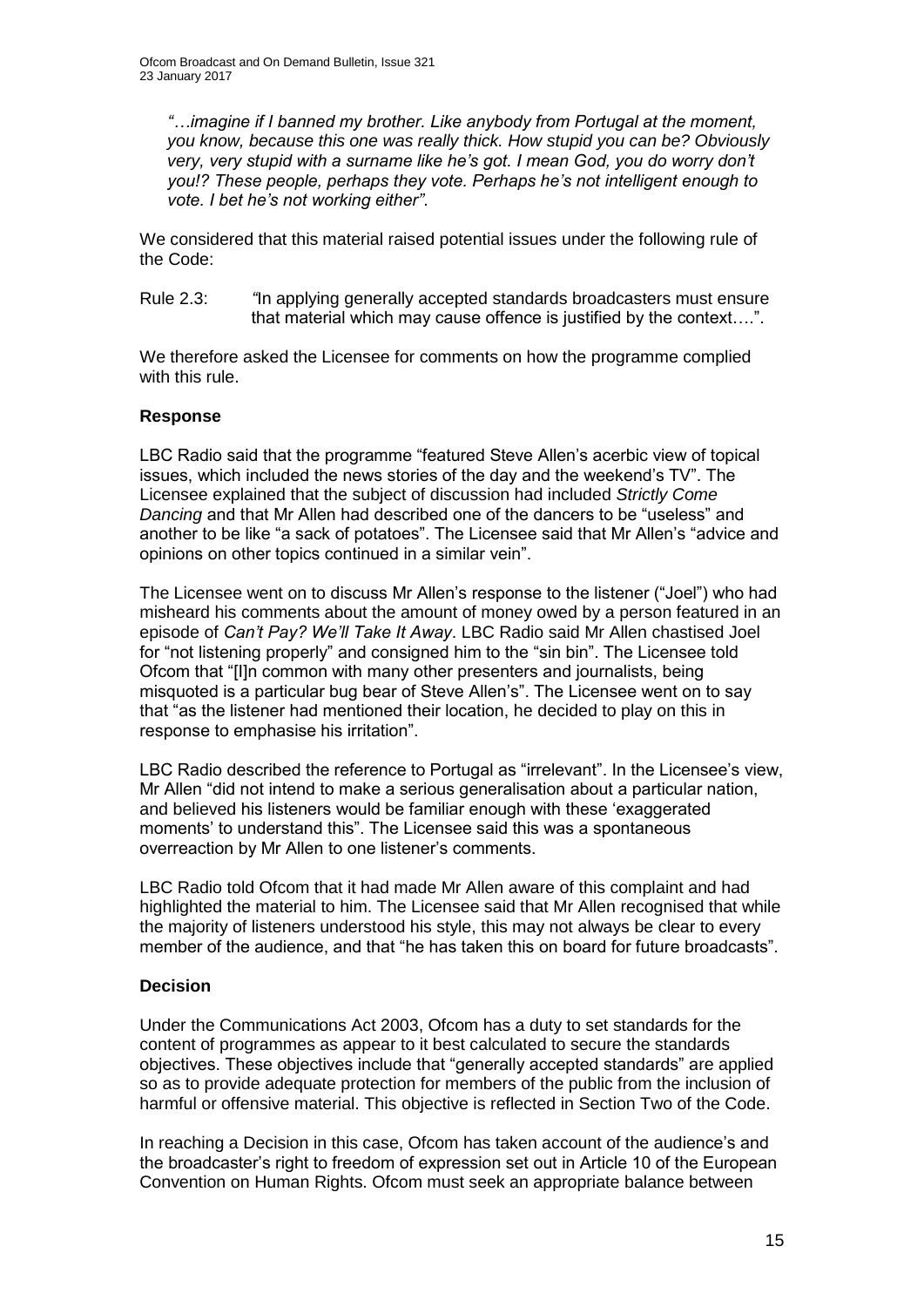ensuring members of the public are adequately protected from material which may be considered offensive on one hand and the right to freedom of expression on the other.

Under Rule 2.3, broadcasters must ensure that potentially offensive material is justified by context. Context is assessed by reference to a range of factors including the editorial content of the programme, the service in which the material is broadcast, the time of broadcast and the likely expectation of the audience.

We first considered whether Mr Allen's comments had the potential to cause offence.

As noted in the "Introduction" section above, Mr Allen responded to a comment from a listener named "Joel" who had misheard an earlier remark by Mr Allen about a television programme he had recently watched.

Mr Allen made a number of remarks in relation to the listener's intelligence for mishearing, and incorrectly misquoting the amount of money referred to in the television programme:

*"You're too stupid for words aren't you really?"*

*"I mean I've heard some stupid people over the time, but Joel would be the one actually"*.

*"Oh, he's a bit simple isn't he, Joel"*.

*"…this one was really thick. How stupid you can be but obviously very, very, stupid with a surname like he's got"*.

*"Perhaps he's not intelligent enough to vote. I bet he's not working either"*.

We also particularly noted how these remarks, in relation to Joel being "stupid", and "simple" were then directly linked to the fact he originated from Portugal. Mr Allen said:

*"He comes from Portugal. Obviously, the further you get abroad the dumber they become really"*.

*"That's* [Portugal] *about the saddest place we have found at the moment where they really are a bit thick"*.

*"...imagine if I banned my brother. Like anybody from Portugal at the moment, you know, because this one was really thick"*.

Having reviewed these comments, Ofcom did not accept the Licensee's view that "the reference to Portugal was irrelevant". The presenter clearly linked his view of Joel as "stupid" and "simple" to the fact he came from Portugal, which he then used as an opportunity to express his views that Portuguese people, generally, were also "a bit thick" and "really thick".

Ofcom also did not accept the Licensee's view that Mr Allen's comments were "a spontaneous overreaction to one listener's comments". Ofcom acknowledged that the presenter's first disparaging references towards Joel were made soon after he read Joel's email in which he misquoted the sum of money. However, the presenter continued to make humiliating and insulting remarks towards Joel and Portugal a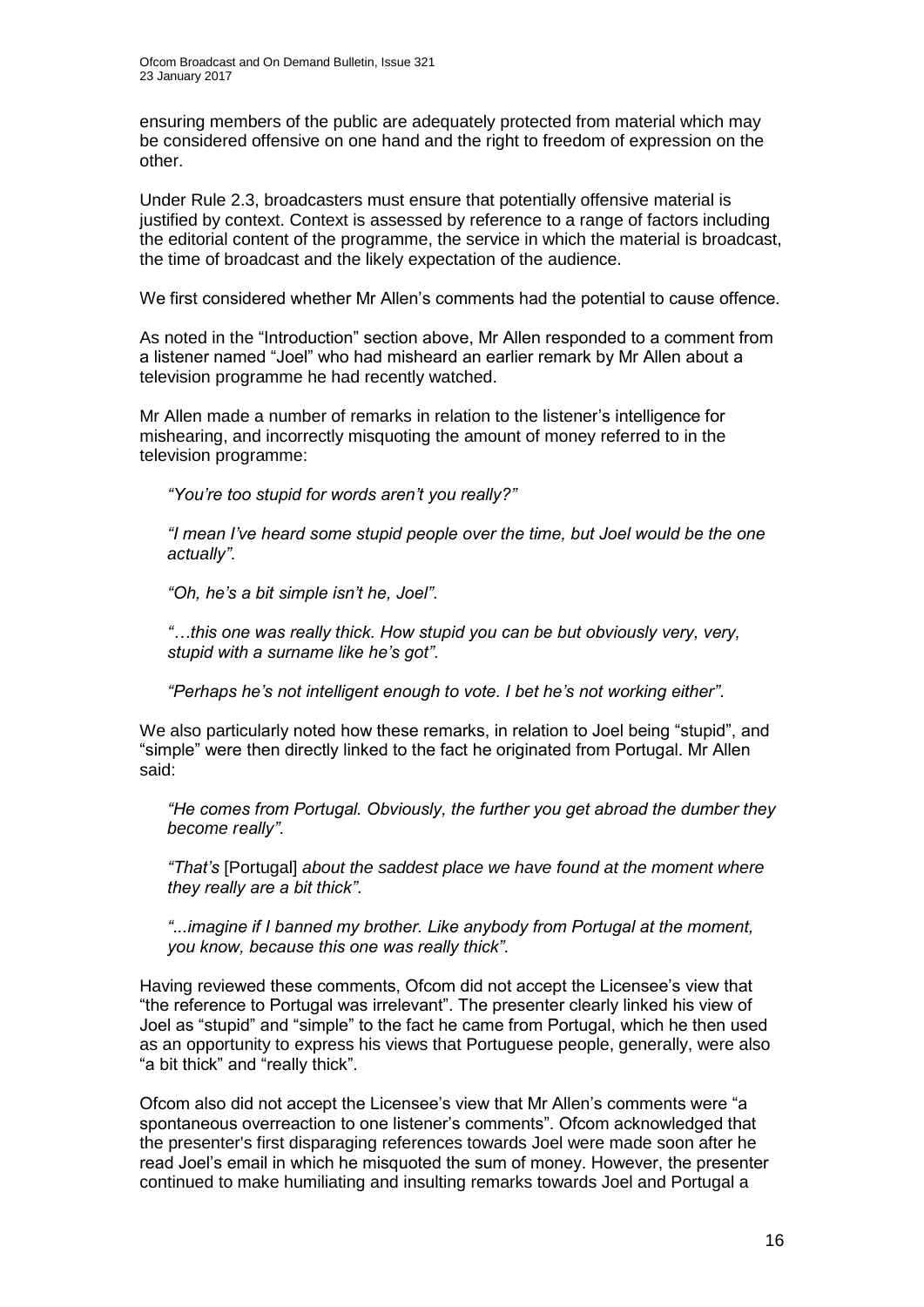further three times, even when the topic of conversation had moved on from the programme under discussion to two unrelated topics. In Ofcom's view, this was not a "spontaneous" reaction, but a series of repeated, insulting comments which had the potential to cause offence to listeners.

Ofcom then went on to consider whether the broadcast of these comments was justified by the context.

Firstly, we considered the editorial context. We noted that Mr Allen took objection to Joel for misquoting the amount of money owed by the individual featured in the *Can't Pay? We'll Take It Away* programme. We also noted the Licensee's view that the comments which followed arose as part of the presenter's regular "acerbic view of topical issues", which included the news stories of the day and the weekend's television viewing.

Ofcom acknowledged that Mr Allen had an "acerbic" presenting style, which is known by listeners to be opinionated and robust, and his comments on other topics within this programme also "continued in a similar vein". For example, in the same programme, Ofcom noted Mr Allen's references to the dancers in *Strictly Come Dancing* as set out in the Licensee's response above. We also noted the Licensee's view that Mr Allen's particular comments, in response to the listener Joel, arose because he had "misheard" the amount of money referenced by the presenter and "[I]n common with many other presenters and journalists, being misquoted…[was] a particular bug bear" for him. Therefore, in the Licensee's view Mr Allen was chastising Joel for this and, as the listener had mentioned his location, "he decided to play on this to emphasise his irritation".

However, Ofcom's concern was that the presenter's comments went further than just a chastisement for a misquoted sum of money and Mr Allen's purported "acerbic" presenting style. In our view, the repeated, abusive and personal nature of these comments far exceeded the views Mr Allen expressed about the dancers in *Strictly Come Dancing*, the other programme under discussion, or a response to his "irritation" at being misquoted. The comments amounted to a series of insulting comments towards a listener's level of intelligence and an unwarranted indictment of the intelligence of Portuguese people generally.

Ofcom took into consideration that Joel appeared to contact the presenter to express a view on the programme, although this view was not read out, and he had not been featured live to challenge or rebuke the presenter's opinion. If this had been the case, Mr Allen's offensive comments may have been mitigated to some extent as listeners may have considered that Joel had an opportunity to respond to the criticism levelled at him. Instead, in Ofcom's view, the reaction from Mr Allen, delivered in a repeatedly, deliberately mocking and belittling tone, would have exceeded audience expectations and were therefore capable of causing offence.

Ofcom had regard to the right to freedom of expression of LBC Radio, Mr Allen and of the LBC audience, and balanced this carefully against our duty to provide adequate protection for members of the public from harmful and/or offensive material. Ofcom acknowledged that it was essential that broadcasters have the editorial freedom to debate topics of public interest and to be permitted to make provocative and offensive remarks.

Ofcom noted that the Licensee said that it had made Mr Allen aware of the complaint and that he understood that "the majority of listeners" appreciated his style of presenting and this was not always clear to every member of the audience. However,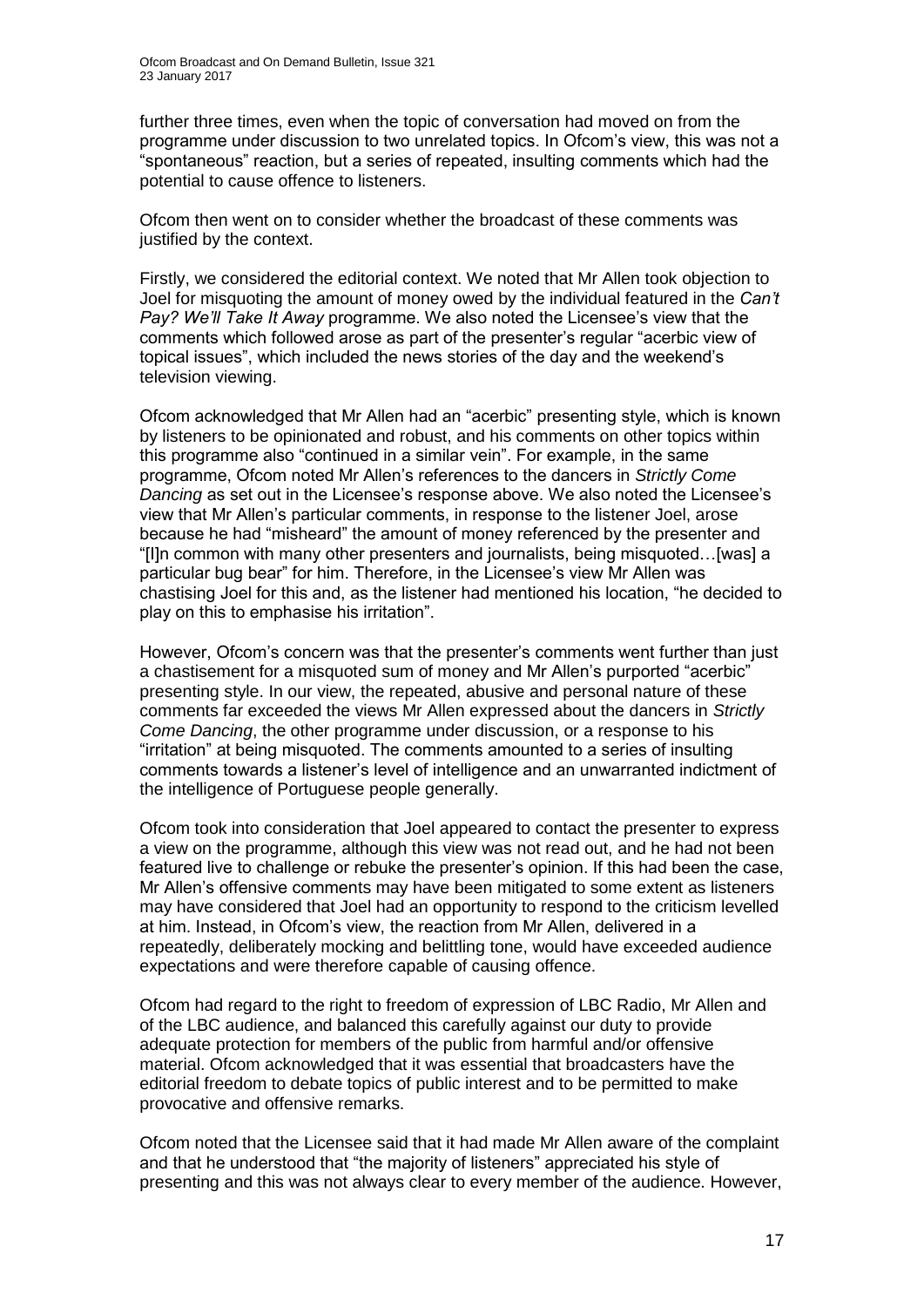despite the presenter's view that regular listeners might be comfortable with the offensive nature of his comments, Ofcom considered that the views about Joel and Portuguese people expressed in this programme were offensive and likely to have exceeded audience expectations. Therefore, for the reasons set out above, we did not consider that the inclusion of this offensive material was justified and took the view that the Licensee failed to apply generally accepted standards. This was a breach of Rule 2.3.

#### **Breach of Rule 2.3**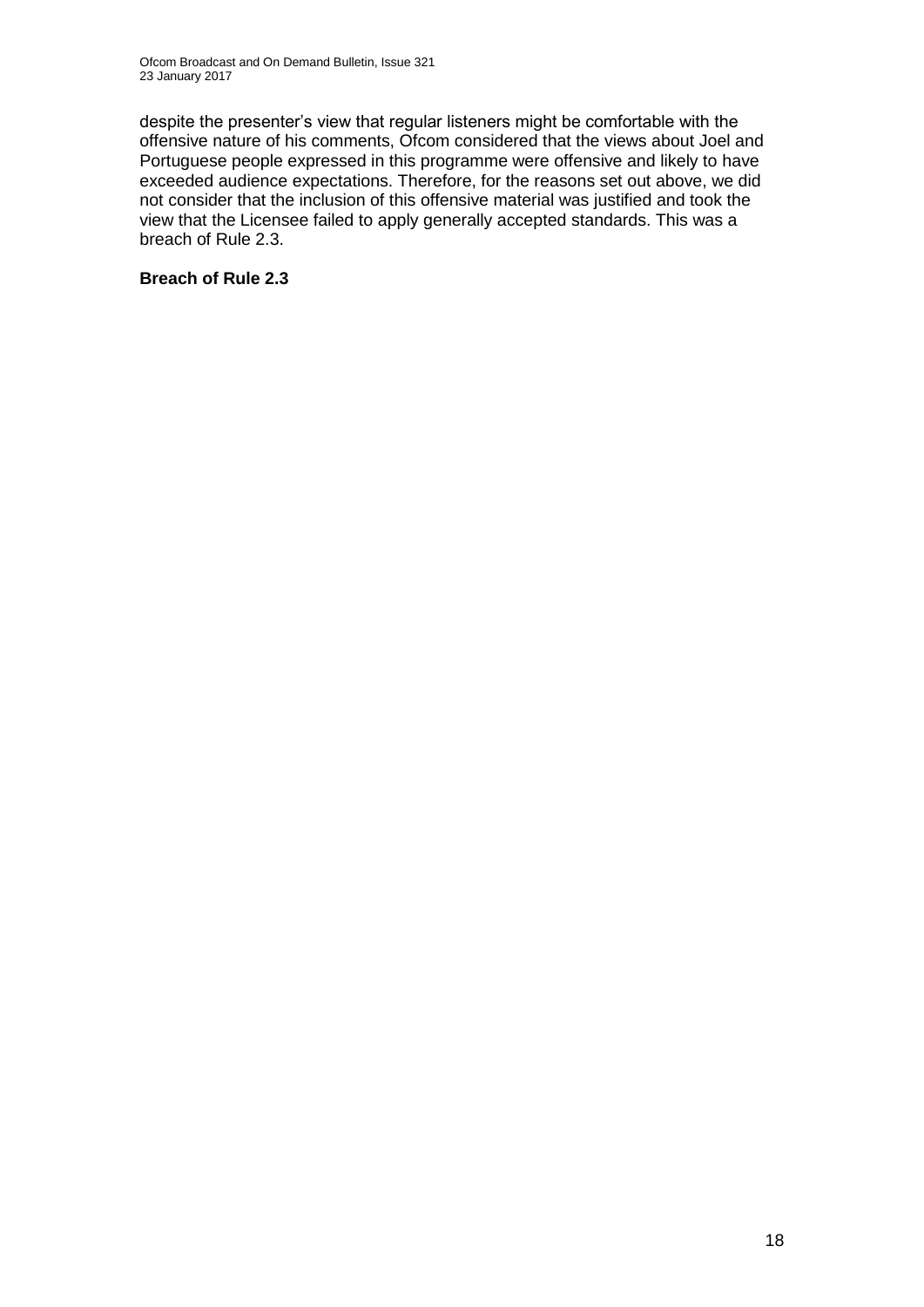## **In Breach**

### **Premier League Football**

*6eren, 6 March 2016, 14:45*

#### **Introduction**

6eren is subscription television channel specialising in live sport, science fiction and drama series. It is available on terrestrial, cable and satellite platforms across Denmark. The licence for the service is owned by Discovery Corporate Services Limited ("Discovery" or "the Licensee").

On 6 March 2016, 6eren broadcast live coverage of a football match between Tottenham Hotspur and Arsenal. The programme was sponsored by the online gambling company Bet365.

A complainant alerted Ofcom to the presence of the sponsor's logo at various points during the programme. Having sought an independent translation of the content from Danish into English, Ofcom noted that on eight occasions the Bet365 logo appeared alongside live betting odds for certain scenarios at the bottom of the screen. For example:

#### *"Source: Bet365*

*Live betting: which team to score first goal of the match? Tottenham 1.72, no goals 11.00, Arsenal 2.25".*

On a further four occasions the following message was displayed across the bottom of the screen.

*"Match presented by Bet365".*

Ofcom considered that the content raised issues warranting investigation.

Rule 9.5 of the Code states that:

"No undue prominence may be given in programming to a product, service or trade mark. Undue prominence may result from:

- the presence of, or reference to, a product, service or trade mark in programming where there is no editorial justification; or
- the manner in which a product, service or trade mark appears or is referred to in programming".

Rule 9.13(c) of the Code states that the product placement of gambling is prohibited. In addition, Rule 9.23 of the Code states that:

"Where a sponsor is prohibited from product placing in the programme it is sponsoring, sponsorship credits may not be shown during the sponsored programme".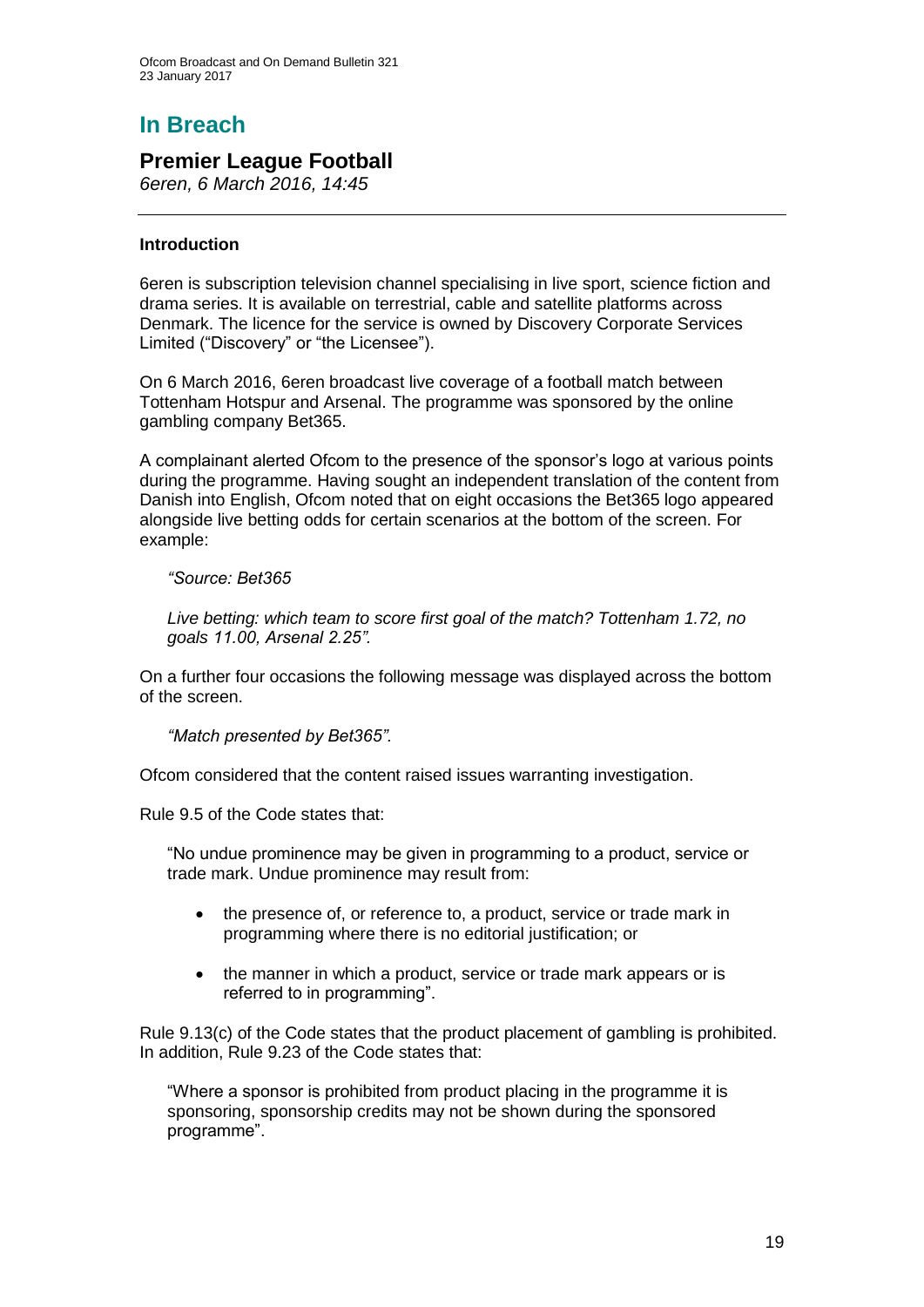We therefore requested Discovery's comments on how the content complied with Rules 9.5 and 9.23.

#### **Response**

#### Rule 9.5

1

Discovery stated that Bet365, in addition to being one of the sponsors of this coverage of Premier League football, was also a "provider of technical information", i.e. live betting odds. The Licensee explained that it had paid Bet365 for the provision of live betting odds for use in the programme, and provided copies of the contracts between the two parties to confirm this. Ofcom noted that this transaction was separate to the payment made by Bet365 to Discovery in exchange for the right to be identified as a sponsor of the programme.

The Licensee said: "It is standard industry practice, and in line with the Ofcom Code, to transmit a brief, on-screen acknowledgement to providers of such technical information. When the data about betting odds relating to these football matches was broadcast, then the appropriate acknowledgement to the technical provider was given". Ofcom understood this to be a reference the on-screen identification of Bet365 as the *"Source"* of live betting odds on the eight occasions that they were shown. Discovery argued that the fact that Bet365 was the source of the live odds was relevant information for viewers.

Discovery also cited a previous Ofcom Decision, which stated: "[T]here is sufficient editorial justification for broadcasters to show brief and limited credits for companies who provide technical services to sports events and coverage. For example, the display of the names of companies who supply timing services when lap finishes, finishing times and so on are shown"<sup>1</sup>. The Licensee stated that in its view "there was significant editorial justification in referencing Bet365 as a 'genuine' information/technical provider", and that therefore it did "not consider these references were in breach of Rule 9.5".

The Licensee said: "We believe that the amount of exposure given to the Bet365 logo is in line with standard practice and, in some cases, significantly less than other broadcast sporting events". It claimed that the references to Bet365 were "relatively brief", only appearing on screen for as long as the live odds were displayed. In addition, Discovery emphasised that there were no verbal references to Bet365, which it said was "in line with common practice" for the crediting of technical providers.

Discovery also stated that, in its view, the use of on-screen credits for technical providers was a "'grey' area of Ofcom regulation", which was not referred to in the Code or Guidance, and about which there were no clear precedent Decisions. It suggested that further clarification about what constitutes legitimate 'technical information' would be helpful to broadcasters, arguing in response to Ofcom's Preliminary View, which was to record a breach of Rule 9.5: "[W]e are concerned that by publishing this finding with what appears to be a very clear decision, Ofcom has already decided the criteria by which legitimate technical information will be judged. It seems we would be found in breach of rules/guidance which we would not have been aware of until Ofcom published this decision." The Licensee then summarised what it took Ofcom's criteria to be, and questioned whether other examples of providers being credited by broadcasters would satisfy that definition of technical information.

<sup>1</sup> [https://www.ofcom.org.uk/\\_\\_data/assets/pdf\\_file/0026/46772/issue175.pdf](https://www.ofcom.org.uk/__data/assets/pdf_file/0026/46772/issue175.pdf)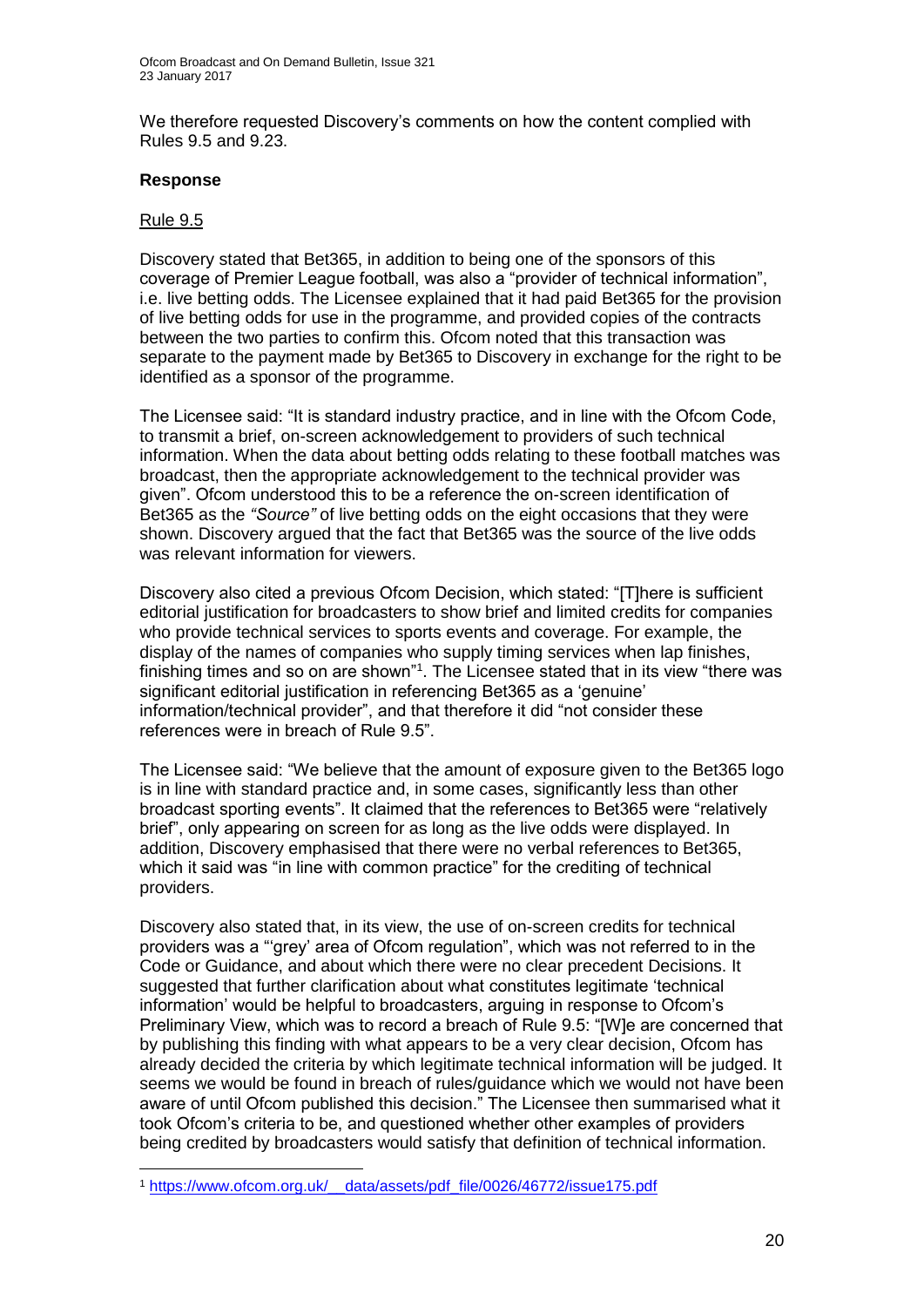Finally, the Licensee stated: "Prior to broadcast, this programme was subject to thorough compliance oversight since it involved a number of commercial relationships with third parties… [Discovery] was careful to ensure that the technical provider arrangement with Bet365 did not result in a breach of the Code".

In summary, Discovery maintained that: Bet365 was credited as a provider of technical information, a role for which it was paid; and these references, which were included at the Licensee's discretion, were editorially justified and appropriately limited. It therefore believed that the content was not in breach of Rule 9.5.

#### Rule 9.23

In addition to the eight occasions when Bet365 was credited as a *"Source"*, there were four occasions during the programme when the following message was displayed on screen: *"Match presented by Bet365".* 

The Licensee acknowledged that these "in-programme sponsorship credits…were transmitted in error", but emphasised that "[n]o payment or any other consideration was made for these credits", and they were not "part of the sponsorship contract" between the two parties. Instead, Discovery stated that they were broadcast as a result of human error: "There was a miscommunication resulting in these graphics being incorrectly placed at the point of transmission".

The Licensee further explained: "An external contractor, who produces and manually inserts graphics during live broadcasts, inserted these internal credits at the point of transmission. We accept – because of the nature of the product [i.e. gambling] – that these internal credits should have been spotted before they went to air. However, it is understandable but highly regrettable that the production team missed these credits". Discovery added that since the mistake had come to light it had "taken swift action aimed at ensuring this error does not occur again", requiring relevant staff to undergo additional compliance training.

#### **Decision**

1

Under the Communications Act 2003 ("the Act"), Ofcom has a statutory duty to set standards for broadcast content as appear to it best calculated to secure a number of standards objectives, one of which is "that the international obligations of the United Kingdom with respect to advertising included in television and radio services are complied with". These obligations include ensuring compliance with the Audiovisual Media Services ("AVMS") Directive.

A further standards objective is that "the product placement requirements…are met in relation to programmes included in a television service". The Act's product placement requirements include a prohibition on the placement of specific products and services, including gambling, in programmes made under UK jurisdiction<sup>2</sup>.

The requirements of the Act and the AVMS Directive are reflected in Section Nine of the Code, including, among other rules, Rules 9.5 and 9.23. Importantly, Section Nine does not proscribe all references to products and services in programmes.

<sup>2</sup> "Programmes produced under UK jurisdiction" means any programme produced or commissioned by either: the provider of the television programme service or any person connected with that provider (except in the case of a film made for cinema); or any other person with a view to its first showing taking place in a television programme service under the jurisdiction of the United Kingdom (for the purposes of the AVMS Directive).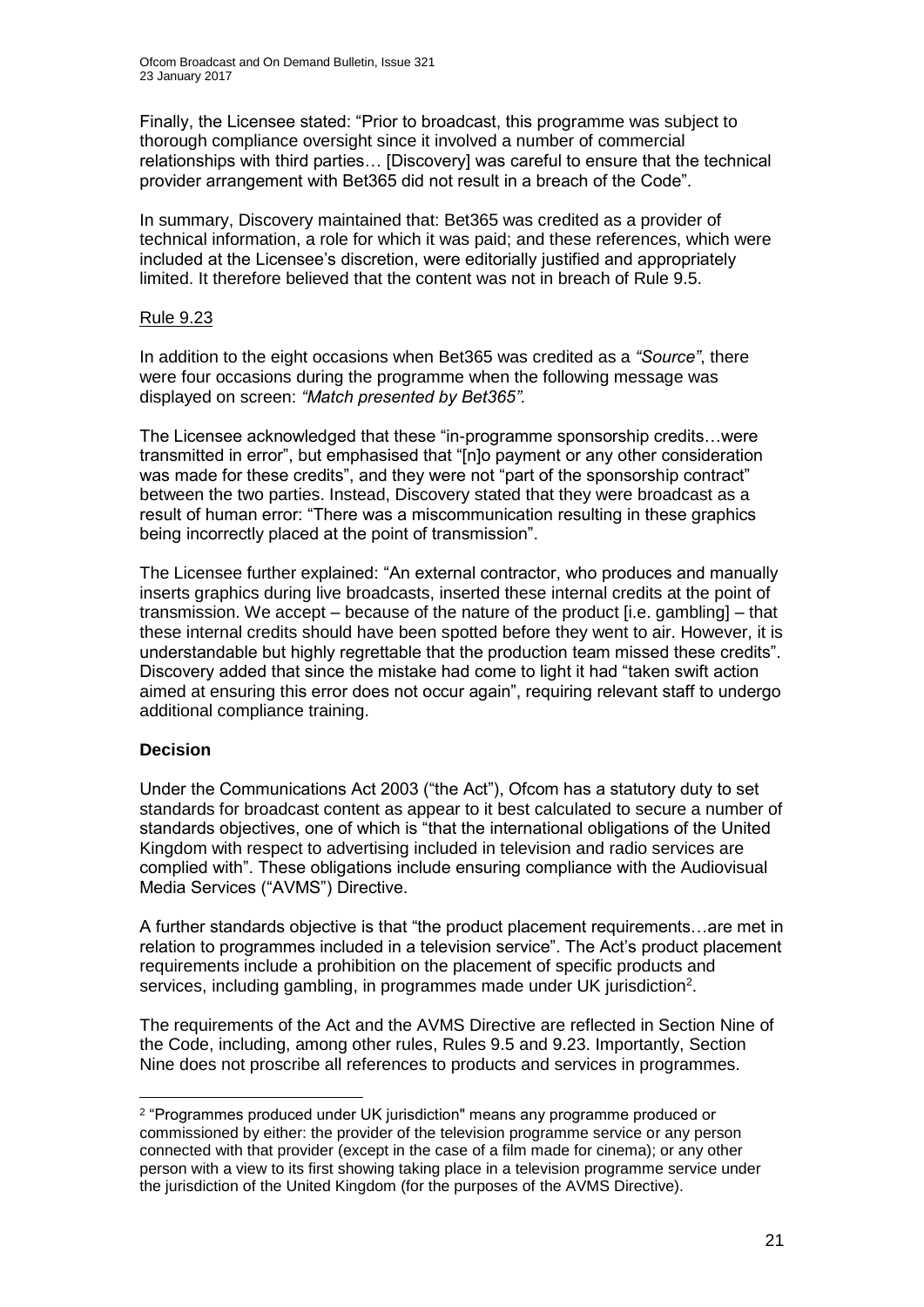However, it does require all such references to be justified by the editorial requirements of a programme and not to be unduly prominent.

#### Rule 9.5

Rule 9.5 states: "No undue prominence may be given in programming to a product, service or trade mark". It adds that undue prominence may result from "the presence of, or reference to, a product, service or trade mark where there is no editorial justification"; or "the manner in which a product, service or trade mark is referred to".

On eight occasions during this programme, the Bet365 logo appeared alongside live betting odds for certain scenarios at the bottom of the screen. For example:

#### *"Source: Bet365*

*Live betting: which team to score first goal of the match? Tottenham 1.72, no goals 11.00, Arsenal 2.25".*

The Licensee argued that these references to Bet365 were editorially justified, and in line with the established industry practice of crediting the providers of technical information during sports programmes, e.g. an on-screen acknowledgement of the company providing lap times during athletics coverage or a scoreboard during other sports. Discovery further argued that the references were appropriately limited, because they were brief and non-verbal.

Ofcom did not accept that the provision of live betting odds constituted 'technical information' that justified references to a gambling company during the programme. As Discovery noted, Ofcom accepts that there may be editorial justification in the coverage of sports events to credit the providers of certain technical information. However, as with any in-programme reference to a product, service or trade mark, such references must support the editorial purpose of the programme.

Information that enhances the viewing experience – for example information which is integral to a viewer's understanding of an event (e.g. a race lap time) or in other ways supports the viewer's understanding of what they are watching (e.g. statistics in a football match) – may warrant an on-air credit for the information provider. However, in this case, the information provided related to an off-air commercial activity (betting), which was incidental to viewers' enjoyment of the football match, i.e. the absence of this information would not have significantly impeded their ability to follow or enjoy the game.

For these reasons, Ofcom did not accept the Licensee's argument that the references to Bet365 were editorially justified. The fact that these references were brief and non-verbal was not sufficient mitigation given this lack of editorial justification for their inclusion. The content was therefore in breach of Rule 9.5.

#### Rule 9.23

Rule 9.23 states: "Where a sponsor is prohibited from product placing in the programme it is sponsoring, sponsorship credits may not be shown during the sponsored programme". Rule 9.13(c) makes clear that the product placement of gambling is prohibited.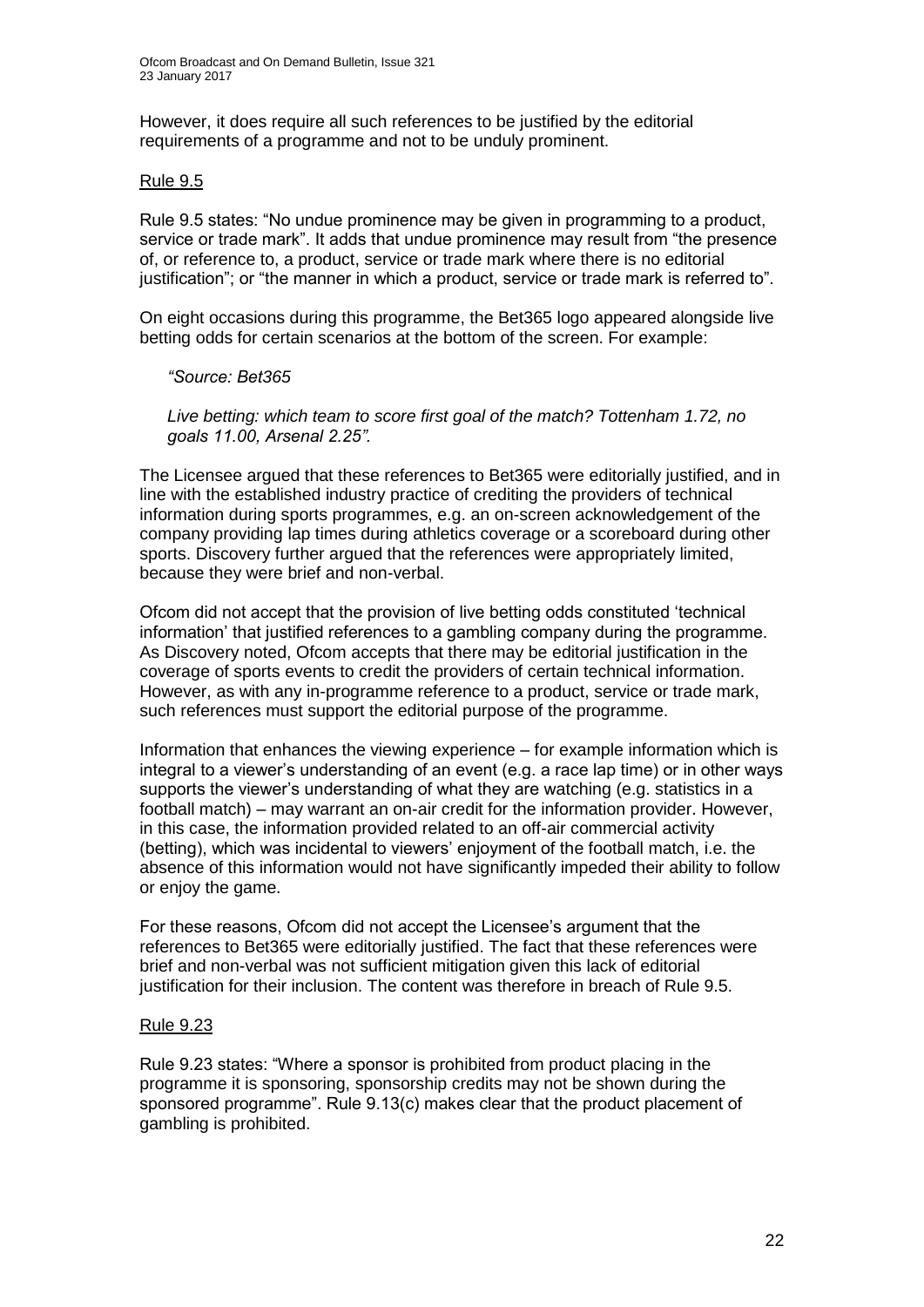Bet365 was a sponsor of this programme, but as a gambling operator prohibited from product placing in programmes, Rule 9.23 prohibited it from being identified in internal sponsorship credits.

On four occasions during the programme, the following message was displayed across the bottom of the screen.

#### *"Match presented by Bet365".*

The Licensee acknowledged that these internal sponsorship credits should not have been broadcast and stated that this had occurred as a result of human error. Ofcom noted that the Licensee said that, since this mistake came to the light, it had provided additional compliance training to its staff. The content was nevertheless in breach of Rule 9.23.

#### **Conclusion**

Ofcom recognises that the established industry practice of crediting providers of technical information is not referred to in the Code or Guidance. In this case, we took the view that the Licensee should have been aware that the inclusion within a programme of references to a sponsor, highlighting specific products available for viewers to purchase only from that sponsor, was likely to raise potential issues under the Code.

This issue of the Broadcast and On Demand Bulletin includes a Note to Broadcasters providing clarification in this area.

#### **Breaches of Rules 9.5 and 9.23**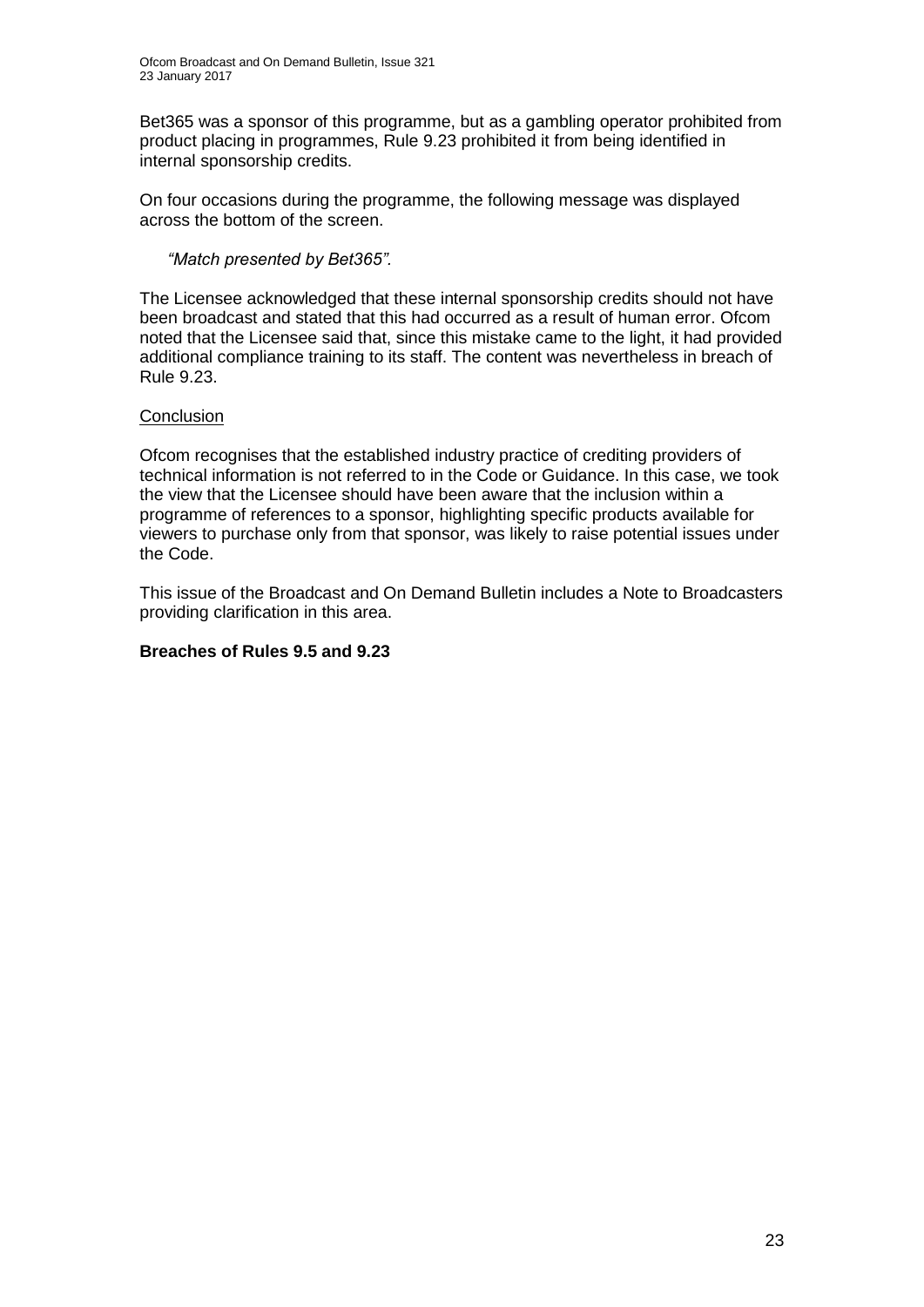## **In Breach**

#### **Desi Beat** *Colors, 28 August and 11 September 2016, 19:00*

#### **Introduction**

Colors is a general entertainment channel serving the Asian community in the UK. The licence for Colors is held by Viacom 18 Media Private Limited ("Viacom 18" or "the Licensee").

*Desi Beat* is a lifestyle programme about Asian culture and heritage in the UK. A complainant alerted Ofcom to episodes of the programme broadcast on 28 August and 11 September 2016, which respectively featured two fashion boutiques in Bradford (Janan and Maysa), and two restaurants in Southend-on-Sea (Mim Spice and Taj Mahal).

As the programme was predominantly in English with some Punjabi and Hindi phrases, Ofcom translated the Punjabi and Hindi content into English.

Each episode consisted of two segments that featured these local businesses. In each case the segment included images of the featured business and visual and audio references to the range and quality of the goods which they offered. Some extracts of the references are noted below:

#### 28 August 2016

#### Janan

This part of the programme included images of clothing, jewellery and accessories around the premises. The commentary from the presenter included the following information:

*"For Fashion enthusiasts like me a visit to Janan is like an unrestricted entry to Alice in Wonderland, the multi-brand fashion retail house creates a grand impression right from the entry".*

*"You just have to name it and the latest fashions will be presented to you".*

*"So walking into this store at Jana you can see that they're making a really good effort to make sure everything's here that you need. You walk in, you've got shoes, you've got a bag to match your outfit, you've got occasional wear, you've got casual wear, you've got men's sherwani*<sup>1</sup> *over here, you've got jewellery, you've got everything you need".*

"...Janan's have got so much option for you; they've got saris, they've got lenga<sup>2</sup>, *everything you need. There is a lot of opportunity and a lot of choices here…they've got loads of options here, they've got a bespoke team that's going to be able to make you something special for your special day".*

1

<sup>1</sup> Men's tunic.

<sup>2</sup> Traditional women's bridal dress.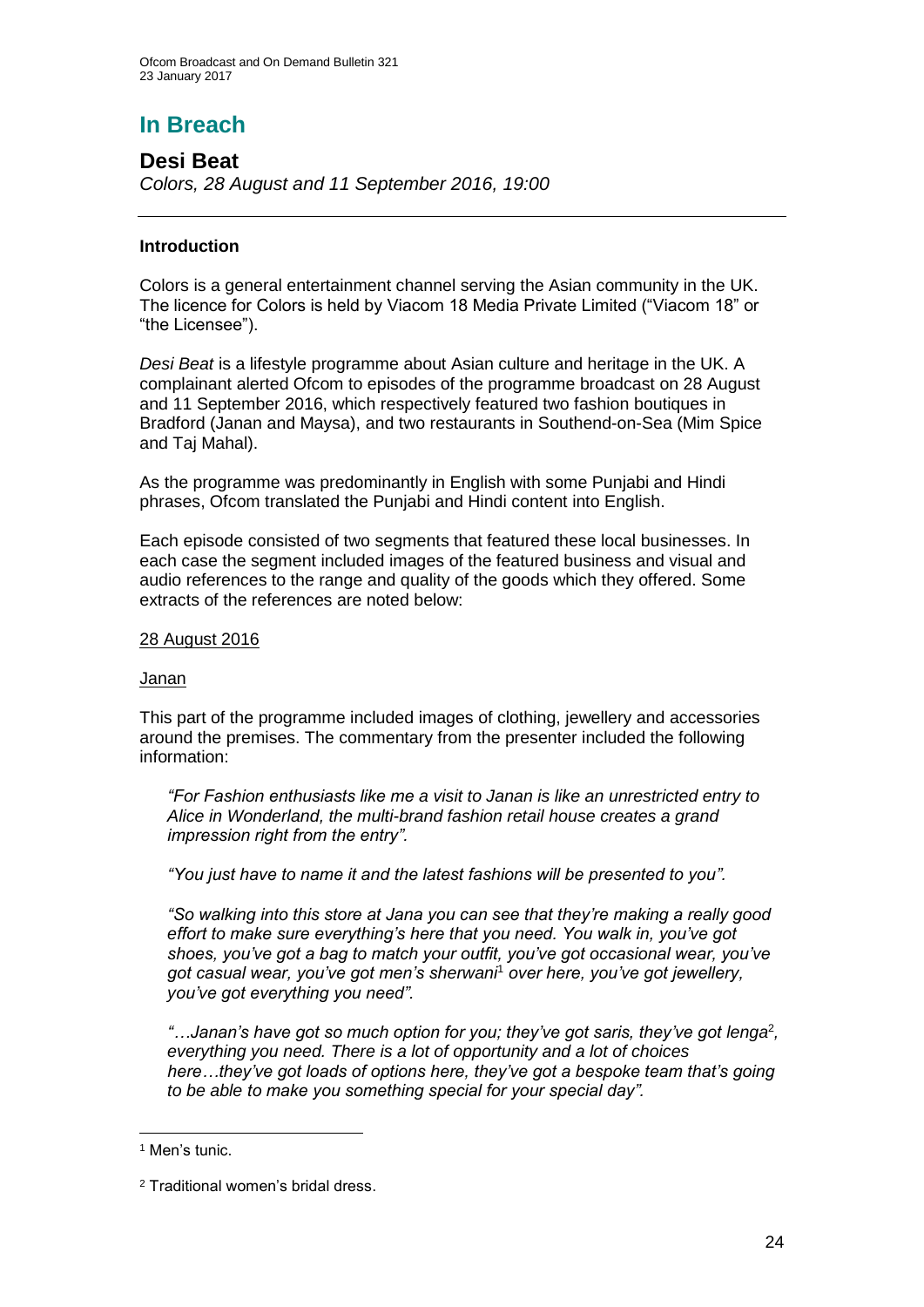*"Coming from a Desi tradition we all have one favourite designer and the sheer variety of unstitched dress materials on display here can spark your imagination in different ways".*

*"…but if you can't be bothered with this creative exercise and trying to get things stitched in time Janan also has their own designer catalogue, you can literally go in a pick a ready-made outfit".* 

*"So this is what I love about Janan, they're so innovative; not only have they put their fingers in many, many pies, they do clothes, bridal wear, shoes…they even have their own range of perfume".*

*"Besides having loads of authentic Desi Kupray*<sup>3</sup> *here in clothing and fashion, they also do food, and I've heard it's really freshly made and I can't wait to try it".*

*"Wow, I feel so satisfied after coming out of Janan, they are definitely pushing the right buttons in the Desi fashion scene…and for that reason they're going to go on our Desi list for Bradford".*

#### Maysa

This part of the programme included images of clothing, jewellery and accessories around the premises. The commentary from the presenter included the following information:

*"Opened with an aim to provide a fresh take on Desi fashion, Maysa boasts a beautifully done up space which seems to provide a peaceful environment to surf through their beautiful collections. Or support staff are always ready to serve you.*  The first impression suggests that Maysa has everything from chic kurtas<sup>4</sup> to *Grecian style suits to elegant semi formals which will stand you in good stead any time of the day, and of course, they have always been in demand for bridal wear and party outfits".*

*"Maysa seems to have a massive collection of gorgeous party perfect options. . . to suit every occasion of your choice".*

*"But it is important to remind you that Maysa is not just a bridal shop, they have got so much other stuff here as well. In Bradford and the rest of UK Maysa are indeed famous and their clientele extends to other European countries, and even US and Canada and all these creations are customised to a client's taste".*

[Presenter leaves shop]

*"Wow, amazing, so good. I have to say I'm surprised I haven't got shopping bags with me, I could literally buy everything in that shop. I love Maysa boutique and I think what's good about it is if you cut sections of the store out it's like walking on a Pakistani or Indian catwalk runway. Everything is so original".* 

1

<sup>3</sup> Clothes.

<sup>4</sup> A traditional loose fitting men's shirt.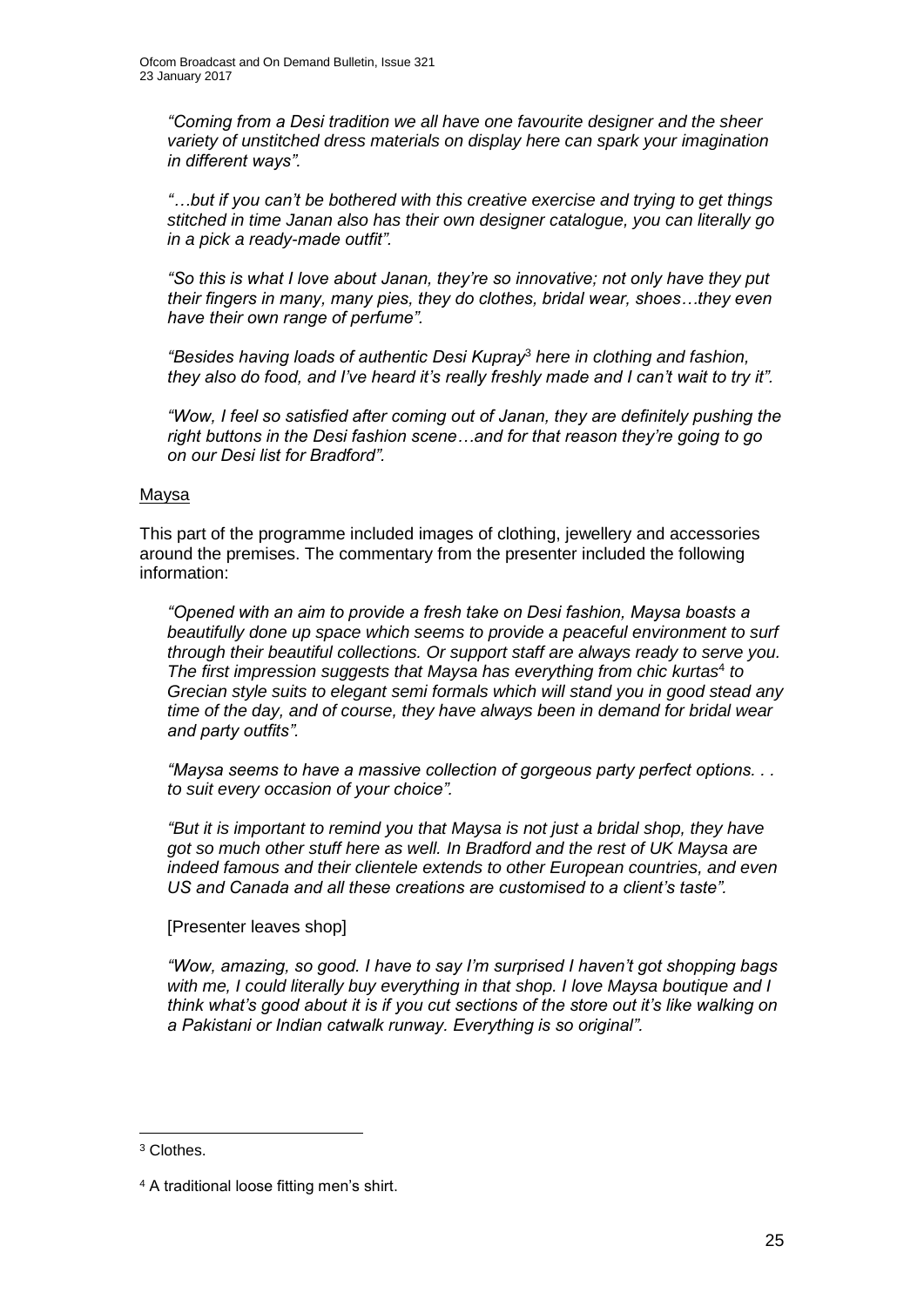#### 11 September 2016

#### Mim Spice

This part of the programme included images of the restaurant, food on offer and the dining experience. The commentary from the presenter included the following information:

*"We have come far and wide to find this restaurant, the Mim restaurant in the Southend of Sea. We have heard a lot about them but the best way to find out is to go in and try the food ourselves".*

*"Mim Spice has a very warm vibe, and being a desi I can especially feel the extra nice courtesy extended by the fellow desi staff and their overwhelming smiles. The décor is modern, a mix of clean white and aubergine coloured walls, chunky leather chairs and a super crisp linen. The restaurant might appear to be comparatively small but what do I care – what interests me more is the food that they cook".*

*"I can already smell the flavours and it's just hit the frying pan, it smells incredible already…if only you were here you could smell this amazing smell".*

[Presenter tastes food]

*"Food that looks so delicious it's bound to taste delicious…oh very tender, did you see just how it broke to pieces there. Mmm, you can definitely taste the flavours in there, you can taste the salt coming through, the real flavour of the fish, it's delicious. I think I might have changed my opinion on not liking salmon. This could have been a revelation right here".*

*"Mim Spice seems to thrive on innovation, but just as I said earlier they have wide spread of traditional dishes as well but whether it is Balti dishes, tandoori dishes or biriyani that is good enough to make you feel right at home".*

#### Taj Mahal

1

This part of the programme included images of the restaurant, food on offer and the dining experience. The commentary from the presenter included the following information:

*"Walking through the glass doors of the Taj Mahal restaurant cannot be compared with the actual Taj Mahal but it nevertheless gives you a sense of opulence, chic, and sleek. It presents the exotic desi embellishments and designs in a new package whether it is wallpaper, or maybe bottled spices even, or maybe the imposed Taj Mahal all around the restaurant. Taj Mahal has made a great effort to make you feel like you are at the Taj, it feels like we're here in spirit".*

*"A conscious touch of royalty seems to prevail as an underlining thought in the restaurant, whether it is ambience, whether it is menu design, or whether it is your starters dahi baray".*<sup>5</sup>

<sup>5</sup> Indian dessert dumplings in yoghurt.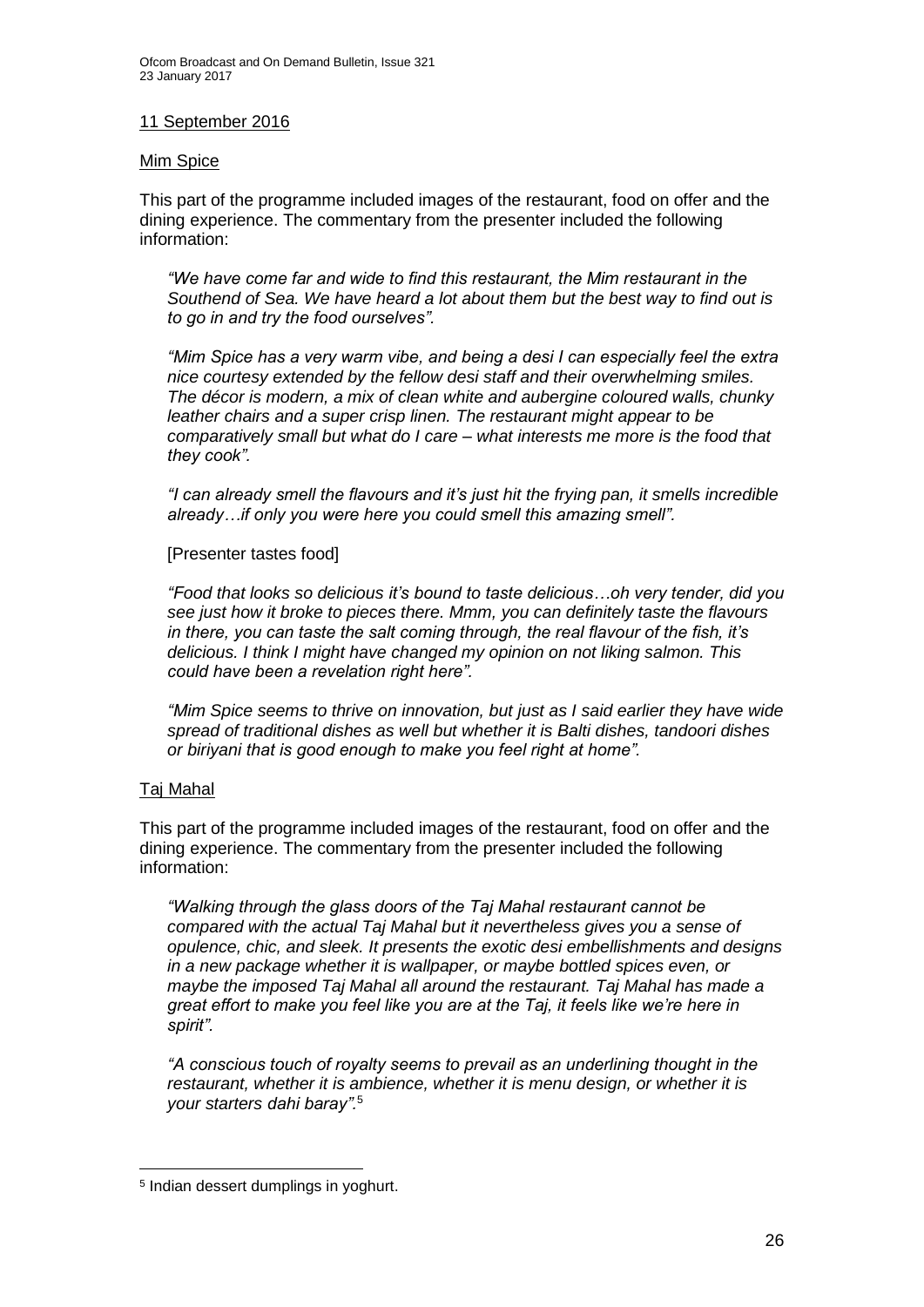*"Delicious, it's so moist, look at that, look how it's just broken with my knife and fork. You can taste the really sweet taste of yoghurt. You've got the tangy, tangy taste of the Imlee,*<sup>6</sup> *everything tastes nice doesn't it? Altogether it tastes delicious…it's so good, it's so tender and soft".*

*"I had such an amazing time in there my tummy is really full, but the food – delicious. I can't tell you, honestly".*

Ofcom requested information from the Licensee to decide whether the references constituted product placement as defined in the Code. The Licensee confirmed that the references described above were not in return for payment or other valuable consideration from the businesses in question to Viacom 18, the programme producer, or any connected person.

On the basis of information provided, Ofcom considered that the references raised issues warranting investigation under the following rules of the Code:

- Rule 9.4 "Products, services and trade marks must not be promoted in programming".
- Rule 9.5: "No undue prominence may be given in programming to a product, service or trade mark. Undue prominence may result from:
	- the presence of, or reference to, a product, service or trade mark in programming where there is no editorial justification; or
	- the manner in which a product, service or trade mark appears or is referred to in programming".

We therefore asked Viacom 18 for comments as to how the material complied with Rules 9.4 and 9.5.

#### **Response**

Viacom 18 said it takes its compliance with the Code very seriously, and has an experienced team to review all content in line with its strict internal policies and guidelines to ensure compliance.

The Licensee said that *Desi Beats* aims to showcase various elements of South Asian culture and lifestyle prevalent in the United Kingdom and thus features popular establishments in different regions to explore food, drink, fashion and culture preferences of the local community.

It explained that "it is difficult from a creative standpoint" to talk about the fashion, culture, and food of an ethnic community without having a backdrop or a context to that conversation, and that it would "not be able to successfully engage our audiences" without this visual link. It said that "the episodes were produced in 'real' spaces so as to bring in an element of connectivity and resonance with the viewers", but were not intended to "specify or endorse any of the products or services".

The Licensee reiterated that neither Viacom 18 Media Private Limited nor any affiliated person or party, had entered into any monetary agreement with the establishments featured in the episodes.

1

<sup>6</sup> Indian spice tamarind.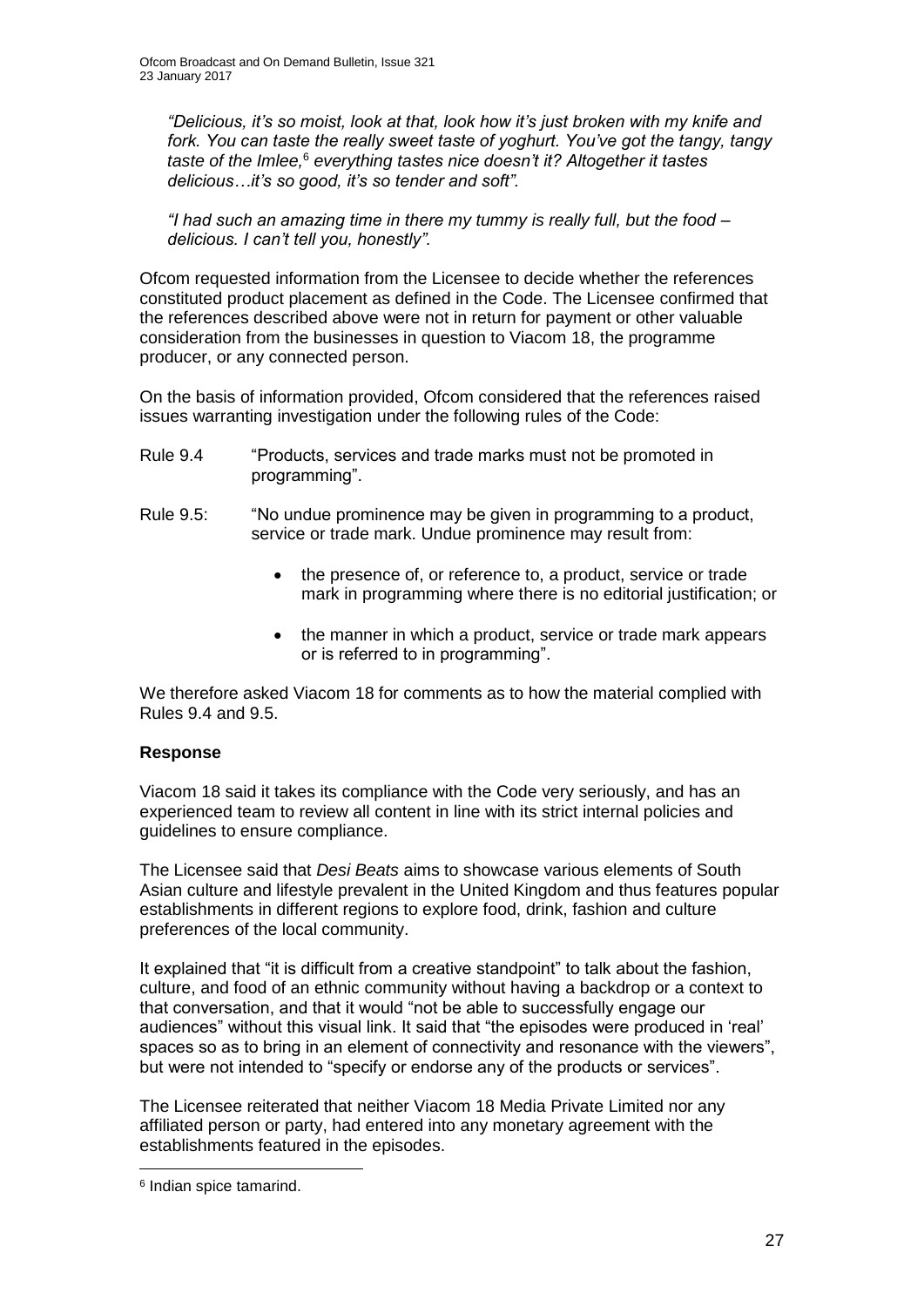The Licensee said it believed it had avoided any promotional references, and there were no calls to action for viewers either to visit or make purchases from the establishments featured. In particular, it said that it had ensured that:

- close up shots of logos, banners, flags or name boards of the featured business were avoided;
- comments that were promotional or made claims about the business and its services were edited from the episodes;
- all brands, designers' labels, and price tags were either blurred or deleted;
- there were no interviews or endorsements validating the businesses featured; and
- there was no attempt to influence viewers or claims that the presenter's opinion or verdict was final.

As regards undue prominence, the Licensee considered that any references to the establishments' products or services were editorially justified in context of a series exploring various elements of South Asian culture. In particular, it argued that:

- almost half the screen time was dedicated to the generic script which talked about cultural and regional aspects;
- the presenter gave generic details about the local area and elements that interest the local South Asian population, including what the area is famous for, the mix of South Asians present and their likes, recreational practices, and food habits;
- it had included "infotainment" in the script by linking the topic to other factors. For example, the Licensee said that in the episodes featuring food the presenter talked about dishes in India, the history of those dishes, and how they remain relevant today. Similarly, in the episodes featuring clothing and fashion stores, the presenter talked about the current wedding trends, jewellery, preferences and tastes of modern brides.

Given the above factors, the Licensee considered this material complied with Rules 9.4 and 9.5 of the Code.

#### **Decision**

Under the Communications Act 2003 ("the Act"), Ofcom has a statutory duty to set standards for broadcast content as appear to it best calculated to secure a number of standards objectives, one of which is "that the international obligations of the United Kingdom with respect to advertising included in television and radio services are complied with". These obligations include ensuring compliance with the Audiovisual Media Services ("AVMS") Directive.

The requirements of the AVMS Directive and the Act are reflected in Section Nine of the Code, including Rules 9.4 and 9.5 among others. The rules in this section serve to protect viewers from both excessive commercial references in programming and from surreptitious advertising by: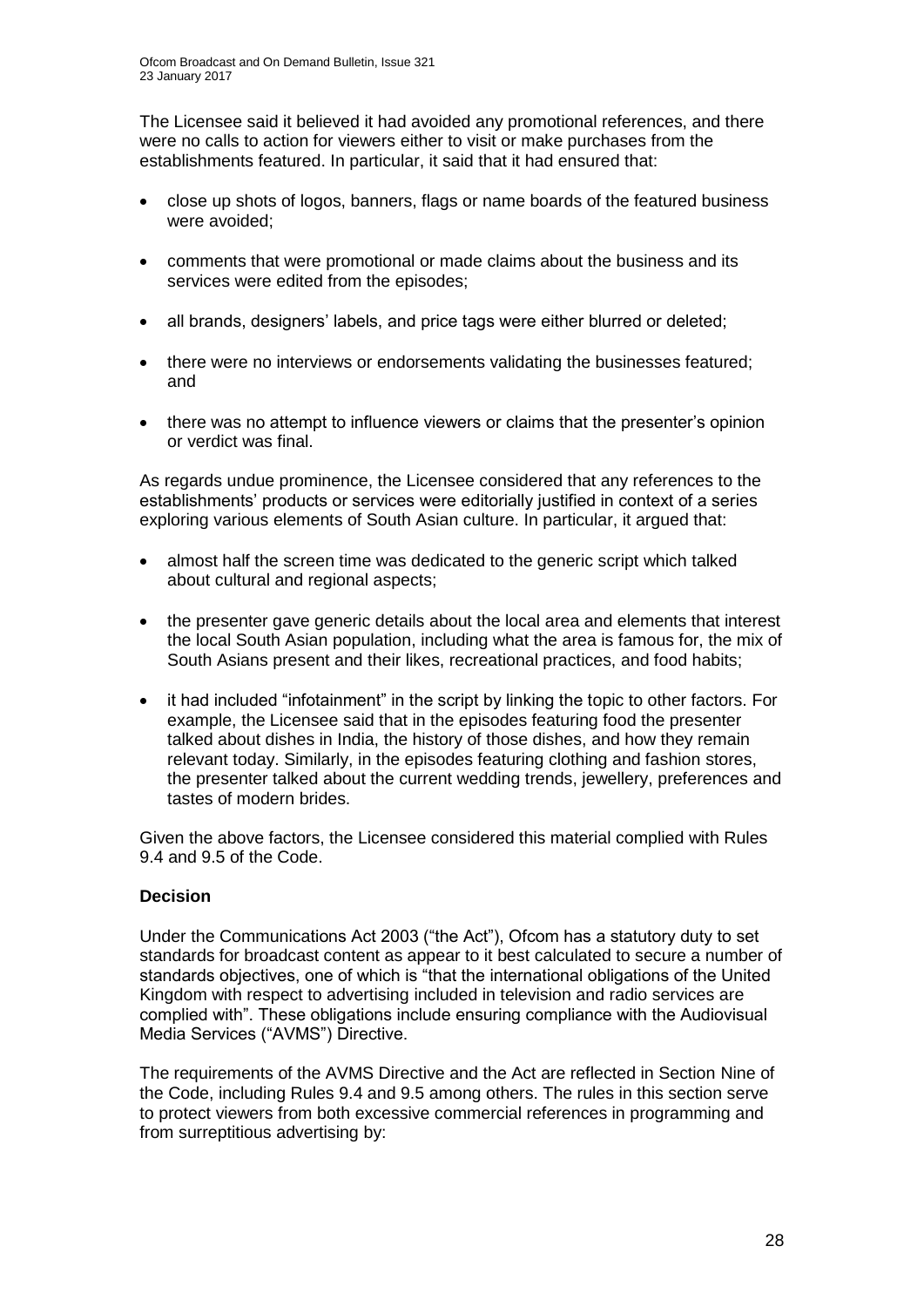- limiting the extent to which references to products, services and trade marks can feature in programming; and
- helping to ensure that broadcasters do not exceed the limits placed on the amount of advertising they can transmit.

Importantly, Section Nine does not proscribe all references to products and services in programmes. However, it does require all such references to be justified by the editorial requirements of a programme and not be promotional or unduly prominent.

Rule 9.4 states that products, services and trade marks must not be promoted in programming. Of com's published guidance<sup>7</sup> on Rule 9.4 states: "Where a reference to a product or service features in a programme for purely editorial reasons, the extent to which a reference will be considered promotional will be judged by the context in which it appears. In general, products or services should not be referred to using favourable or superlative language and prices and availability should not be discussed".

Rule 9.5 states that no undue prominence may be given in programming to a product, service or trade mark, noting that undue prominence may result from a reference to a product, service or trade mark where there is no editorial justification, or from the manner in which a product, service or trade mark is referred to. Ofcom's published guidance on Rule 9.5 states: "Whether a product, service or trade mark appears in a programme for solely editorial reasons…or as a result of a commercial arrangement between the broadcaster or producer and a third party funder…there must be editorial justification for its inclusion. The level of prominence given to a product, service or trade mark will be judged against the editorial context in which the reference appears".

It is important to emphasise that the rules in Section Nine of the Code are intended to preserve the integrity of editorial content and protect audiences by limiting the number and kind of commercial references contained in programming.

In this case, we took into account the Licensee's representations that it had taken steps to limit the number of visual and verbal references to the businesses featured. However, in our view, the segments contained promotional references to the four businesses (Janan, Maysa, Mim Spice and Taj Mahal) that were more akin to advertising than editorial material.

Specifically, *Desi Beat* included:

1

 detailed information on the range and quality of services provided by the businesses (e.g. *"name it and the latest fashions will be presented to you"; "you've got shoes, you've got a bag to match your outfit, you've got occasional wear, you've got casual wear, you've got men's sherwani over here, you've got jewellery, you've got everything you need"; "Janan's have got so much option for you; they've got saris, they've got lenga, everything you need. There is a lot of opportunity and a lot of choices here…they've got loads of options here, they've got a bespoke team that's going to be able to make you something special for your special day"; "Janan also has their own designer catalogue"; "not only have they put their fingers in many, many pies, they do clothes, bridal wear, shoes…they even have their own range of perfume"; "they also do food, and I've* 

<sup>7</sup> See: [https://www.ofcom.org.uk/\\_\\_data/assets/pdf\\_file/0014/33611/section9\\_may16.pdf](https://www.ofcom.org.uk/__data/assets/pdf_file/0014/33611/section9_may16.pdf)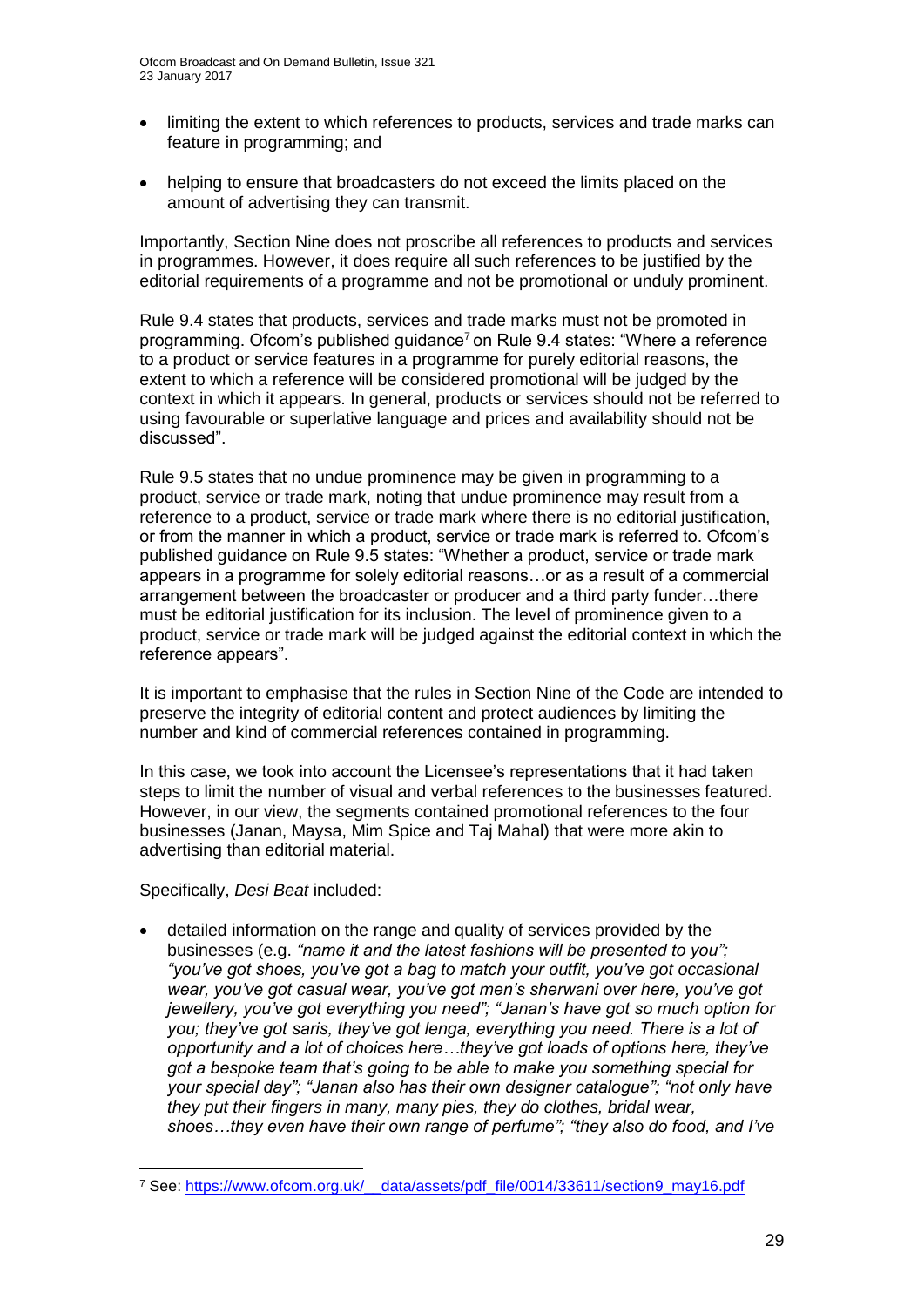*heard it's really freshly made and I can't wait to try it"; "Maysa has everything from chic kurtas to Grecian style suits to elegant semi formals which will stand you in good stead any time of the day, and of course, they have always been in demand for bridal wear and party outfits"; "Maysa seems to have a massive collection of gorgeous party perfect options... to suit every occasion of your choice"; "Mim Spice seems to thrive on innovation, but just as I said earlier they have wide spread of traditional dishes as well but whether it is Balti dishes, tandoori dishes or biriyani that is good enough to make you feel right at home"*);

 favourable and superlative language (e.g*. "Janan's have got so much option for you"; "this is what I love about Janan, they're so innovative"; "I feel so satisfied after coming out of Janan, they are definitely pushing the right buttons in the Desi fashion scene"; "they have always been in demand for bridal wear and party outfits"; "In Bradford and the rest of UK Maysa are indeed famous and their clientele extends to other European countries"; "I could literally buy everything in that shop. I love Maysa boutique and I think what's good about it is if you cut sections of the store out it's like walking on a Pakistani or Indian catwalk runway. Everything is so original"; "Mim Spice has a very warm vibe, and being a desi I can especially feel the extra nice courtesy extended by the fellow desi staff and their overwhelming smiles"; "it smells incredible already…if only you were here you could smell this amazing smell"; "gives you a sense of opulence, chic, and sleek"; "I had such an amazing time in there my tummy is really full, but the food – delicious"*).

In our view, these extensive references to products and services offered by the businesses featured, combined with the favourable language used, meant that the content was clearly promotional in tone. Ofcom concluded that both programmes were therefore in breach of Rule 9.4 of the Code.

Further, each segment of both programmes focused entirely on the products and services offered by a specific business. We took into account the Licensee's argument that these references were editorially justified in context of a series exploring various elements of South Asian culture. Although there may be editorial justification for certain references to brands in culture and lifestyle programmes, in this case, each of the programmes was little more than a vehicle for the promotion of the businesses. Given the presentation of the items was highly promotional in tone, as described above, the extended references to the products provided by the businesses featured were not justified.

Because the programmes were dependent on the inclusion of detailed references to the featured business' products and services, Ofcom concluded that both programmes were in breach of Rule 9.5 of the Code.

#### **Breaches of Rules 9.4 and 9.5**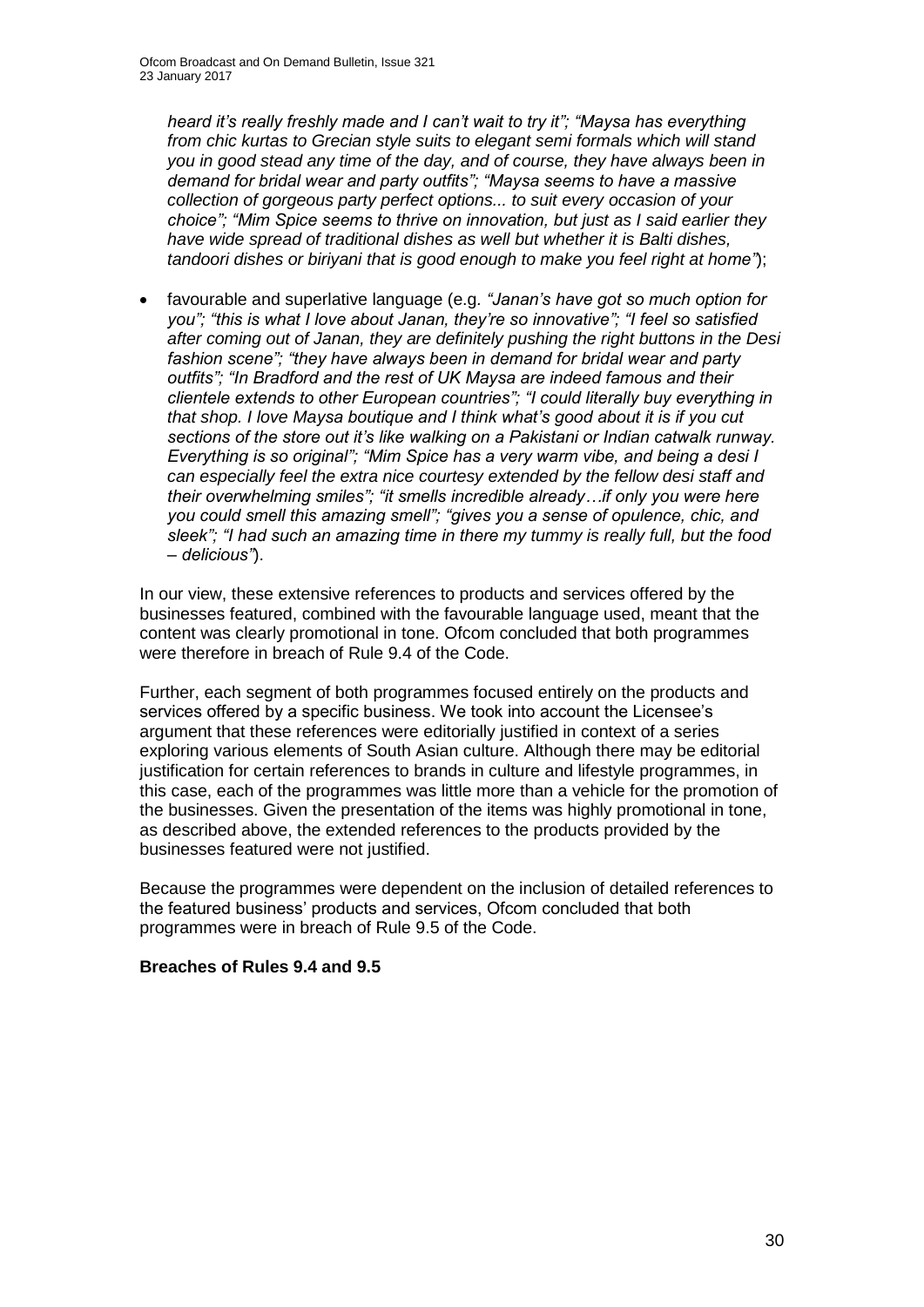## **Broadcast Licence Conditions cases**

### **Broadcasting licensees' late payment of licence fees**

Ofcom is partly funded by the broadcast licence fees it charges television and radio licensees. Ofcom has a statutory duty to ensure that the fees paid by licensees meet the cost of Ofcom's regulation of broadcasting. The approach Ofcom takes to determining licensees' fees is set out in the Statement of Charging Principles<sup>1</sup>. Detail on the fees and charges payable by licensees is set out in Ofcom's Tariff Tables<sup>2</sup>.

The payment of a licence fee is a requirement of a broadcasting licence<sup>3</sup>. Failure by a licensee to pay its licence fee when required represents a significant and fundamental breach of a broadcast licence, as it means that Ofcom may be unable properly to carry out its regulatory duties.

#### **In Breach**

The following radio licensees failed to pay their annual licence fees in accordance with the required payment date. These licensees have therefore been found **in breach** of Condition 3(2) of their broadcast licences.

The outstanding payments have now been received by Ofcom. Ofcom will not be taking any further regulatory action in these cases.

| Licensee Name             | <b>Service Name</b>          | <b>Licence Number</b> |
|---------------------------|------------------------------|-----------------------|
| An Individual             | Core Radio<br>Cambridge      | DP101307BA            |
| Poole Community Radio Ltd | Hot Radio 102.8   CR000120BA |                       |

#### **Breaches of Licence Condition 3(2) in Part 2 of the Schedule of the relevant licences**

The following TV licensees failed to pay their annual licence fees in accordance with the required payment date. These licensees have therefore been found **in breach** of Conditions 4(1) and 4(2) of their broadcast licences.

In the specific circumstances of these cases, the payment is still outstanding and the non-payment of the fee was considered by Ofcom to amount to a serious licence breach. **Ofcom is therefore putting these licensees on notice that the breaches are being considered for the imposition of a statutory sanction, which may include a financial penalty and/or licence revocation.**

<sup>1</sup> <sup>1</sup> [https://www.ofcom.org.uk/\\_\\_data/assets/pdf\\_file/0019/51058/charging\\_principles.pdf](https://www.ofcom.org.uk/__data/assets/pdf_file/0019/51058/charging_principles.pdf)

<sup>2</sup> https://www.ofcom.org.uk/\_\_data/assets/pdf\_file/0034/57976/tariff-tables-2016-17.pdf

<sup>&</sup>lt;sup>3</sup> As set out in Licence Condition 3 for radio licensees and Licence Condition 4 for television licensees.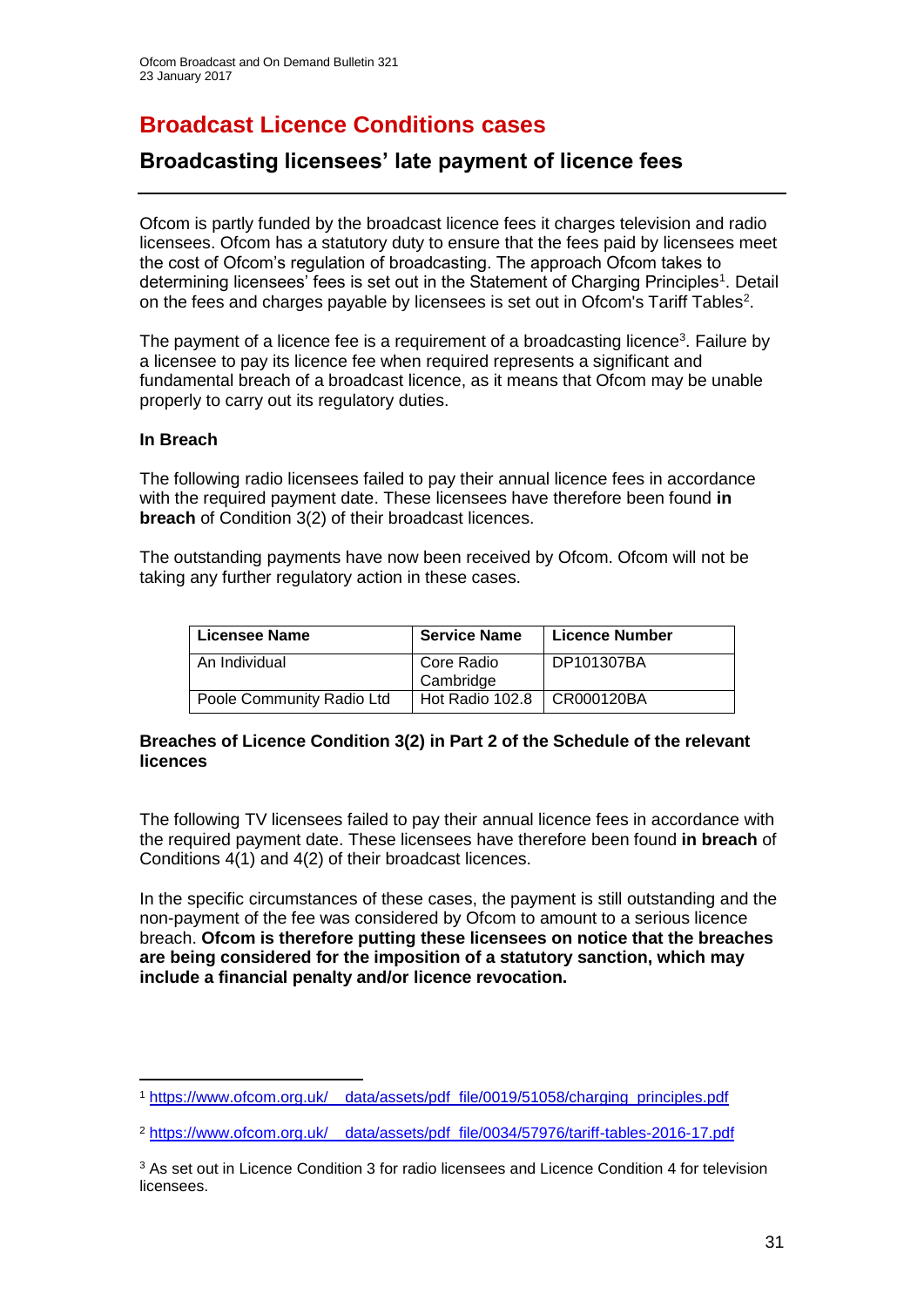| Licensee Name                        | <b>Service Name</b> | <b>Licence Number</b> |
|--------------------------------------|---------------------|-----------------------|
| Kensington Project Management<br>Ltd | <b>IQTV</b>         | <b>TLCS100550BA</b>   |
| Kingdom Media Ltd                    | Kingdom Europe      | <b>TLCS100267BA</b>   |

#### **Breaches of Licence Conditions 4(1) and 4(2) in Part 2 of the Schedule of the relevant licence**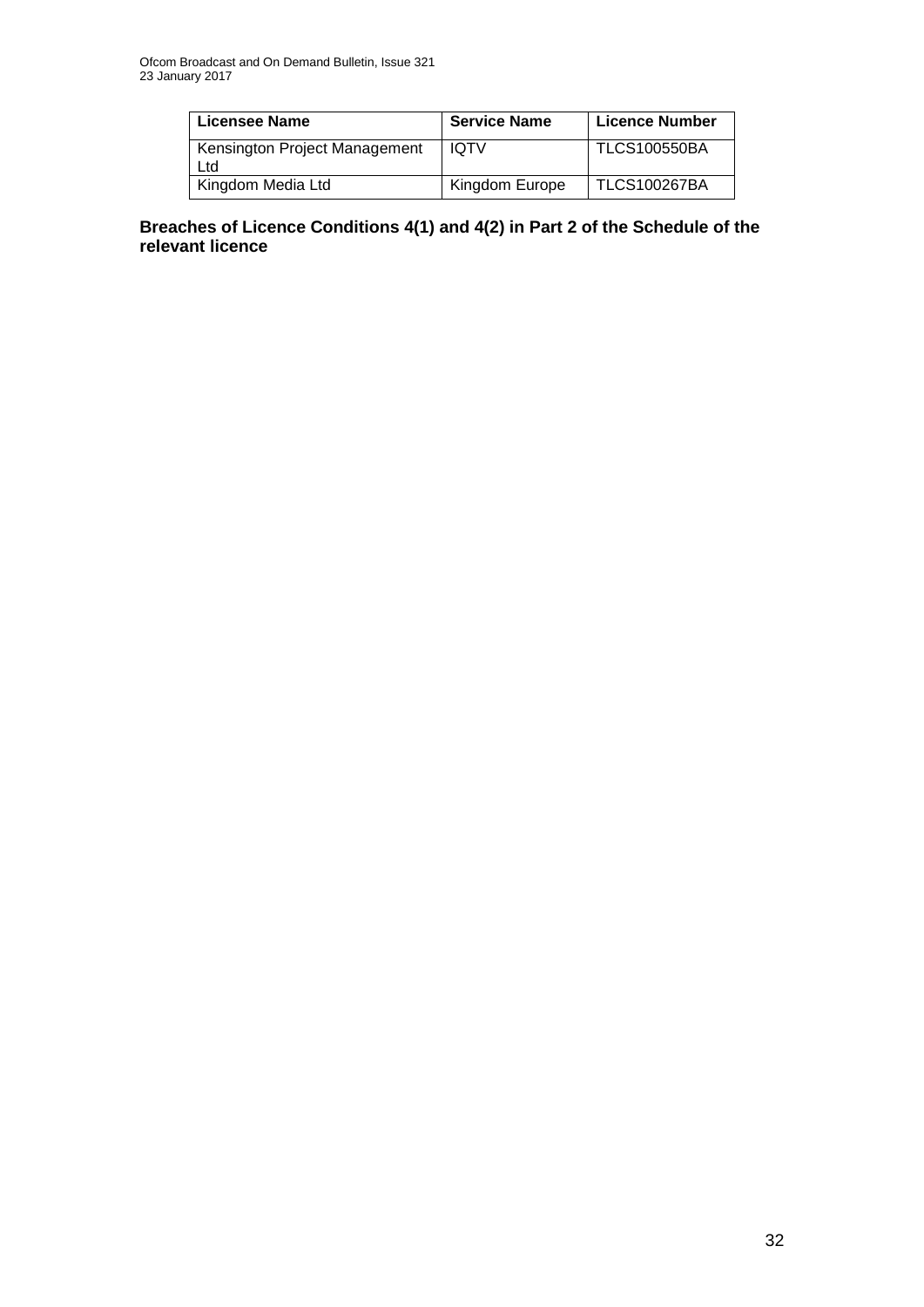## **Broadcast Fairness and Privacy cases**

### **Upheld**

### **Complaint by Mr Sukhwinder Singh and Ms Kamal Preet Kaur**

*Gurdwara Miri Piri Sahib Kar Sewa Live, MATV, 6 and 13 June 2016*

#### **Summary**

Ofcom has upheld this complaint made by Mr Sukwinder Singh on his own behalf and on behalf of his wife, Ms Kamal Preet Kaur, of unjust or unfair treatment in the programme as broadcast.

MATV broadcast two live discussion programmes on 6 and 13 June 2016. In the first programme, some callers made various allegations about the complainants. In the second programme, the presenter referred to these callers and also discussed matters concerning the ownership of the Gurdwara Miri Piri Sahib Southall ("the Gurdwara").

Ofcom found that the comments made in the programmes about the complainants amounted to significant allegations of wrongdoing that were likely to materially and adversely affect viewers' perceptions of them in an unfair way. Consequently, we took the view that that the broadcaster did not take reasonable care to satisfy itself that material facts were not presented in the programmes in way that was unfair to Mr Singh and Ms Kaur.

Given the significant allegations made in the programme about Mr Singh and Ms Kaur, the broadcaster was required to provide them with an appropriate and timely opportunity to respond to the claims in order to avoid unfairness. Its failure to do so also resulted in unfairness to both Mr Singh and Ms Kaur.

#### **Programme summary**

On 6 and 13 June 2016, MATV broadcast an edition of *Gurdwara Miri Piri Sahib Kar Sewa Live*. These programmes were broadcast in Punjabi and an English translation was obtained by Ofcom and provided to the complainant and the broadcaster for comment. Both parties confirmed to Ofcom that the translated transcript represented accurately the content of the programme and that they were content for Ofcom could use the translation for the purpose of its investigation.

#### *6 June 2016*

Prior to the start of the programme, an on-screen message was shown:

*"Viewers are requested that the following programme is only for your entertainment. You should not deduce any meaningless assumption from this programme and you are also requested that you should not take it as scientific and official interpretation. Your cooperation is highly valued. Thanks".*

The programme's presenter, Ms Manjit Kaur, introduced the programme and explained that the topic which would be discussed during the programme was:

*"…custom pertaining to the customary statement given by the President of Shri Akal Takht Sahib and the controversy that emerges when the Sikh congregation*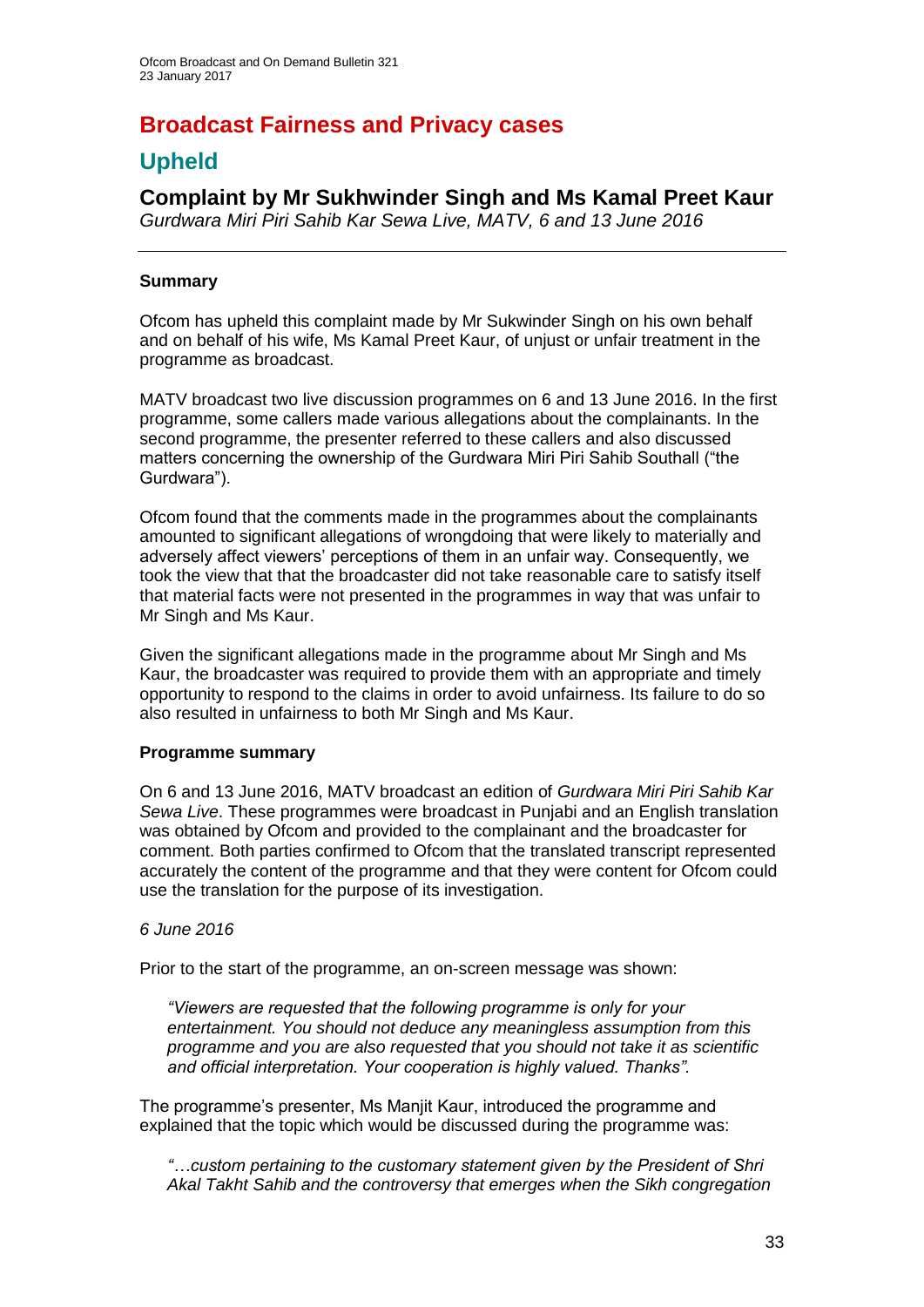*responds. Today we will discuss this issue and what is to be done, whether this is acceptable, whether the congregation should create a controversy".*

The presenter then introduced the two guests who joined her in the studio, Mr Jaswant Singh Thekadar and Mr Parminder Singh Bal. The presenter also requested that any callers to the programme *"should limit himself/herself to talk only about the selected topic"* and said that *"if we wander away from the topic then this will upset the running of the programme and future callers will repeat what has gone before them".* 

The presenter and the two guests then discussed the commemoration of the anniversary of 6 June 1984<sup>1</sup> and the current president of Akal Takht Sahib<sup>2</sup>. After a brief discussion, the programme's presenter took a call from a viewer who was identified by Mr Thekadar as *"Sohan Singh Dhesi's wife".* The caller ("Caller One") said that she wanted to talk about *"Sukwinder, Sukhi"* (the complainant) whom she said had appeared on the programme on 3 June 2016. The following conversation took place:

- Caller One: *"When the legal case was ongoing. When I came from India, he asked me when I came from India, when I went.*
- Presenter: *"Okay, I got it now. I got it now. I have identified you.*
- Caller One: *Then he went and said my name in court. Okay.*
- Presenter: *But, sister today we are talking about the topic related to Akal Takht.*
- Caller One: *I'm not going to say a lot, can you let me say it?*
- Presenter: *Okay.*
- Caller One: *Then, he's the one that mentioned my name in court, saying that Dhesi's wife is saying such and such. Today he claims to be close to Dhesi. On that day he told me to stay away from Thekadar and co. That Thekadar will use you. I said to him that we have been together for the last thirty years, we're going to stay together. I told him it was up to him what they wanted to do or not. But, we would not be separated. But now he has succeeded in separating them both. They have been torn apart. They're both as bad as each other. They have both been taught. He is a fool that he follows other people.*

Presenter: *Sister, today…*

- Caller One: *I have told him many times that we should not follow the advice of others and we should act on our own. Sukhi has succeeded in separating them hasn't he?*
- Presenter: *Sister, what would you like to say about today's topic on Akal Takht, about 6th June?*

Caller One: *I will tell you about that too.* 

<sup>1</sup> <sup>1</sup> The date when the Indian army stormed The Golden Temple which resulted in the mass killing of Sikhs.

<sup>&</sup>lt;sup>2</sup> i.e. The Golden Temple.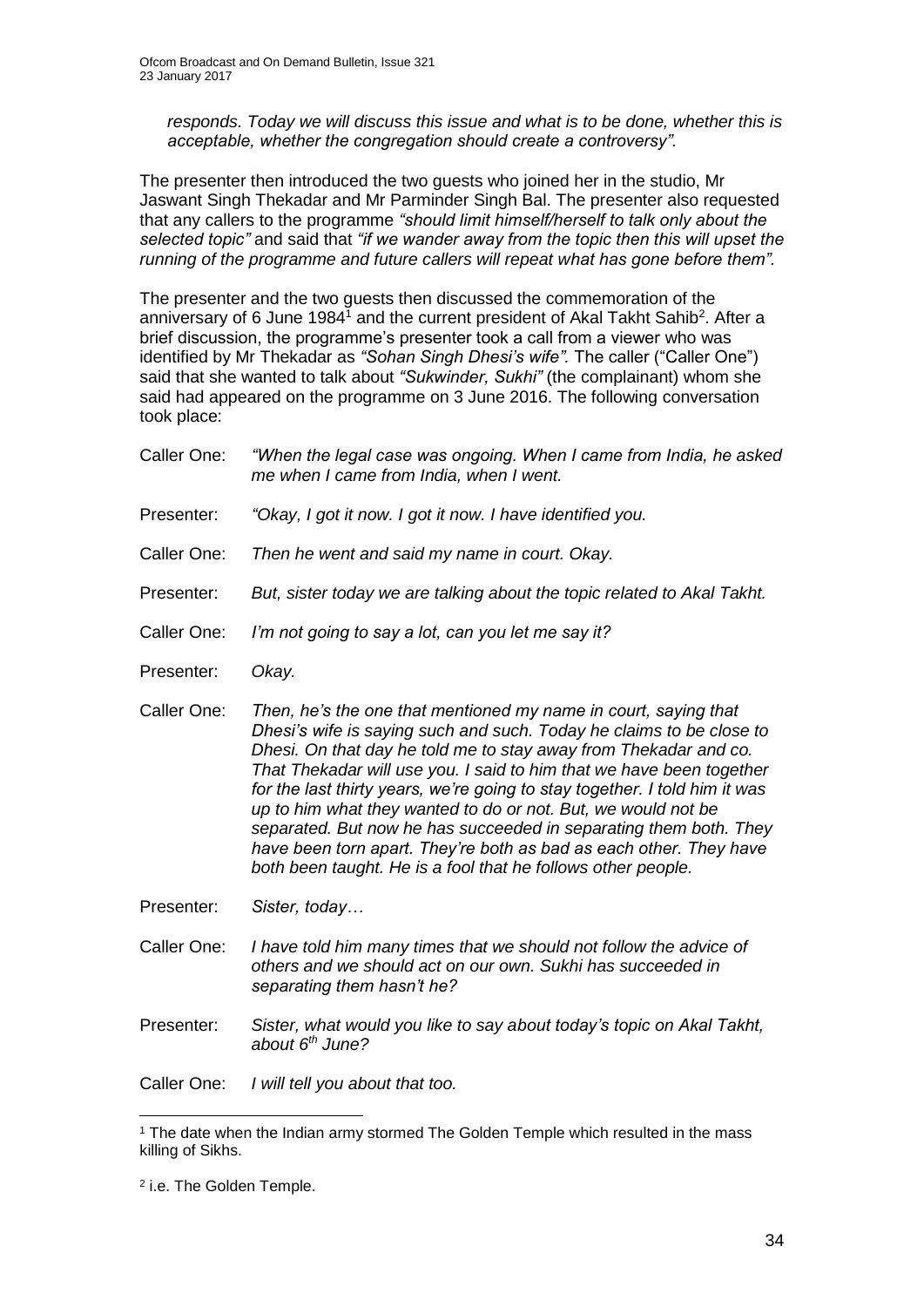Presenter: *Sorry?*

Caller One: *He is listening to Sukhi. He has got the Gurdwara valued. Valued by Maan Gurdev Singh. Now he has had the Miri Piri Gurdwara valued. He has colluded with the Bhatwaraa*<sup>3</sup> *and Cheeras*<sup>4</sup> *. Now he talks too much, but he knows nothing. What has he done after colluding with gossips? First, he spent money in the courts, then he earned a bad name for himself. He earned a bad name here and there too. Now he is living at his daughter's. I was thankful to God that if he was staying at the Gurdwara, let him be".* 

The presenter thanked the caller and reminded viewers to only discuss the topic of the day i.e. the anniversary of 6 June 1984 and the President of the Akal Takht Sahib. Following this, the presenter, the two guests, and another caller discussed this topic.

Prior to answering a further call, the presenter reminded callers to *"confine their views to the topic that is under consideration…".* The presenter then summarised what had already been discussed, before answering the call:

- Caller Two: *"Hello, I am Surinder, what so ever sister Joginder* [Caller One] *has said. She was very right in what she said.*
- Presenter: *Sister, we are very thankful to you for your participation in the programmes.*
- Caller Two: *Because, please listen to me, we go to work in the morning, and when we visit the Gurdwara to pray, this person Sukhwinder and his wife*  [the complainants] *with her bun on her head, they demand money in the early morning.*
- Presenter: *Sister.*
- Caller Two: *Tell us, should we give them money first and only then can we bow our head in front of Guru? This man has done a lot of wrong there. To rectify this, you're going to have to get him out of there. I have heard from other Gurdwaras that he has been removed from other Gurdwaras too.*
- Presenter: *Sister, your name. Sister Surinder Kaur.*
- Caller Two: *What is required from the Sikh congregation is that they should remove this person from here. The kind of things he does. The second thing that I would like to say, my friend who works with me, she says he has been removed; he and his wife have been removed from other Gurdwaras. Because he was involved in embezzlement of money over there too. Friends, please tell me the solution for a man like him. He should not be allowed to enter into any Gurdwara. He is really something.*

<sup>1</sup> <sup>3</sup> Person(s) who divides or dilutes a property/estate.

<sup>4</sup> Punjabi slang for a bhatwaraa, i.e. someone who tears something up.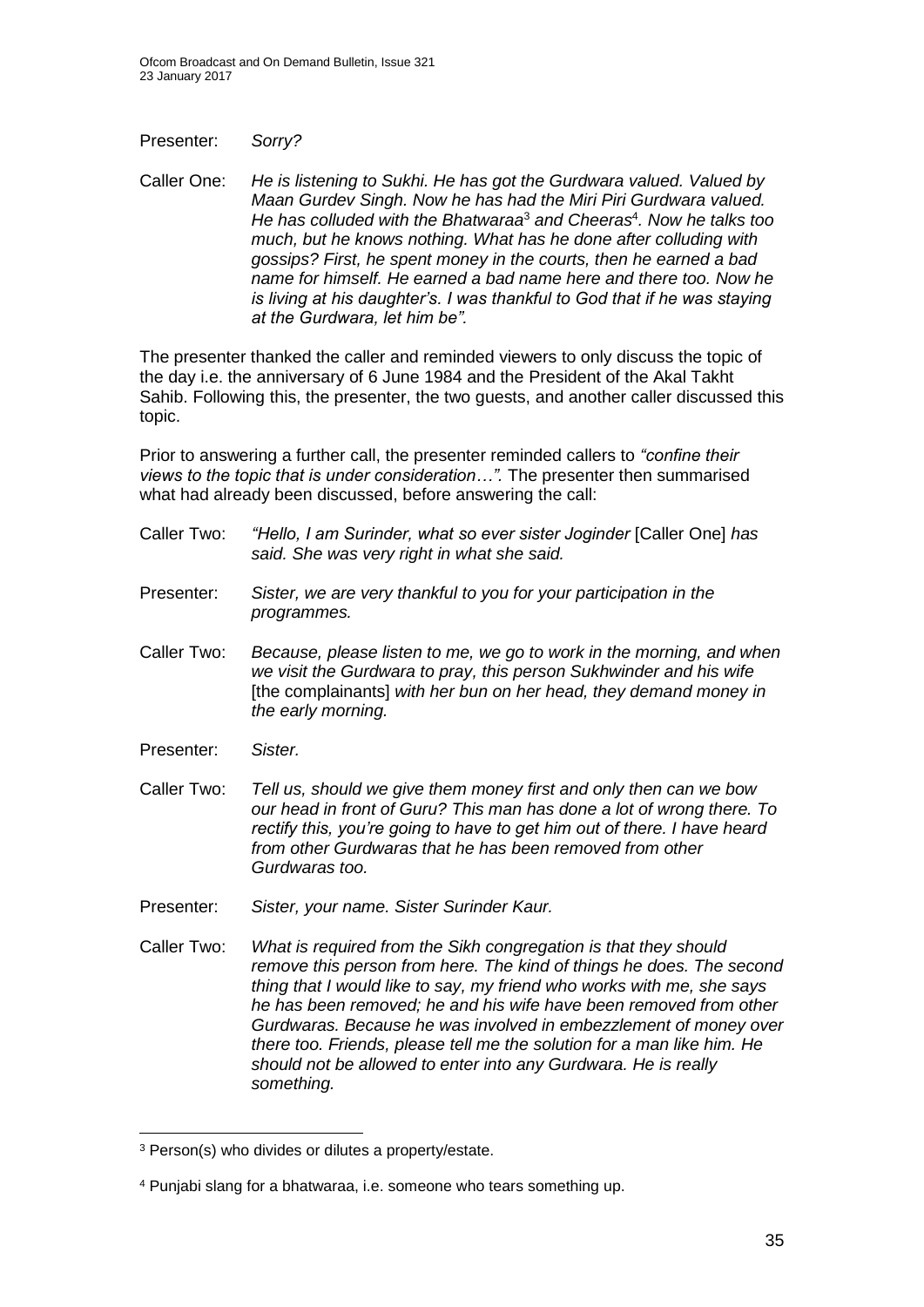Ofcom Broadcast and On Demand Bulletin, Issue 321 23 January 2017

- Presenter: *Sister, we are very thankful to you. What do you want to say about the topic that we have for today's discussion? What do you want to say about the practice of the President of the Akal Takht delivering a message to the Sikh congregation?*
- Caller Two: *Yes, you're talking about that anyway. This I heard about last week too. We are pained to see this man in the Gurdwara every day. What is he doing over there?*
- Presenter: *Sister, we are thankful to you for calling us on the phone. Waheguru Ji*  Ka Khalsa, Waheguru Ji Ki Fateh<sup>5</sup>. The person who just called us was *Sister Surinder Kaur. When people from the Sikh congregation telephone us on the programme, we give them the opportunity to share what is in their heart. But when we are discussing a topic and if we confine ourselves to that topic then our awareness for the topic under discussion increases. Brother, what would you like to say?"*

The presenter, the two guests and two subsequent callers to the programme continued to discuss matters related to Akal Takht. A further caller to the programme also discussed this topic, but went on to give his view on a court order relating to the auction the Gurdwara. In response, Mr Thekadar said that he did not want the Gurdwara to be auctioned and would be willing to sit with Mr Dhesi to resolve the matter. Later, the presenter summarised what had been said about Gurdwara and answered another telephone call from Caller One in which the ownership of the Gurdwara was discussed.

The programme ended and no further references were made to the complainants.

#### *13 June 2016*

Prior to the start of the programme, the same on-screen message as that broadcast on 6 June 2016 programme was shown.

The presenter of this edition of the programme was Mr Thekadar and Mr Bal appeared as a guest. Mr Thekadar introduced the programme and then said:

*"Through this programme, we try our best, to apprise our Sikh congregation of any incidents happening within the community or within the Sikh Nation, or whatsoever is happening. With this, the world comes to know of the actual situation. Perhaps you may be aware that in the last programme* [broadcast on 6 June 2016]*, some people, eight to ten people, a maximum of eight to ten people, some of whom were women, came here for a demonstration and they had no purpose. They were speaking incorrectly. In the way we have stories in the Punjab about being foolish, they demonstrated the same here. They should either have some purpose, or… they had no purpose. After losing their case, they were unable to decide what they should do next. They were in so much flurry and even today they are in a flurry. They are spreading lies in the community. We will respond to these lies one by one. We do not want to touch this issue time and again. But circumstances are such that if we do not respond, then it will also be a bad thing".*

Mr Thekadar then provided details about the circumstances which had resulted in the court order being made to auction the Gurdwara and explained the implications of it.

1

<sup>5</sup> Sikh greetings.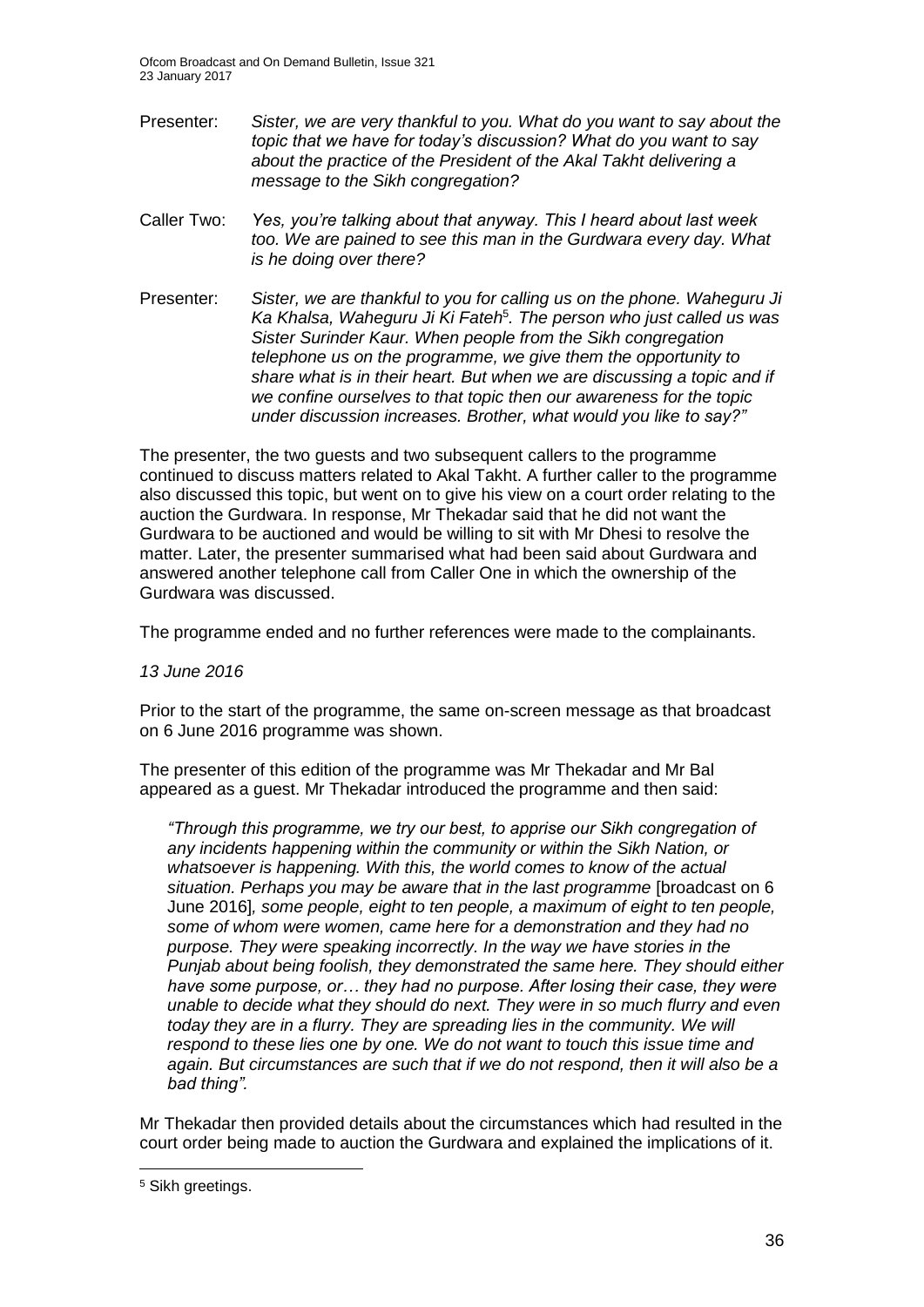Later in the programme, the presenter answered calls from viewers. The first caller expressed his view that the *"mutual issue of the Gurdwara should not go to court"* and both the presenter and Mr Bal agreed with this assertion. They also talked in further detail about the matter and Mr Thekadar said: *"the person who is opposing us, the people who are interfering in the matter they do not let him* [Mr Dhesi] *come forward".* 

Later, the presenters took a call from another viewer in which the Gurdwara in Smethwick was discussed and the following conversation took place.

- Mr Thekadar: *"Sister, you should speak about this Gurdwara, if you have anything to say".*
- Mr Bal: *"We should find a solution and stop its auction".*
- Caller: *"I will also come to this topic. I have told him that anywhere I speak, he should also speak at that place. You want to see bad things happening? You should not leave one person just to be with other people. Neither is he abstaining from these things, the people who teach these things, nor are they abstaining. Sukhi* [the complainant] *told me on that very day that he would get it accomplished...You see. That he will show us that he will get it accomplished. That he would succeed in separating him from the Thekadar. Sukhi has succeeded in creating the differences…*

*Here, Pal, who is from Bilga, used to say to Sohan Singh and to the second person, Gyan Singh, that he would prove himself in separating them. He would take his full feast* [celebrate] *only on the day they were separated. I have told him all previous things. I have told him everything. I have given him an answer to everything. Once upon a time, he used to say that what Joginder Kaur says comes true, and now he says that I speak too much. He should have some sense. He still has the time to undo these things. He still has the time to use his mind, if he can use it. He should not earn a bad name for himself. His uncle worked for fifty years, managed the Gurdwara. He has earned a bad name for his uncle, his father and the elder brother of his father".*

The caller and presenters then continued to discuss the Gurdwara. In another call later in the programme, a caller said that only one version of the matters concerning the Gurdwara was being presented in the programme and it would be beneficial for viewers to hear the other side. Mr Thekadar said that he had requested for Mr Dhesi to appear on the programme.

No further references to the complainants were made in the programme.

#### **Summary of the complaint and broadcaster's response**

#### The complaint

a) Mr Singh complained that he and Mrs Kaur were treated unjustly or unfairly in the programme as broadcast because the presenters "deliberately allowed and encouraged" the callers to make "defamatory and derogatory" comments about him and Ms Kaur in order to "malign" their image and to cast aspersions on their integrity and standing in the community.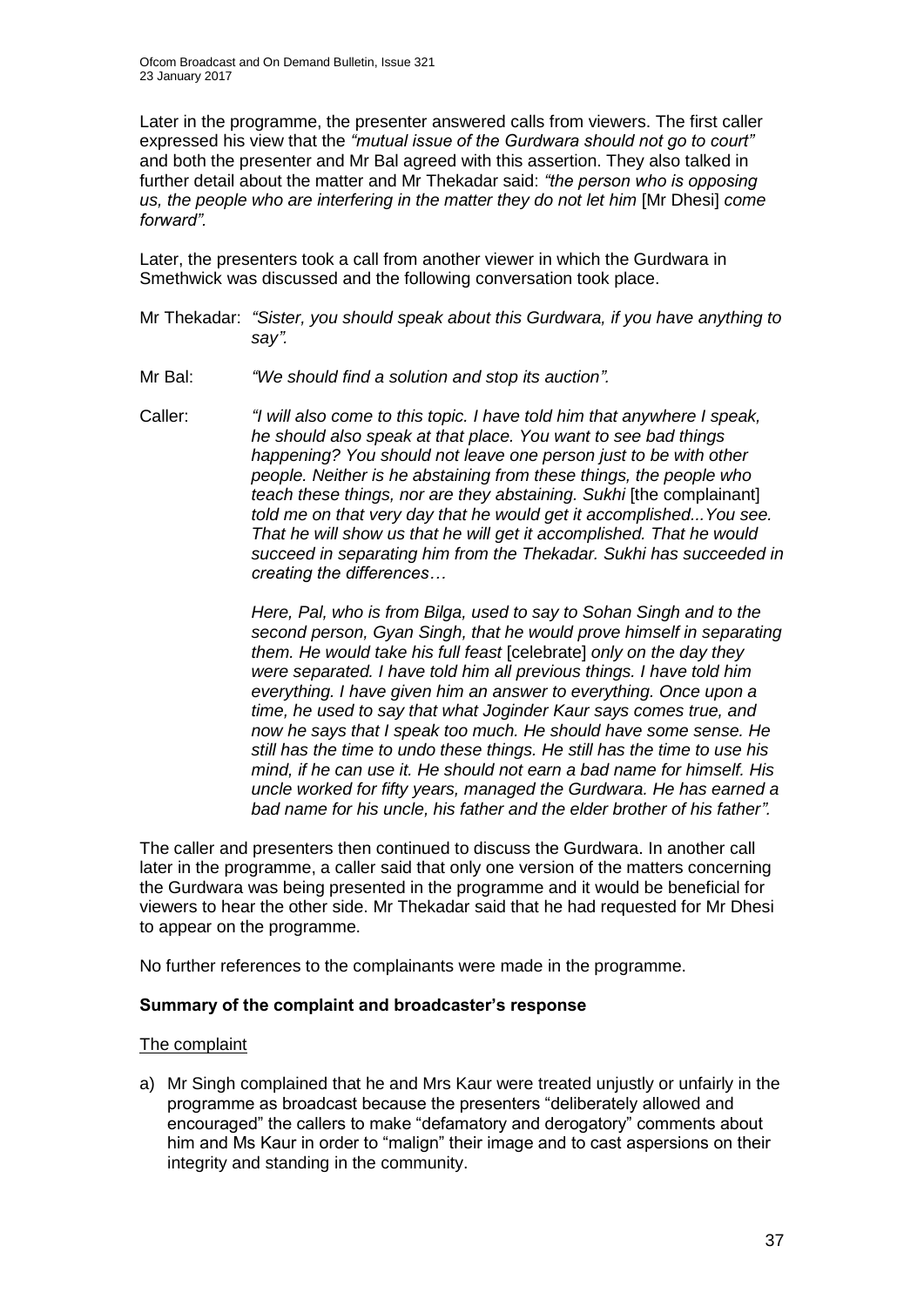For instance, it was said that: Mr Singh had been ousted from other Gurdwaras; Mr Singh should be ousted from the Gudwara Miri Piri Sahib; Mr Singh was responsible for the breakdown of Mr Thekadar's and Mr Deshi's personal/business relationship; Mr Singh and Ms Kaur had asked people in their Gurdwara to give them money every morning; and they had been removed from other Gurdwaras because Mr Singh was "involved in embezzlement of money".

b) Mr Singh complained that he and Ms Kaur were treated unjustly or unfairly in the programme because they were not given an appropriate and timely opportunity to respond to the allegations made about them.

By way of background, Mr Singh said that he is the vice-president, founder and trustee nominee of the Gurdwara.

#### MATV's response

MATV provided background information which related to the ownership of the Gurdwara. Mr Thekadar, the complainant Mr Singh, and Mr Dhesi, were founder members of the Gurdwara. The broadcaster said that after a few years, there was a financial dispute between the men and that Mr Thekadar took control of the Gurdwara. Following this, MATV said that Mr Dhesi and Mr Singh commenced court proceedings against Mr Thekadar in relation to the ownership of this Gurdwara. The broadcaster said that the court found that Mr Dhesi was the legal tenant of the Gurdwara and that Mr Thekadar and his wife were major shareholders of the Gurdwara. The court also ordered payment of rent to Mr Thekadar and his wife.

In response to both heads of complaint, MATV said that Mr Dhesi's wife, who was also part of the Gurdwara dispute, contacted the programme and used "foul language" and created "some disturbance" during the programme. Nevertheless, the broadcaster said that the presenters tried to pacify the situation. In particular, it said that Mr Thekadar told another caller "not to abuse anyone on a live show"; Mr Bal said that the issues concerning the Gurdwara should be discussed "at [the] right platform" and that Mr Thekadar said that all the parties in the dispute should "sit and talk".

MATV said that it had nothing to do with the issues concerning the Gurdwara and stated that the parties involved in the dispute were airing their views in public by abusing each other.

#### **Ofcom's Preliminary View**

Ofcom prepared a Preliminary View on this case that the complaint should be upheld. Both the complainant and the broadcaster were given the opportunity to make representations on the Preliminary View. The complainant did not submit any representations. MATV made the following representations on the Preliminary View:

MATV said that the programme began with a disclaimer stating that the comments made during the show were "not official interpretation of the agreed views of the Channel". Given this, MATV said that it "does not subscribe to any of the issues discussed" and that viewers would have understood the "position of this programme".

MATV said that the programme's topic of discussion was not about the complainants, but was about the customary statement given by the President of Akal Takht Sahib regarding the anniversary of 6 June 1984. It said that it was for this reason, therefore,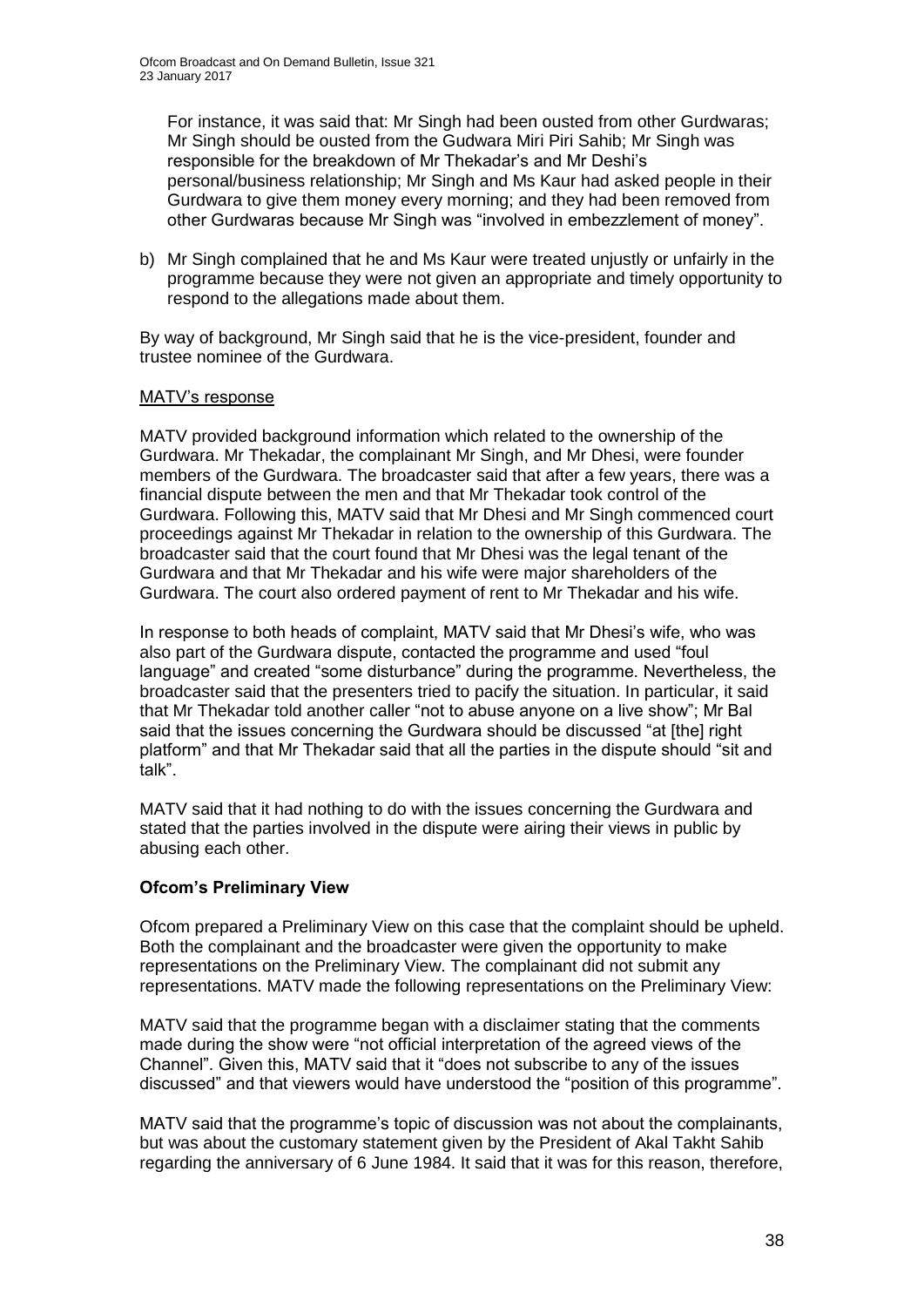that the complainants did not contact the programme themselves and that the programme makers did not contact them prior to the broadcast of the programme.

Further, MATV said that from the outset, the presenter stated that callers should limit themselves to the topic being discussed in the programme. However, despite repeated requests, certain callers continued to discuss the complainants. MATV said that while the call had not been disconnected, in the interest of fairness to the callers, the presenter had said that it "was not right to call someone names".

#### **Decision**

Ofcom's statutory duties include the application, in the case of all television and radio services, of standards which provide adequate protection to members of the public and all other persons from unwarranted infringement of privacy in, or in connection with the obtaining of material included in, programmes in such services.

In carrying out its duties, Ofcom has regard to the need to secure that the application of these standards is in the manner that best guarantees an appropriate level of freedom of expression. Ofcom is also obliged to have regard, in all cases, to the principles under which regulatory activities should be transparent, accountable, proportionate and consistent and targeted only at cases in which action is needed.

In reaching this decision, we carefully considered all the relevant material provided by both parties. This included a recording of the programme as broadcast and transcript, the unedited footage and transcript, and both parties' written submissions. Ofcom also took into account the representations made by MATV. However, Ofcom concluded that none of the further points raised by MATV materially affected the outcome of upholding the complaint.

When considering complaints of unjust or unfair treatment, Ofcom has regard to whether the broadcaster's actions ensured that the programme as broadcast avoided unjust or unfair treatment of individuals and organisations, as set out in Rule 7.1 of Ofcom's Broadcasting Code ("the Code").

a) We considered Mr Singh's complaint that he and Mrs Kaur were treated unjustly or unfairly in the programme as broadcast because the presenters "deliberately allowed and encouraged" the callers to make "defamatory and derogatory" comments about him and Ms Kaur in order to "malign" their image and to cast aspersions on their integrity and standing in the community.

In assessing this head of the complaint, we had regard to Practice 7.9 of the Code which states that before broadcasting a factual programme, broadcasters should take reasonable care to satisfy themselves that material facts have not been presented, disregarded or omitted in a way that is unfair to an individual or organisation. It is important to note that Ofcom is unable to make findings of fact in relation to the allegations made about Mr Singh and Ms Kaur in the programmes. Rather, our role is to consider whether by broadcasting the allegations the broadcaster took reasonable care not to present, disregard or omit material facts in a way that was unfair to the complainants.

The Code recognises the importance of freedom of expression and the public interest need to allow broadcasters the freedom to broadcast matters in programmes. However, in presenting material in programmes, reasonable care must be taken by broadcasters not to do so in a manner that causes unfairness to individuals or organisations in programmes. Whether a broadcaster has taken reasonable care to present material facts in a way that is not unfair to an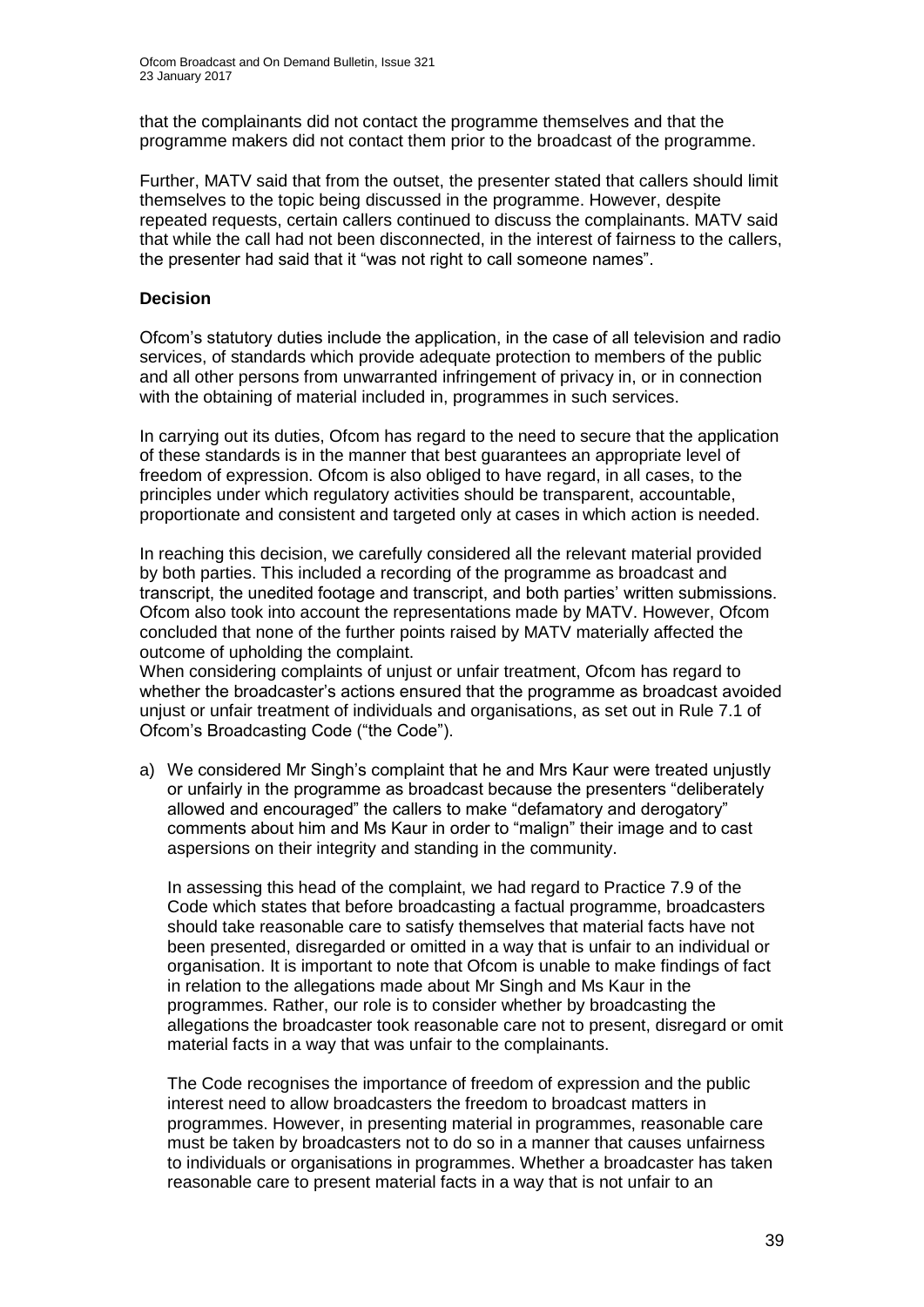individual or organisation will depend on all the particular facts and circumstances of the cases including, for example, the seriousness of any allegations and the context within which they are made.

Therefore, we began by considering the seriousness of the allegations and whether they had the potential to materially and adversely affect viewers' opinion of Mr Singh and Ms Kaur in a way that was unfair. We then went on to consider whether, if the allegations did have this potential, the manner in which the allegations were presented in the programme resulted in unfairness.

We viewed the programme and examined a translated transcript of it, noting in particular the claims made by one of the callers to the programme that Mr Singh and Ms Kaur took money from their congregation and had been removed from other Gurdwaras because Mr Singh had been *"involved in embezzlement of money"*. We considered that these were serious allegations that Mr Singh and Ms Kaur had acted improperly and been reprimanded as a consequence of Mr Singh's alleged behaviour. We also noted that in the programmes it was stated that Mr Singh was responsible for the breakdown of Mr Dhesi's and Mr Thekadar's business/personal relationship. While we do not consider that this, in itself, amounted to a significant allegation, when taken collectively with the other allegations made about Mr Singh in the programmes, it was our view that Mr Singh and Ms Kaur, by association with Mr Singh, were portrayed negatively and in a way that had the clear potential to materially and adversely affect viewers' opinion of them.

We then considered whether the presentation of these comments in the programme as broadcast resulted in unfairness to the complainants.

We recognised that this discussion programme was broadcast live and that broadcasters need to take particular care with such programmes. We understand that callers can sometimes make unexpected comments which have the potential to cause unfairness to an individual or organisation. In such circumstances, Ofcom considers that when including material that has the potential to amount to a significant allegation, reasonable care must be taken by the broadcaster that the broadcast material is consistent with the requirements of the Code and that it does not mislead viewers or portray individuals or organisations in a way that is unfair, without sufficient basis to do so. This may include ensuring that any allegations made during the programme are properly tested and challenged. This could be, for example, by pointing out any contradictory argument or evidence or by representing the viewpoint of the person or organisation that is the subject of the allegation.

In this case, we noted that during the programme broadcast on 6 June 2016, the presenters reminded callers, both prior to and during their telephone calls, of their obligation to limit themselves to only discuss the topic related to Akal Takht. We recognised that some of these callers strayed from this topic and chose instead to make allegations about the complainants. Although the presenters had taken some steps to limit the extent to which callers could discuss matters not related to the topic of the programme, we also took into account that the presenters continued to provide the callers with a platform to express their unchallenged views on the complainants. In addition, during the programme, the presenters made no attempt to place the claims being made in context by explaining, for instance, that the information being provided by these callers about the complainants was unverified, or that their comments only reflected their opinions.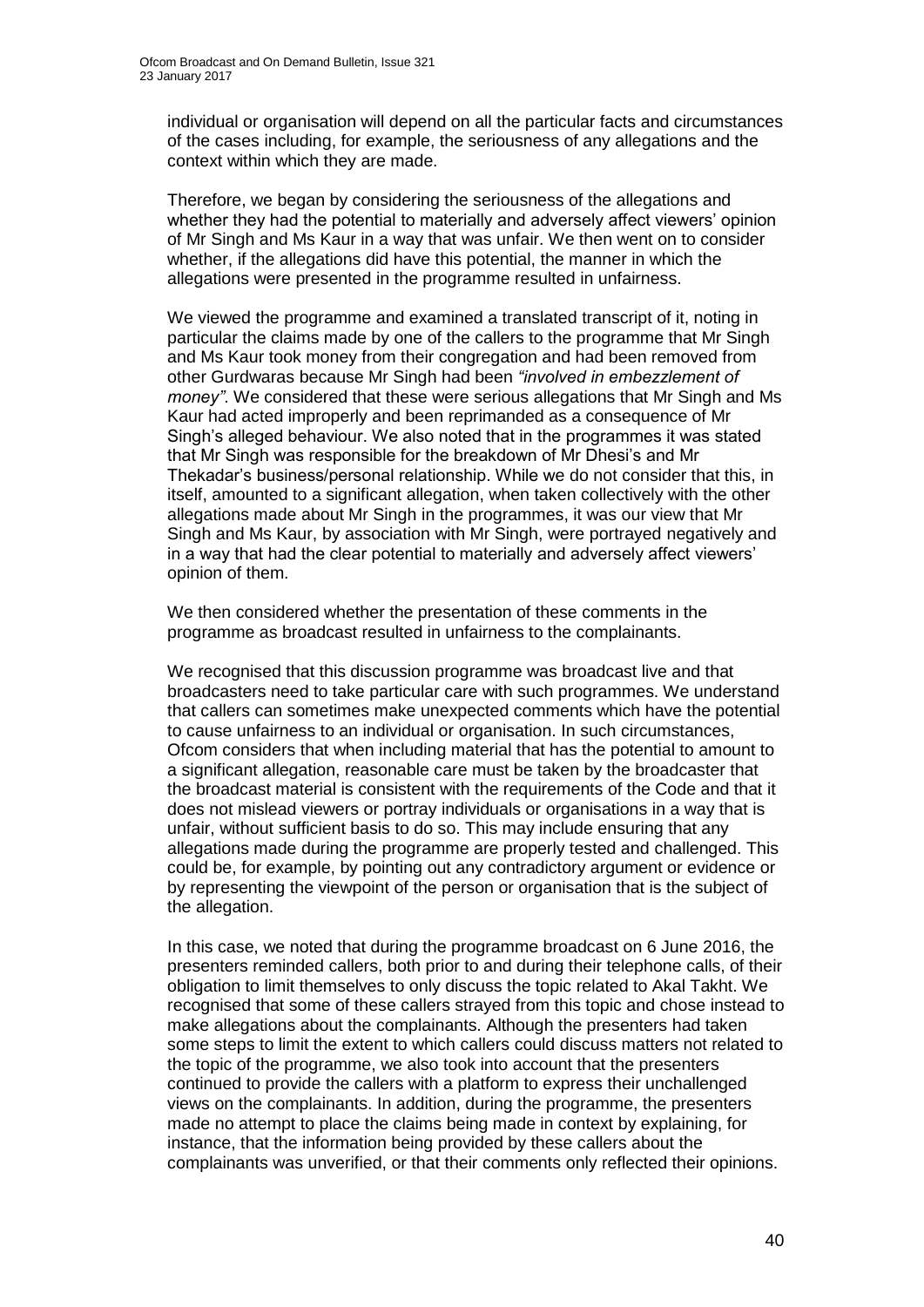We noted that it was during the programme broadcast on 13 June 2016, that Mr Thekadar said the callers to the programme *"were speaking incorrectly"* and that *"they are spreading lies in the community".* However, Mr Thekadar made no attempt to challenge the allegations which had been made about the complainants, but instead allowed a caller to repeat the allegation that Mr Singh was responsible for the breakdown of Mr Thekadar's and Mr Deshi's personal/business relationship. Therefore, we considered that nowhere during either programme was anything said to balance or place into appropriate context the comments made about Mr Singh and Ms Kaur.

Taking into account all the factors above, we considered that the comments made against Mr Singh and Ms Kaur amounted to significant allegations about their conduct which had the clear potential to materially and adversely affect viewers' opinions of them. For these reasons, Ofcom considered that, in the particular circumstances of this case, the broadcaster did not take reasonable care to satisfy itself that material facts had not been presented disregarded or omitted in the programme in a way that was unfair to Mr Singh and Ms Kaur.

b) We next considered the complaint that Mr Singh and Ms Kaur were treated unjustly or unfairly because they were not given an appropriate and timely opportunity to respond to the allegations made about them in the programme.

In considering this aspect of the complaint, Ofcom took account of Practice 7.11 of the Code which states that if a programme alleges wrongdoing or incompetence or makes other significant allegations, those concerned should normally be given an appropriate or timely opportunity to respond.

For the reasons given in head a) above, we considered that the comments made in the programme amounted to significant allegations against Mr Singh and Ms Kaur. Normally, where significant allegations are made about an individual or organisation in a programme, the broadcaster should ensure that the individual or organisation concerned is given an opportunity to respond and, where appropriate, for that response to be represented in the programme in a fair manner.

In response to the Preliminary View, MATV said that it had not attempted to contact Mr Singh prior to the broadcast of the programme because the topic to be discussed during the programme was not about him. However, the broadcaster did not state in its representations whether or not the programme makers had made any attempt to contact Mr Singh or Ms Kaur during or immediately after the broadcast of the programme to seek their comments on the allegations directed against them in the programme.

Given the serious nature of the allegations made against Mr Singh and Ms Kaur, we considered that the broadcaster was required to provide Mr Singh and Ms Kaur with an appropriate and timely opportunity to respond. Its failure to do so resulted in unfairness to Mr Singh and Ms Kaur.

#### **Ofcom has upheld Mr Singh's complaint made on behalf of himself and Ms Kaur of unjust or unfair treatment in the programme as broadcast.**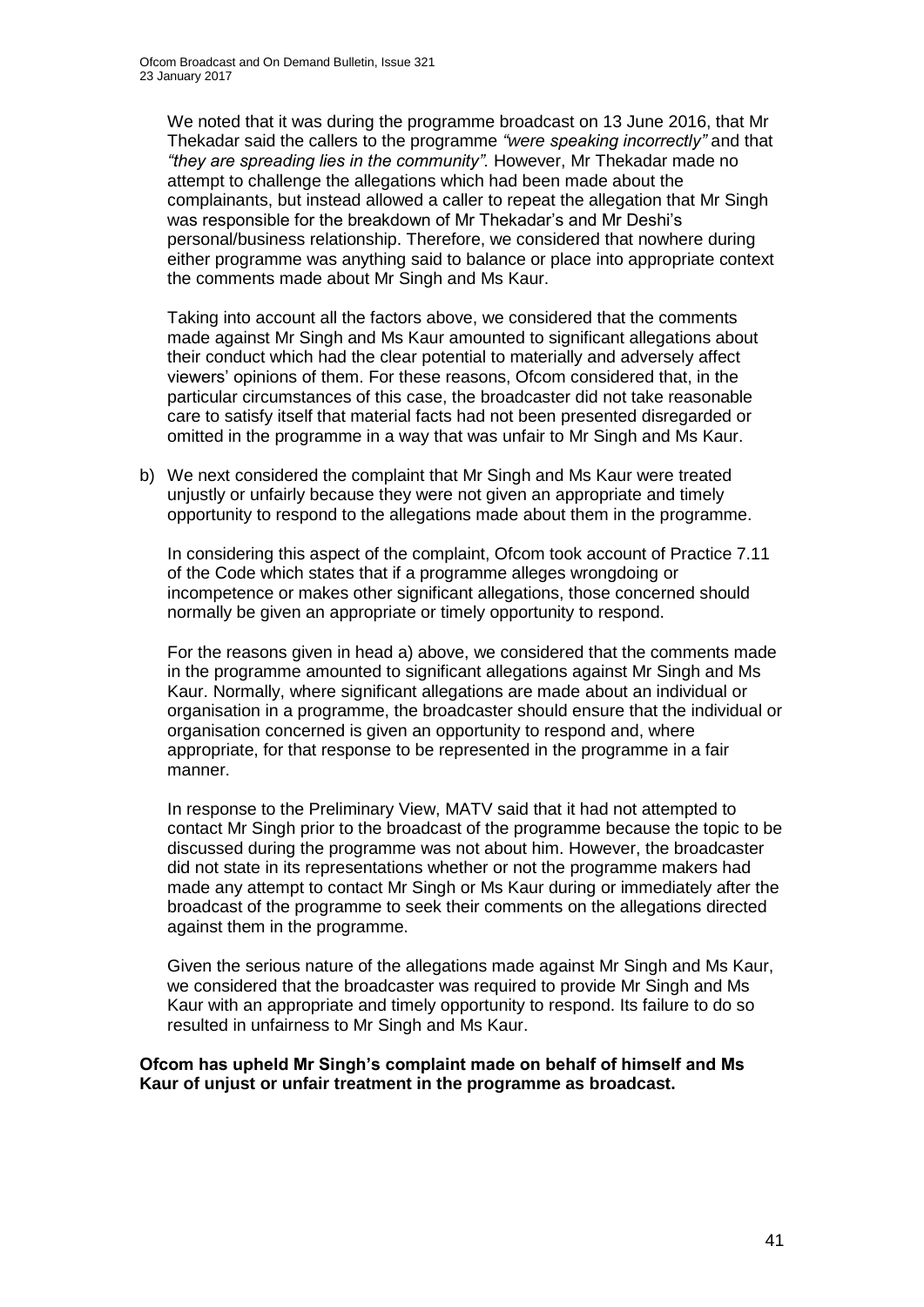## **Complaints assessed, not investigated**

Here are alphabetical lists of complaints that, after careful assessment, Ofcom has decided not to pursue between 3 and 15 January 2017 because they did not raise issues warranting investigation.

#### **Complaints assessed under the Procedures for investigating breaches of content standards for television and radio**

For more information about how Ofcom assesses complaints about content standards on television and radio programmes, go to: [https://www.ofcom.org.uk/\\_\\_data/assets/pdf\\_file/0020/55109/breaches-content](https://www.ofcom.org.uk/__data/assets/pdf_file/0020/55109/breaches-content-standards.pdf)[standards.pdf](https://www.ofcom.org.uk/__data/assets/pdf_file/0020/55109/breaches-content-standards.pdf)

| Programme                                       | <b>Broadcaster</b>    | <b>Transmission Date</b> | <b>Categories</b>                            | <b>Number of</b><br>complaints |
|-------------------------------------------------|-----------------------|--------------------------|----------------------------------------------|--------------------------------|
| Pop Sludge                                      | $\overline{4M}$ usic  | 28/12/2016               | Generally accepted<br>standards              | 2                              |
| Gogglesprogs<br><b>Christmas Special</b>        | 4Seven                | 25/12/2016               | Under 18s in<br>programmes                   | 1                              |
| <b>Hive Active</b><br>Heating's<br>sponsorship  | <b>Absolute Radio</b> | 16/12/2016               | Commercial<br>communications on<br>radio     | $\mathbf{1}$                   |
| Get In                                          | attheraces            | 23/12/2016               | Race<br>discrimination/offence               | $\overline{1}$                 |
| <b>Citizen Khan</b>                             | BBC <sub>1</sub>      | 16/12/2016               | Dangerous behaviour                          | $\overline{1}$                 |
| <b>Citizen Khan</b>                             | BBC <sub>1</sub>      | 23/12/2016               | Religious/Beliefs<br>discrimination/offence  | $\overline{7}$                 |
| Doctor Who                                      | BBC <sub>1</sub>      | 25/12/2016               | Scheduling                                   | $\overline{1}$                 |
| EastEnders                                      | BBC <sub>1</sub>      | 30/12/2016               | Sexual orientation<br>discrimination/offence | $\overline{1}$                 |
| EastEnders                                      | BBC <sub>1</sub>      | 01/01/2017               | Scheduling                                   | 8                              |
| <b>Holby City</b>                               | BBC <sub>1</sub>      | 27/12/2016               | Animal welfare                               | $\mathbf{1}$                   |
| Jonathan Creek                                  | BBC <sub>1</sub>      | 28/11/2016               | Race<br>discrimination/offence               | $\mathbf{1}$                   |
| Look East                                       | BBC <sub>1</sub>      | 05/01/2017               | Privacy                                      | $\mathbf{1}$                   |
| Michael McIntyre's<br><b>Big Christmas Show</b> | BBC <sub>1</sub>      | 24/12/2016               | Scheduling                                   | $\mathbf{1}$                   |
| Peter Pan Goes<br>Wrong                         | BBC <sub>1</sub>      | 31/12/2016               | Scheduling                                   | 1                              |
| Planet Earth 2                                  | BBC <sub>1</sub>      | 06/11/2016               | Materially misleading                        | $\overline{1}$                 |
| Robbie Rocks Big<br><b>Ben Live</b>             | BBC <sub>1</sub>      | 31/12/2016               | Generally accepted<br>standards              | $\overline{14}$                |
| <b>Sherlock</b>                                 | BBC <sub>1</sub>      | 01/01/2017               | Offensive language                           | $\mathbf{1}$                   |
| <b>Silent Witness</b>                           | BBC <sub>1</sub>      | 09/01/2017               | <b>Nudity</b>                                | $\mathbf 1$                    |
| <b>Strictly Come</b><br>Dancing                 | BBC <sub>1</sub>      | various                  | Other                                        | $\overline{1}$                 |
| <b>The Nativity</b>                             | BBC <sub>1</sub>      | 21/12/2016               | Scheduling                                   | $\mathbf{1}$                   |
| The One Show                                    | BBC <sub>1</sub>      | 05/01/2017               | Sexual orientation<br>discrimination/offence | $\overline{2}$                 |
| To Walk Invisible                               | BBC 1                 | 29/12/2016               | Offensive language                           | $\mathbf 1$                    |
| Top Gear                                        | BBC <sub>1</sub>      | 03/07/2016               | Other                                        | $\overline{1}$                 |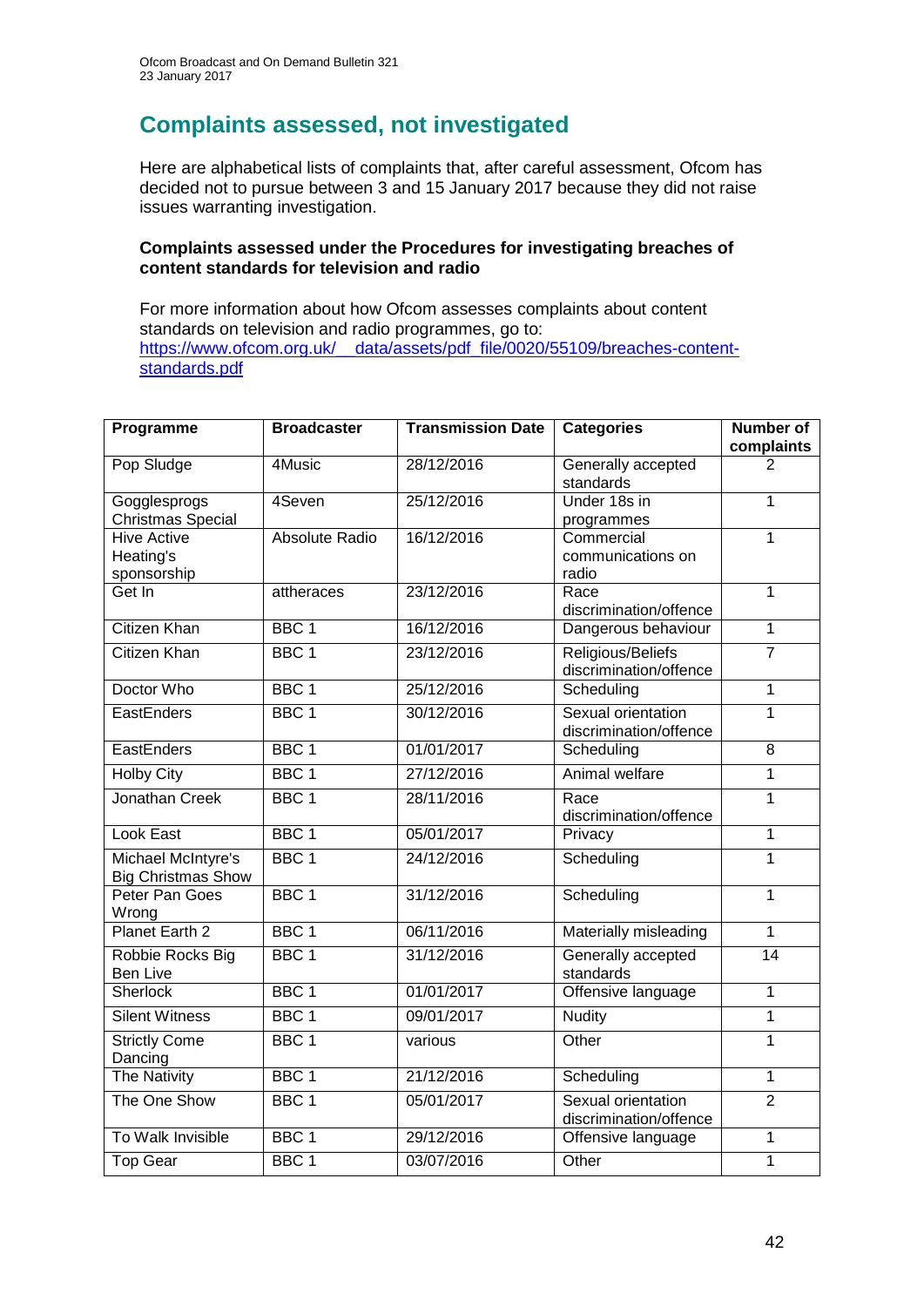| Programme                                      | <b>Broadcaster</b>         | <b>Transmission Date</b> | <b>Categories</b>                           | <b>Number of</b><br>complaints |
|------------------------------------------------|----------------------------|--------------------------|---------------------------------------------|--------------------------------|
| <b>Walliams and Friend</b>                     | BBC <sub>1</sub>           | 09/12/2016               | Generally accepted<br>standards             | 1                              |
| Watchdog                                       | BBC <sub>1</sub>           | 14/12/2016               | Harm                                        | 1                              |
| <b>Daily Politics</b>                          | BBC <sub>2</sub>           | 20/12/2016               | Generally accepted<br>standards             | 1                              |
| Revolting                                      | BBC <sub>2</sub>           | 03/01/2017               | Generally accepted<br>standards             | 55                             |
| The Real Marigold<br>Hotel on Tour:<br>Florida | BBC <sub>2</sub>           | 27/12/2016               | Offensive language                          | 1                              |
| The Real Marigold<br>Hotel on Tour:<br>Japan   | BBC <sub>2</sub>           | 30/12/2016               | Offensive language                          | $\mathbf{1}$                   |
| <b>BBC News</b>                                | <b>BBC News</b><br>Channel | 28/12/2016               | Animal welfare                              | $\mathbf{1}$                   |
| A Point of View                                | <b>BBC Radio 4</b>         | 26/12/2016               | Generally accepted<br>standards             | $\mathbf{1}$                   |
| Shipping Forecast                              | <b>BBC Radio 4</b>         | 07/01/2017               | Generally accepted<br>standards             | $\overline{2}$                 |
| The News Quiz                                  | <b>BBC Radio 4</b>         | 07/01/2017               | Generally accepted<br>standards             | 1                              |
| Programming                                    | <b>Brit Asia TV</b>        | 02/12/2016               | Offensive language                          | 1                              |
| Gumball                                        | <b>Cartoon Network</b>     | 09/12/2016               | Scheduling                                  | 1                              |
| My Reality                                     | <b>CBS Reality</b>         | 22/11/2016               | Charity appeals                             | 1                              |
| Ninja Warrior                                  | Challenge                  | 03/01/2017               | Animal welfare                              | 1                              |
| Ninja Warrior                                  | Challenge                  | 05/01/2017               | Animal welfare                              | 1                              |
| <b>Pointless Celebrities</b>                   | Challenge                  | 29/12/2016               | Animal welfare                              | 1                              |
| <b>Takeshi's Castle</b>                        | Challenge                  | 05/01/2017               | Animal welfare                              | $\mathbf{1}$                   |
| Young Messiah<br>(trailer)                     | Challenge                  | 15/12/2016               | Religious/Beliefs<br>discrimination/offence | 1                              |
| Alan Carr's 12 Stars<br>of Christmas           | Channel 4                  | 23/12/2016               | Animal welfare                              | 1                              |
| Alan Carr's 12 Stars<br>of Christmas           | Channel 4                  | 23/12/2016               | <b>Disability</b><br>discrimination/offence | 1                              |
| Alan Carr's Happy<br>Hour                      | Channel 4                  | 02/12/2016               | Generally accepted<br>standards             | 1                              |
| Channel 4 News                                 | Channel 4                  | 03/01/2017               | Due impartiality/bias                       | $\mathbf{1}$                   |
| Channel 4 News                                 | Channel 4                  | 05/01/2017               | Race<br>discrimination/offence              | $\mathbf{1}$                   |
| Hollyoaks                                      | Channel 4                  | 27/12/2016               | Materially misleading                       | $\mathbf{1}$                   |
| Lego's Big<br>Christmas                        | Channel 4                  | 26/12/2016               | Undue prominence                            | 1                              |
| No Offence (trailer)                           | Channel 4                  | 02/01/2017               | Offensive language                          | $\mathbf{1}$                   |
| <b>Short Circuit 2</b>                         | Channel 4                  | 29/12/2016               | Race<br>discrimination/offence              | $\mathbf{1}$                   |
| The Big Fat Quiz of<br>the Year                | Channel 4                  | 26/12/2016               | Generally accepted<br>standards             | $\mathbf{1}$                   |
| The Big Fat Quiz of<br>the Year                | Channel 4                  | 26/12/2016               | Religious/Beliefs<br>discrimination/offence | $\mathbf{1}$                   |
| The Simpsons                                   | Channel 4                  | 21/12/2016               | Drugs, smoking,<br>solvents or alcohol      | 1                              |
| The Simpsons                                   | Channel 4                  | 23/12/2016               | Scheduling                                  | 1                              |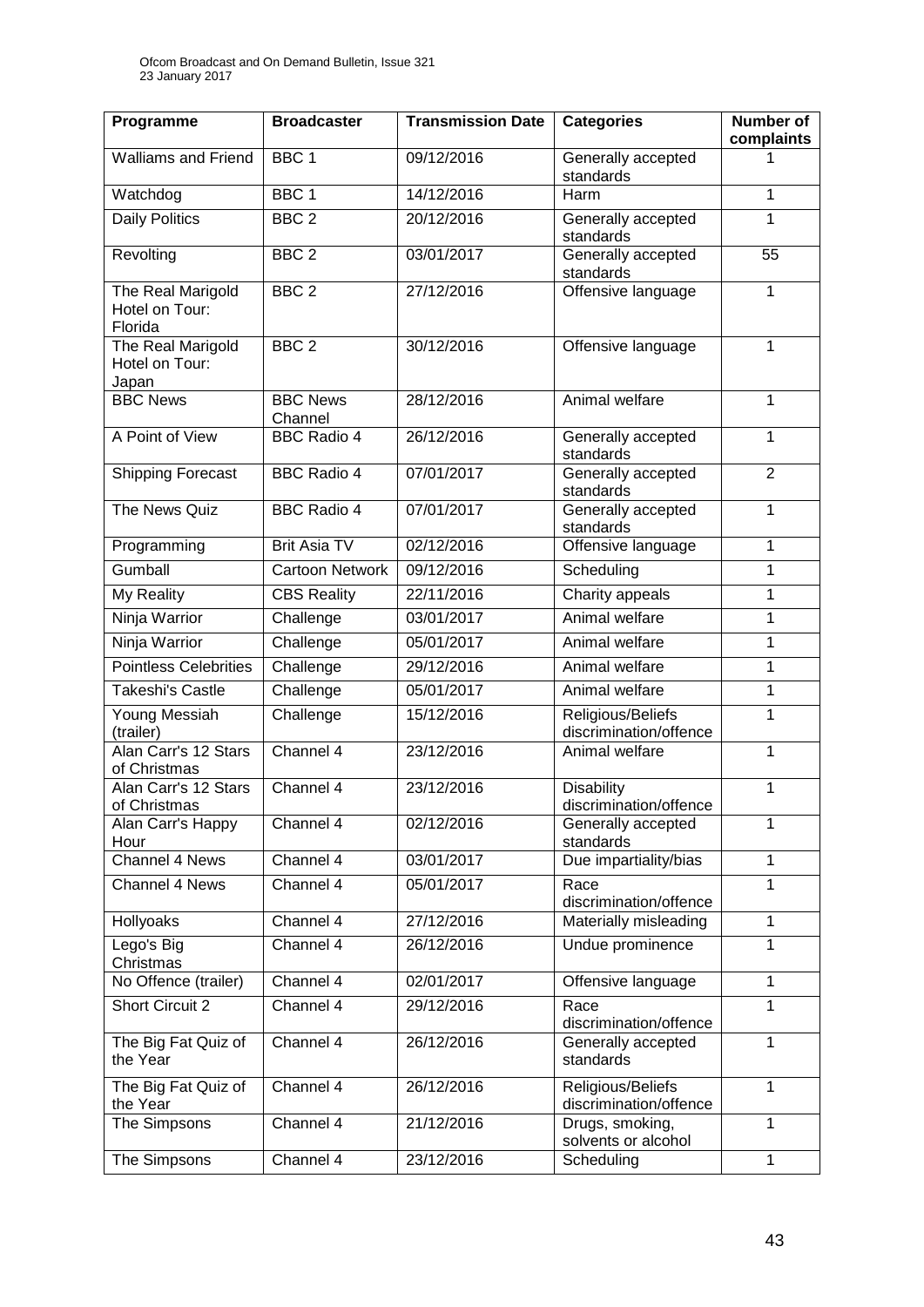| Programme                                                | <b>Broadcaster</b>          | <b>Transmission Date</b> | <b>Categories</b>                           | <b>Number of</b><br>complaints |
|----------------------------------------------------------|-----------------------------|--------------------------|---------------------------------------------|--------------------------------|
| <b>Trigger Happy</b><br>Christmas Special                | Channel $4$                 | 24/12/2016               | Dangerous behaviour                         | 1                              |
| We're Going on a<br><b>Bear Hunt</b>                     | Channel 4                   | 24/12/2016               | Scheduling                                  | 1                              |
| A Woman Betrayed                                         | Channel 5                   | 06/01/2017               | Offensive language                          | $\mathbf{1}$                   |
| Along Came Polly                                         | Channel 5                   | 08/01/2017               | Sexual material                             | 1                              |
| Best of Bad TV                                           | Channel 5                   | 09/12/2016               | Race<br>discrimination/offence              | 1                              |
| <b>Britain's Favourite</b><br><b>Christmas Songs</b>     | Channel 5                   | 25/12/2016               | Generally accepted<br>standards             | $\mathbf{1}$                   |
| Celebrity Big Brother                                    | Channel 5                   | 05/01/2016               | Generally accepted<br>standards             | 1                              |
| <b>Celebrity Big Brother</b>                             | Channel 5                   | 03/01/2017               | Generally accepted<br>standards             | 22                             |
| Celebrity Big Brother                                    | Channel 5                   | 03/01/2017               | Other                                       | 1                              |
| Celebrity Big Brother                                    | Channel 5                   | 04/01/2017               | Drugs, smoking,<br>solvents or alcohol      | $\overline{1}$                 |
| Celebrity Big Brother                                    | Channel 5                   | 04/01/2017               | Generally accepted<br>standards             | 3                              |
| Celebrity Big Brother                                    | Channel 5                   | 04/01/2017               | Generally accepted<br>standards             | $\mathbf{1}$                   |
| Celebrity Big Brother                                    | Channel 5                   | 05/01/2017               | Generally accepted<br>standards             | $\mathbf{1}$                   |
| <b>Celebrity Big Brother</b>                             | Channel 5                   | 06/01/2017               | Drugs, smoking,<br>solvents or alcohol      | $\mathbf{1}$                   |
| Celebrity Big Brother                                    | Channel 5                   | 06/01/2017               | Generally accepted<br>standards             | 1                              |
| Celebrity Big Brother                                    | Channel 5                   | 10/01/2017               | Harm                                        | $\mathbf{1}$                   |
| Celebrity Big Brother                                    | Channel 5                   | 10/01/2017               | Offensive language                          | 1                              |
| Celebrity Big Brother                                    | Channel 5                   | 11/01/2017               | Other                                       | $\mathbf{1}$                   |
| <b>Celebrity Big Brother</b>                             | Channel 5                   | 11/01/2017               | Race<br>discrimination/offence              | $\overline{2}$                 |
| Harry and the<br>Hendersons                              | Channel 5                   | 27/12/2016               | Offensive language                          | 1                              |
| <b>Legally Blonde</b>                                    | Channel 5                   | 01/01/2017               | Offensive language                          | 1                              |
| Lip Sync Battle                                          | Channel 5                   | 06/01/2017               | Generally accepted<br>standards             | 1                              |
| Santa Makes You<br><b>LOL</b>                            | Channel $\overline{5}$      | 22/12/2016               | <b>Disability</b><br>discrimination/offence | 1                              |
| Sex Pod                                                  | Channel 5                   | 05/01/2017               | Sexual material                             | $\mathbf{1}$                   |
| Sex Pod                                                  | Channel 5                   | 05/01/2017               | Sexual material                             | $\mathbf{1}$                   |
| The Most Shocking<br><b>Celebrity Moments</b><br>2016    | Channel 5                   | 02/01/2017               | Generally accepted<br>standards             | 1                              |
| There's a Croc In<br>My Kitchen                          | Channel 5                   | 27/12/2016               | Animal welfare                              | $\overline{2}$                 |
| <b>Most Shocking</b><br><b>Celebrity Moments</b><br>2016 | Channel 5+1                 | 28/12/2016               | Gender<br>discrimination/offence            | 1                              |
| <b>Britain's Favourite</b><br><b>Christmas Songs</b>     | Channel <sub>5</sub>        | 25/12/2016               | Generally accepted<br>standards             | 1                              |
| QI                                                       | Dave                        | 10/01/2017               | Offensive language                          | 1                              |
| Bear Grylls:<br><b>Breaking Point</b>                    | <b>Discovery</b><br>Channel | 18/12/2016               | Generally accepted<br>standards             | 1                              |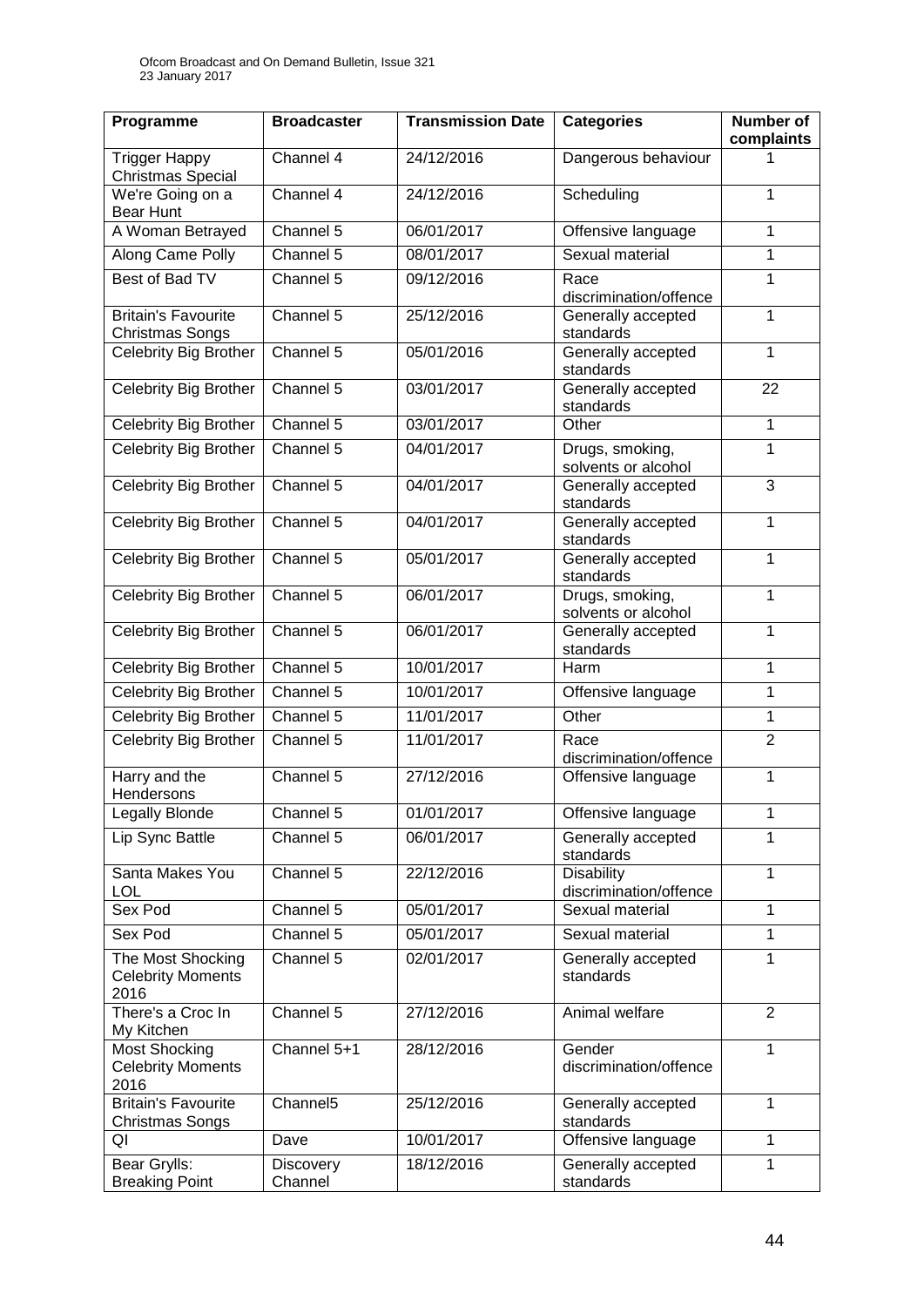| Programme                                                                   | <b>Broadcaster</b>        | <b>Transmission Date</b> | <b>Categories</b>                           | <b>Number of</b><br>complaints |
|-----------------------------------------------------------------------------|---------------------------|--------------------------|---------------------------------------------|--------------------------------|
| <b>Wild Winter</b><br>Wonderlands<br>(trailer)                              | Drama                     | 20/12/2016               | Generally accepted<br>standards             | 1                              |
| Carjackers                                                                  | E4                        | 16/12/2016               | Crime and disorder                          | 1                              |
| Hollyoaks                                                                   | E <sub>4</sub>            | 31/12/2016               | Race<br>discrimination/offence              | 1                              |
| <b>Naked Attraction</b>                                                     | E <sub>4</sub>            | 04/01/2017               | <b>Nudity</b>                               | $\mathbf{1}$                   |
| <b>Naked Attraction</b>                                                     | E <sub>4</sub>            | various                  | <b>Nudity</b>                               | 1                              |
| Programming                                                                 | Film4                     | 18/12/2016               | Religious/Beliefs<br>discrimination/offence | 1                              |
| Hairy Bikers'<br>Cookbook                                                   | Good Food                 | 09/01/2017               | Offensive language                          | 1                              |
| <b>Heart Radio</b>                                                          | Heart 106.2FM<br>(London) | 02/01/2017               | Offensive language                          | $\mathbf{1}$                   |
| All Star Family<br>Fortunes                                                 | <b>ITV</b>                | 30/12/2016               | Generally accepted<br>standards             | $\mathbf{1}$                   |
| Carry On - Don't<br>Lose Your Head                                          | <b>ITV</b>                | 10/12/2016               | Gender<br>discrimination/offence            | $\mathbf{1}$                   |
| Channel ident                                                               | $\overline{IV}$           | various                  | Other                                       | 1                              |
| Checkatrade's<br>sponsorship of Good<br>Morning Britain<br>National Weather | <b>ITV</b>                | 12/12/2016               | Sponsorship credits                         | 1                              |
| <b>Coronation Street</b>                                                    | <b>ITV</b>                | 06/01/2016               | Generally accepted<br>standards             | 1                              |
| <b>Coronation Street</b>                                                    | $\overline{IV}$           | 25/12/2016               | Suicide and self harm                       | $\mathbf{1}$                   |
| <b>Coronation Street</b>                                                    | <b>ITV</b>                | 26/12/2016               | Crime and disorder                          | 1                              |
| Coronation Street                                                           | <b>ITV</b>                | 06/01/2017               | Generally accepted<br>standards             | 1                              |
| <b>Coronation Street</b>                                                    | <b>ITV</b>                | 06/01/2017               | Offensive language                          | 1                              |
| <b>Coronation Street</b><br>(trailer)                                       | <b>ITV</b>                | 24/12/2016               | Scheduling                                  | 1                              |
| Dance Dance Dance                                                           | <b>ITV</b>                | 08/01/2017               | Offensive language                          | 1                              |
| Dickinson's Real<br>Deal                                                    | $\overline{\text{IV}}$    | various                  | Competitions                                | 1                              |
| Emmerdale                                                                   | $\overline{IV}$           | 15/12/2016               | Generally accepted<br>standards             | 1                              |
| Emmerdale                                                                   | <b>ITV</b>                | 15/12/2016               | Generally accepted<br>standards             | $\mathbf{1}$                   |
| Emmerdale                                                                   | <b>ITV</b>                | 15/12/2016               | Generally accepted<br>standards             | 1                              |
| Emmerdale                                                                   | <b>ITV</b>                | 16/12/2016               | Violence                                    | $\mathbf{1}$                   |
| Emmerdale                                                                   | <b>ITV</b>                | 21/12/2016               | Scheduling                                  | $\mathbf{1}$                   |
| Emmerdale                                                                   | <b>ITV</b>                | 22/12/2016               | Generally accepted<br>standards             | $\overline{7}$                 |
| Emmerdale                                                                   | <b>ITV</b>                | 29/12/2016               | <b>Disability</b><br>discrimination/offence | $\mathbf{1}$                   |
| Emmerdale                                                                   | <b>ITV</b>                | 30/12/2016               | Gender<br>discrimination/offence            | $\overline{1}$                 |
| Emmerdale                                                                   | <b>ITV</b>                | 05/01/2017               | Generally accepted<br>standards             | $\mathbf{1}$                   |
| Emmerdale                                                                   | <b>ITV</b>                | 05/01/2017               | Generally accepted<br>standards             | $\mathbf{1}$                   |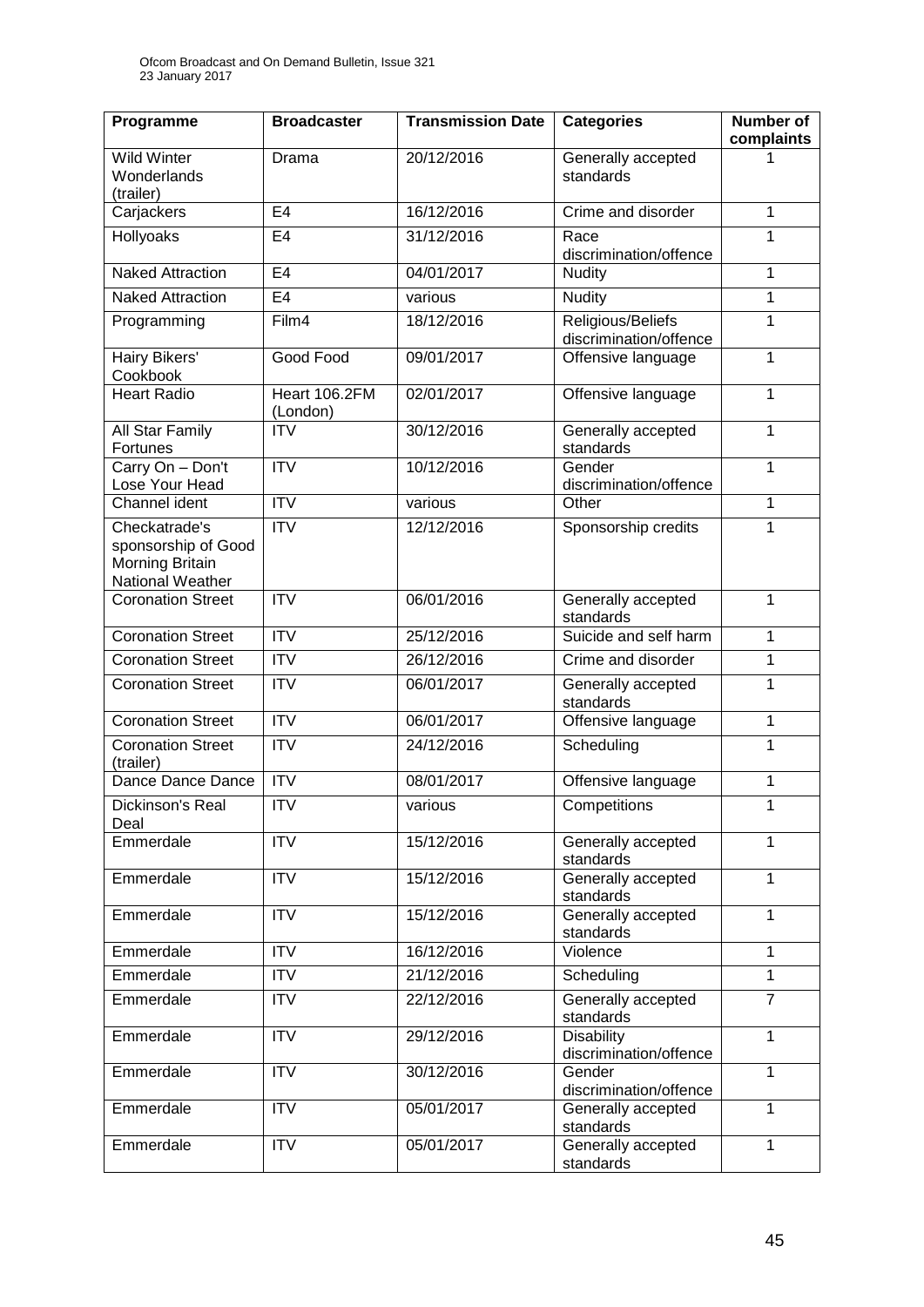| Programme                                       | <b>Broadcaster</b> | <b>Transmission Date</b> | <b>Categories</b>               | <b>Number of</b><br>complaints |
|-------------------------------------------------|--------------------|--------------------------|---------------------------------|--------------------------------|
| ET: The Extra-<br><b>Terrestrial</b>            | <b>ITV</b>         | 01/01/2017               | Offensive language              | 3                              |
| <b>Good Morning</b><br><b>Britain</b>           | <b>ITV</b>         | 20/12/2016               | Generally accepted<br>standards | 1                              |
| <b>Good Morning</b><br><b>Britain</b>           | $\overline{ITV}$   | 23/12/2016               | Generally accepted<br>standards | 1                              |
| <b>Good Morning</b><br><b>Britain</b>           | <b>ITV</b>         | 30/12/2016               | Generally accepted<br>standards | 1                              |
| <b>Good Morning</b><br><b>Britain</b>           | $\overline{ITV}$   | 10/01/2017               | Generally accepted<br>standards | 10                             |
| <b>Harry Potter Season</b><br>(trailer)         | ITV                | 23/12/2016               | Scheduling                      | 1                              |
| <b>Harry Potter Season</b><br>(trailer)         | ITV                | 31/12/2016               | Scheduling                      | 1                              |
| I'm a CelebrityGet<br>Me Out of Here!           | $\overline{ITV}$   | 12/11/2016               | Animal welfare                  | $\mathbf{1}$                   |
| <b>ITV Evening News</b>                         | <b>ITV</b>         | 05/01/2017               | Race<br>discrimination/offence  | 1                              |
| <b>ITV News</b>                                 | $\overline{ITV}$   | 10/01/2017               | Generally accepted<br>standards | $\overline{1}$                 |
| <b>ITV News website</b>                         | <b>ITV</b>         | 09/10/2016               | Race<br>discrimination/offence  | $\mathbf{1}$                   |
| <b>ITV Racing</b>                               | <b>ITV</b>         | 01/01/2017               | Sponsorship credits             | 1                              |
| <b>ITV Racing (trailer)</b>                     | <b>ITV</b>         | 06/01/2017               | Animal welfare                  | 1                              |
| Liar Liar                                       | $\overline{IV}$    | 26/12/2016               | Scheduling                      | $\mathbf{1}$                   |
| Lorraine                                        | <b>ITV</b>         | 04/01/2017               | Scheduling                      | 1                              |
| Maigret's Dead Man                              | <b>ITV</b>         | 25/12/2016               | Race<br>discrimination/offence  | 1                              |
| Ninja Warrior UK                                | $\overline{ITV}$   | 07/01/2017               | Generally accepted<br>standards | 1                              |
| The Chase                                       | $\overline{IV}$    | 03/01/2017               | <b>Fairness</b>                 | $\mathbf{1}$                   |
| The Dam Busters                                 | <b>ITV</b>         | 30/12/2016               | Offensive language              | 3                              |
| The Jeremy Kyle<br>Show                         | <b>ITV</b>         | 09/01/2017               | Sexual material                 | 1                              |
| The Jeremy Kyle<br>Show                         | <b>ITV</b>         | 10/01/2017               | Materially misleading           | 1                              |
| The Jeremy Kyle<br>Show                         | ITV                | 11/01/2017               | Generally accepted<br>standards | $\overline{1}$                 |
| This Morning                                    | <b>ITV</b>         | 01/12/2016               | Generally accepted<br>standards | $\overline{1}$                 |
| This Morning                                    | <b>ITV</b>         | 14/12/2016               | Materially misleading           | $\mathbf{1}$                   |
| This Morning                                    | <b>ITV</b>         | 23/12/2016               | Generally accepted<br>standards | 1                              |
| This Morning                                    | <b>ITV</b>         | 03/01/2017               | Offensive language              | $\mathbf{1}$                   |
| <b>This Morning</b>                             | <b>ITV</b>         | 11/01/2017               | Generally accepted<br>standards | 3                              |
| <b>Tipping Point</b>                            | <b>ITV</b>         | 10/01/2017               | Competitions                    | $\mathbf{1}$                   |
| Toyota's<br>sponsorship of ITV<br>Movies        | <b>ITV</b>         | 28/12/2016               | Sponsorship credits             | $\overline{2}$                 |
| Toyota's<br>sponsorship of ITV<br><b>Movies</b> | <b>ITV</b>         | 01/01/2017               | Sponsorship credits             | $\overline{2}$                 |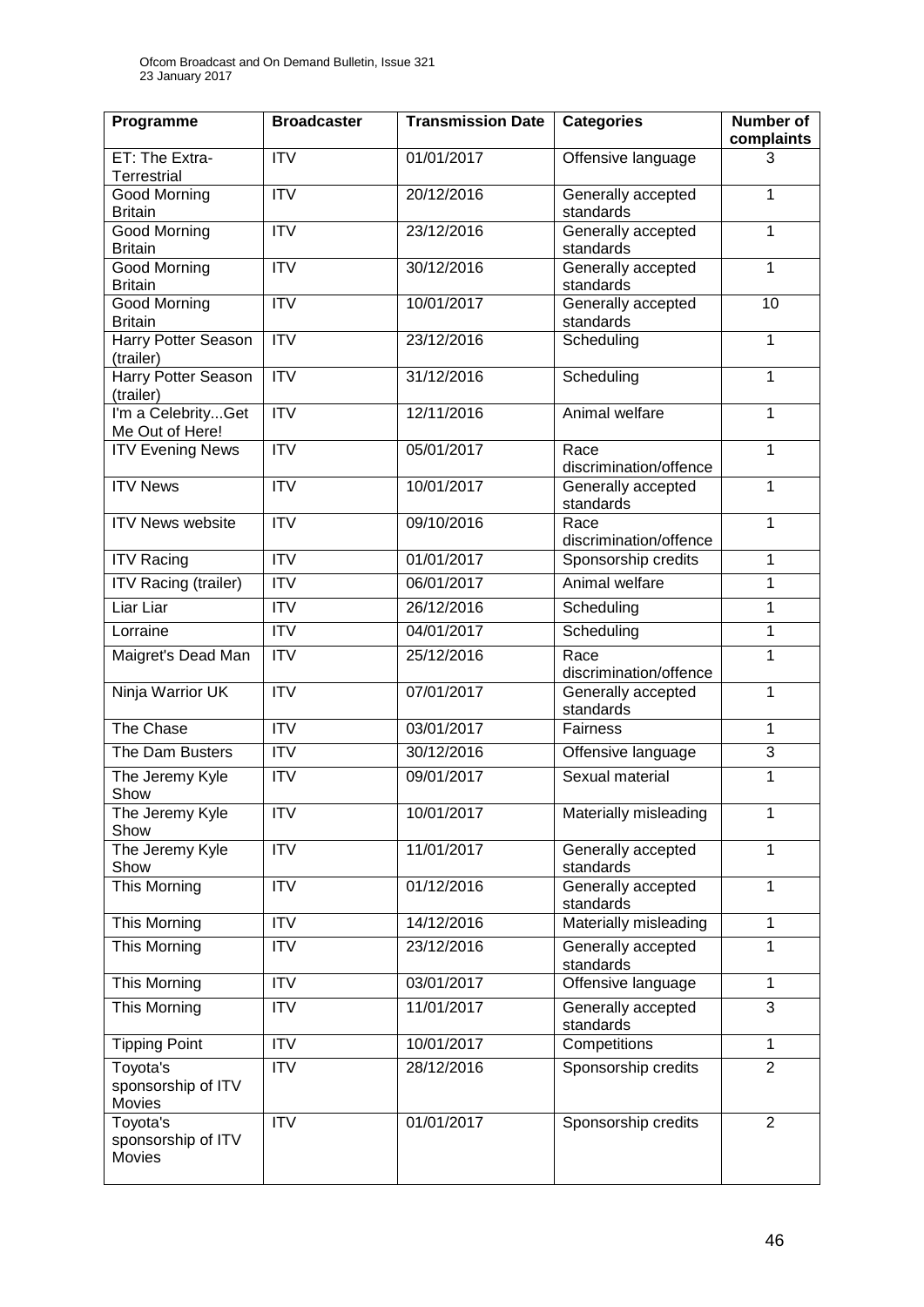| Programme                                       | <b>Broadcaster</b>         | <b>Transmission Date</b> | <b>Categories</b>                           | <b>Number of</b><br>complaints |
|-------------------------------------------------|----------------------------|--------------------------|---------------------------------------------|--------------------------------|
| Toyota's<br>sponsorship of ITV<br><b>Movies</b> | <b>ITV</b>                 | various                  | Sponsorship credits                         |                                |
| Toyota's<br>sponsorship of ITV<br>Movies        | $\overline{IV}$            | various                  | Sponsorship credits                         | 1                              |
| You've Been<br>Framed                           | <b>ITV</b>                 | 10/12/2016               | <b>Disability</b><br>discrimination/offence | 1                              |
| <b>ITV News Tyne</b><br><b>Tees</b>             | <b>ITV Tyne Tees</b>       | 21/12/2016               | Generally accepted<br>standards             | $\mathbf{1}$                   |
| <b>Educating Joey</b><br>Essex (trailer)        | ITV2                       | 18/12/2016               | Religious/Beliefs<br>discrimination/offence | $\mathbf{1}$                   |
| The Jeremy Kyle<br>Show                         | ITV <sub>2</sub>           | 10/01/2017               | Generally accepted<br>standards             | $\mathbf{1}$                   |
| James O'Brien                                   | <b>LBC 97.3 FM</b>         | 06/01/2017               | Race<br>discrimination/offence              | $\overline{1}$                 |
| Katie Hopkins                                   | <b>LBC 97.3 FM</b>         | 26/12/2016               | Due impartiality/bias                       | $\mathbf{1}$                   |
| Katie Hopkins                                   | <b>LBC 97.3 FM</b>         | 02/01/2017               | Race<br>discrimination/offence              | $\overline{\mathbf{4}}$        |
| <b>Nick Ferrari</b>                             | LBC 97.3 FM                | 20/12/2016               | Generally accepted<br>standards             | 1                              |
| Nick Ferrari                                    | <b>LBC 97.3 FM</b>         | 21/12/2016               | Race<br>discrimination/offence              | 1                              |
| It Was Alright in the<br>1970s                  | More4                      | 05/01/2017               | Offensive language                          | 1                              |
| Ex on the Beach<br>(trailer)                    | <b>MTV</b>                 | 22/12/2016               | <b>Nudity</b>                               | 1                              |
| The Roast of Donald<br>Trump                    | My <sub>5</sub>            | 16/11/2016               | <b>Disability</b><br>discrimination/offence | $\mathbf{1}$                   |
| The Science of<br>Laughter                      | n/a                        | 09/01/2017               | Animal welfare                              | $\mathbf{1}$                   |
| Programming                                     | New Style Radio<br>98.7 FM | 17/12/2016               | Crime and disorder                          | 1                              |
| Peppa Pig                                       | Nick Jr. too               | 22/12/2016               | Gender<br>discrimination/offence            | $\mathbf{1}$                   |
| Vesti                                           | <b>NTV Mir Baltic</b>      | 18/10/2016               | Due impartiality/bias                       | $\mathbf{1}$                   |
| Haven                                           | Pick TV                    | 04/01/2017               | Scheduling                                  | 1                              |
| Carl Spencer                                    | Radio Aire                 | 16/12/2016               | Generally accepted<br>standards             | 1                              |
| <b>News</b>                                     | Rother FM                  | 16/12/2016               | Other                                       | $\mathbf{1}$                   |
| <b>RT News</b>                                  | <b>RT</b>                  | 06/01/2017               | Due impartiality/bias                       | 1                              |
| Tales of The<br>Unexpected: Skin                | <b>Sky Arts</b>            | 15/12/2016               | <b>Nudity</b>                               | $\mathbf{1}$                   |
| Sky Cinema (trailer)                            | <b>Sky Channels</b>        | various                  | Materially misleading                       | 1                              |
| Paper Review                                    | <b>Sky News</b>            | 07/01/2017               | Generally accepted<br>standards             | $\mathbf{1}$                   |
| Press Preview                                   | <b>Sky News</b>            | 06/01/2017               | Generally accepted<br>standards             | 1                              |
| <b>Sky News</b>                                 | <b>Sky News</b>            | 27/12/2016               | Due accuracy                                | $\mathbf{1}$                   |
| <b>Sky News</b>                                 | <b>Sky News</b>            | 30/12/2016               | Generally accepted<br>standards             | $\mathbf{1}$                   |
| <b>Sky News</b>                                 | <b>Sky News</b>            | 01/01/2017               | Due accuracy                                | $\mathbf{1}$                   |
| <b>Sky News</b>                                 | <b>Sky News</b>            | 03/01/2017               | Due accuracy                                | $\mathbf{1}$                   |
| <b>Sky News</b>                                 | <b>Sky News</b>            | 03/01/2017               | Materially misleading                       | $\mathbf{1}$                   |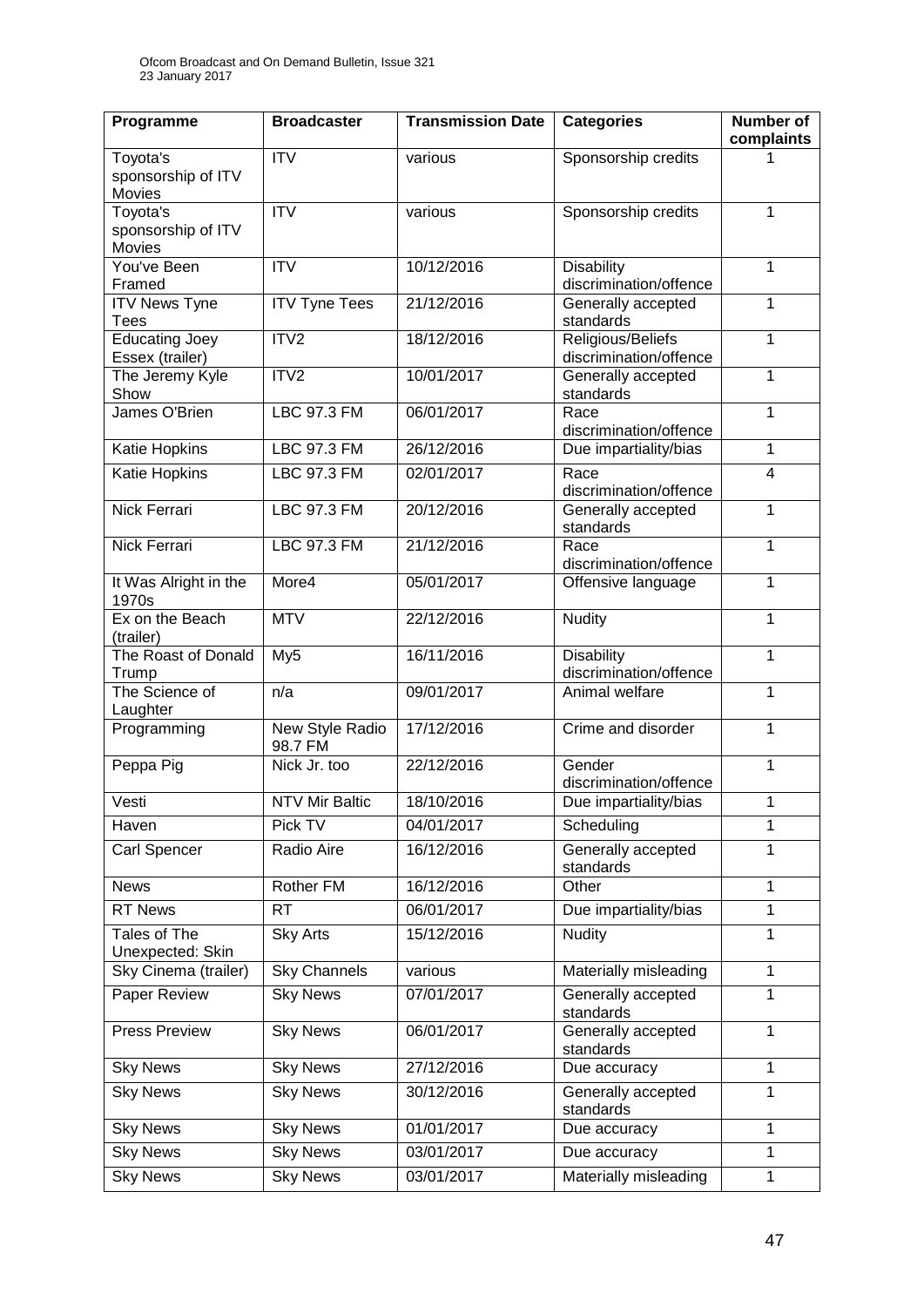| Programme                                 | <b>Broadcaster</b>  | <b>Transmission Date</b> | <b>Categories</b>                | <b>Number of</b><br>complaints |
|-------------------------------------------|---------------------|--------------------------|----------------------------------|--------------------------------|
| <b>Sky News</b>                           | <b>Sky News</b>     | 05/01/2017               | Due accuracy                     | 1                              |
| <b>Sky News</b>                           | <b>Sky News</b>     | 07/01/2017               | Generally accepted<br>standards  | 1                              |
| Sophy Ridge on<br>Sunday                  | <b>Sky News</b>     | 08/01/2017               | Offensive language               | 6                              |
| Sunrise                                   | <b>Sky News</b>     | 03/01/2017               | Due accuracy                     | 1                              |
| The Pledge                                | <b>Sky News</b>     | 05/01/2017               | Due accuracy                     | 1                              |
| <b>Delicious</b>                          | Sky1                | 30/12/2016               | Animal welfare                   | 1                              |
| The Last Dragon<br>Slayer                 | Sky1                | 26/12/2016               | Violence                         | 1                              |
| <b>England v Scotland</b><br>(trailer)    | STV                 | 10/11/2016               | Generally accepted<br>standards  | 1                              |
| 70s 80s 90s Show<br>with Steve Lee        | Susy Radio<br>103.4 | 14/12/2016               | Generally accepted<br>standards  | $\overline{1}$                 |
| James Whale                               | <b>TalkRadio</b>    | 20/12/2016               | Sexual material                  | $\mathbf{1}$                   |
| Julia Hartley-Brewer                      | <b>TalkRadio</b>    | 02/12/2016               | Due impartiality/bias            | $\overline{2}$                 |
| <b>Weekend Sports</b><br><b>Breakfast</b> | Talksport           | 07/01/2017               | Materially misleading            | 1                              |
| Say Yes To The<br><b>Dress</b>            | <b>TLC</b>          | 16/12/2016               | Offensive language               | 1                              |
| <b>Toddlers and Tiaras</b>                | <b>TLC</b>          | 10/12/2016               | Under 18s in<br>programmes       | 1                              |
| Skönhetsfällan                            | TV3 (Sweden)        | various                  | Gender<br>discrimination/offence | 1                              |
| Casillero del Diablo<br>sponsorship       | Various             | various                  | Sponsorship credits              | 1                              |
| Online Istikhra                           | Venus TV            | 02/01/2017               | Materially misleading            | 1                              |
| Ruhamiilaj                                | Venus TV            | 11/12/2016               | Charity appeals                  | 1                              |

#### **Complaints assessed under the General Procedures for investigating breaches of broadcast licences**

For more information about how Ofcom assesses complaints about broadcast licences, go to: https://www.ofcom.org.uk/ data/assets/pdf file/0019/31942/general[procedures.pdf](https://www.ofcom.org.uk/__data/assets/pdf_file/0019/31942/general-procedures.pdf)

| Licensee                 | <b>Licensed service</b> | <b>Categories</b> |
|--------------------------|-------------------------|-------------------|
| Gloucester FM            | <b>Gloucester FM</b>    | Key               |
|                          |                         | Commitments       |
| Pulse Media Broadcasting | Pulse                   | Kev               |
| Limited                  |                         | Commitments       |
| Murfin Media Ltd         | <b>Sunshine Radio</b>   | Format            |

#### **Complaints assessed under the Procedures for investigating breaches of rules for On Demand programme services**

| Programme      | Service name            | Service provider | <b>Categories</b> | Number of<br>complaints |
|----------------|-------------------------|------------------|-------------------|-------------------------|
| Demolition Man | Sky Cinema on<br>Demand | Sky UK Limited   | Other             |                         |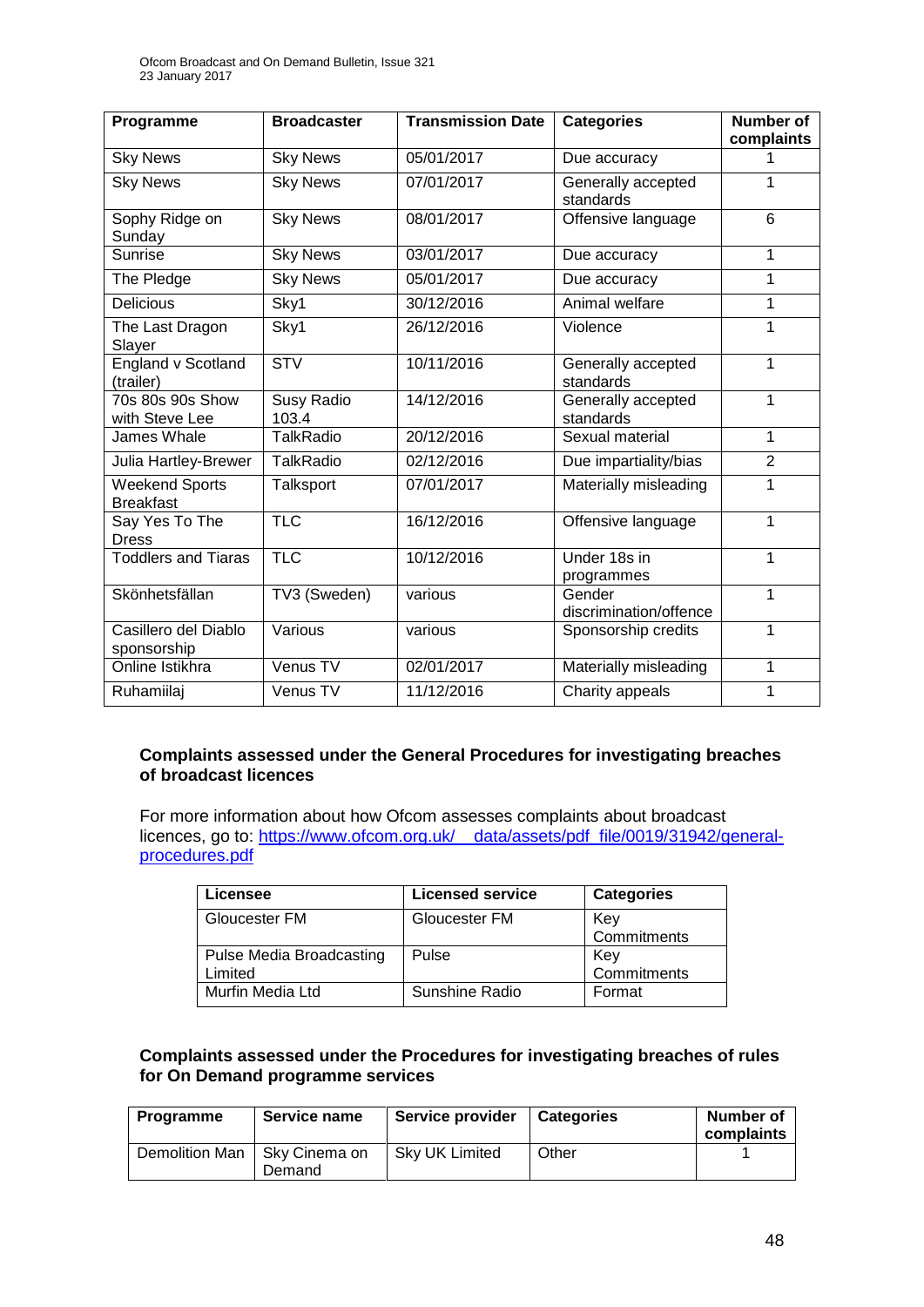For more information about how Ofcom assesses complaints about on demand services, go to:

https://www.ofcom.org.uk/ data/assets/pdf\_file/0033/74499/procedures[investigating-breaches.pdf](https://www.ofcom.org.uk/__data/assets/pdf_file/0033/74499/procedures-investigating-breaches.pdf)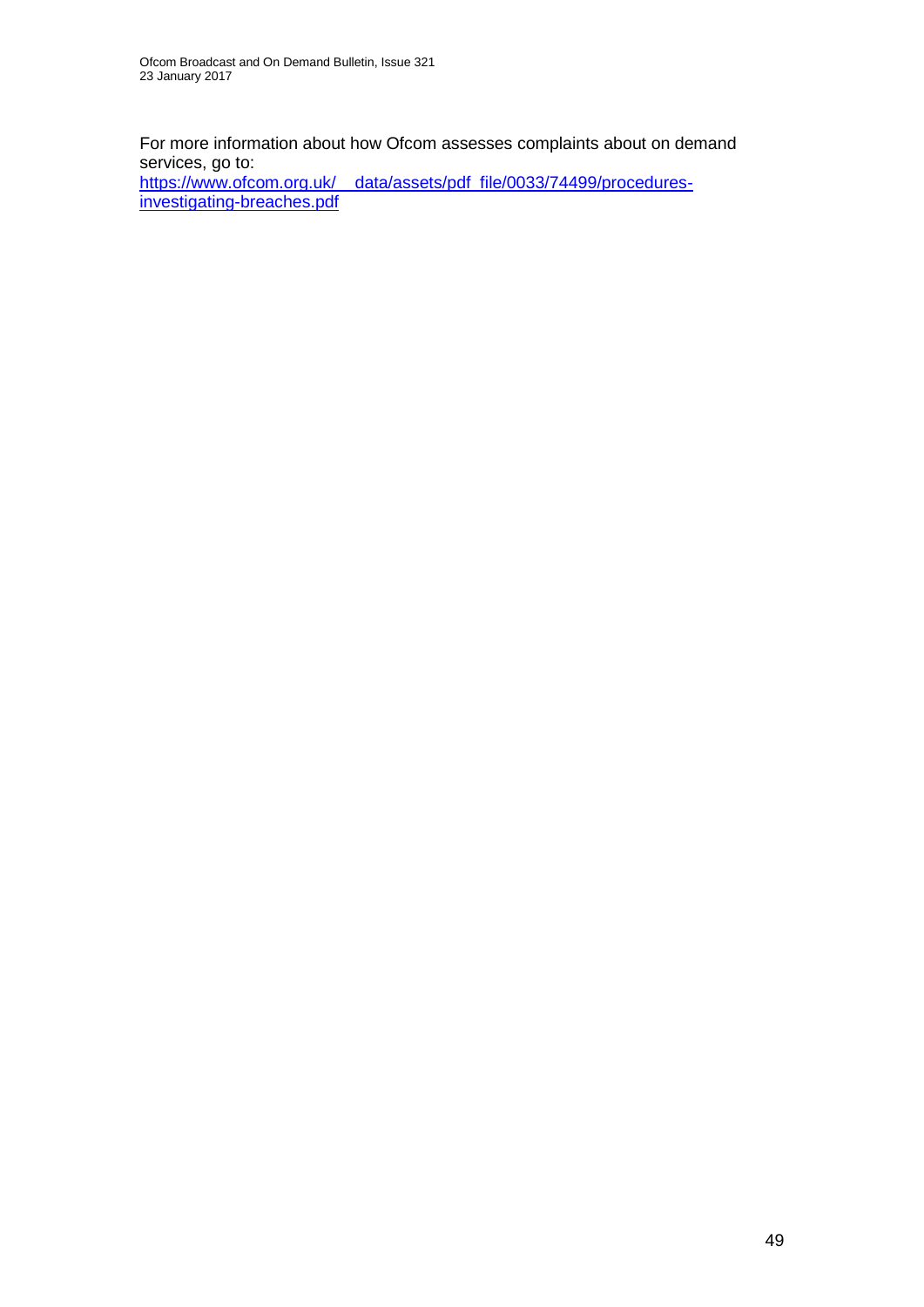## **Complaints outside of remit**

Here are alphabetical lists of complaints received by Ofcom that fell outside of our remit. This is because Ofcom is not responsible for regulating the issue complained about. For example, the complaints were about the content of television, radio or on demand adverts, accuracy in BBC programmes or an on demand service does not fall within the scope of regulation.

For more information about what Ofcom's rules cover, go to: [http://consumers.ofcom.org.uk/complain/tv-and-radio-complaints/what-does-ofcom](http://consumers.ofcom.org.uk/complain/tv-and-radio-complaints/what-does-ofcom-cover/)[cover/](http://consumers.ofcom.org.uk/complain/tv-and-radio-complaints/what-does-ofcom-cover/)

#### **Complaints about television or radio programmes**

For more information about how Ofcom assesses complaints about television and radio programmes, go to:

[https://www.ofcom.org.uk/\\_\\_data/assets/pdf\\_file/0020/55109/breaches-content](https://www.ofcom.org.uk/__data/assets/pdf_file/0020/55109/breaches-content-standards.pdf)[standards.pdf](https://www.ofcom.org.uk/__data/assets/pdf_file/0020/55109/breaches-content-standards.pdf)

| Programme                 | <b>Broadcaster</b>         | <b>Transmission Date</b> | <b>Categories</b>                           | <b>Number of</b> |
|---------------------------|----------------------------|--------------------------|---------------------------------------------|------------------|
| Newsnight                 | BBC <sub>1</sub>           | 10/01/2017               | Due impartiality/bias                       | complaints       |
| South Today               | <b>BBC 1 South</b>         | 08/01/2017               | Due accuracy                                | 1                |
| <b>Cunk on Christmas</b>  | <b>BBC iPlayer</b>         | 29/12/2016               | Religious/Beliefs<br>discrimination/offence | 1                |
| <b>BBC News</b>           | <b>BBC News</b><br>Channel | 10/01/2017               | Due impartiality/bias                       | 1                |
| Today                     | <b>BBC Radio 4</b>         | 12/01/2017               | Due impartiality/bias                       | 1                |
| World at One              | <b>BBC Radio 4</b>         | 11/01/2017               | Due impartiality/bias                       | 1                |
| Advertisement             | <b>Cartoon Network</b>     | 09/01/2017               | Advertising content                         | 1                |
| Advertisement             | <b>CBS Reality</b>         | 05/01/2017               | Advertising content                         | 1                |
| Advertisement             | Channel 4                  | 31/12/2016               | Advertising content                         | 1                |
| Advertisement             | Drama                      | 01/01/2017               | Advertising content                         | 1                |
| Advertisement             | Film4                      | 30/12/2016               | Advertising content                         | 1                |
| Advertisement             | Fox                        | 29/12/2016               | Advertising content                         | 1                |
| Advertisement             | <b>ITV</b>                 | 26/10/1984               | Advertising content                         | 1                |
| Advertisement             | <b>ITV</b>                 | 04/01/2017               | Advertising content                         | 1                |
| Advertisement             | ITV <sub>2</sub>           | 12/01/2017               | Advertising content                         | $\mathbf{1}$     |
| Advertisement             | <b>ITVBe</b>               | 27/12/2016               | Advertising content                         | 1                |
| Nigel Farage (Pre-<br>TX) | LBC 97.3 FM                | 09/01/2017               | Outside of remit                            | 3                |
| Advertisement             | Pick TV                    | 12/01/2017               | Advertising content                         | 1                |
| Advertisement             | Sky                        | 06/01/2017               | Advertising content                         | 1                |
| Advertisement             | <b>Sky Channels</b>        | various                  | Advertising minutage                        | 1                |
| Sky News Website          | <b>Sky News</b><br>Website | 03/01/2017               | Outside of remit                            | 1                |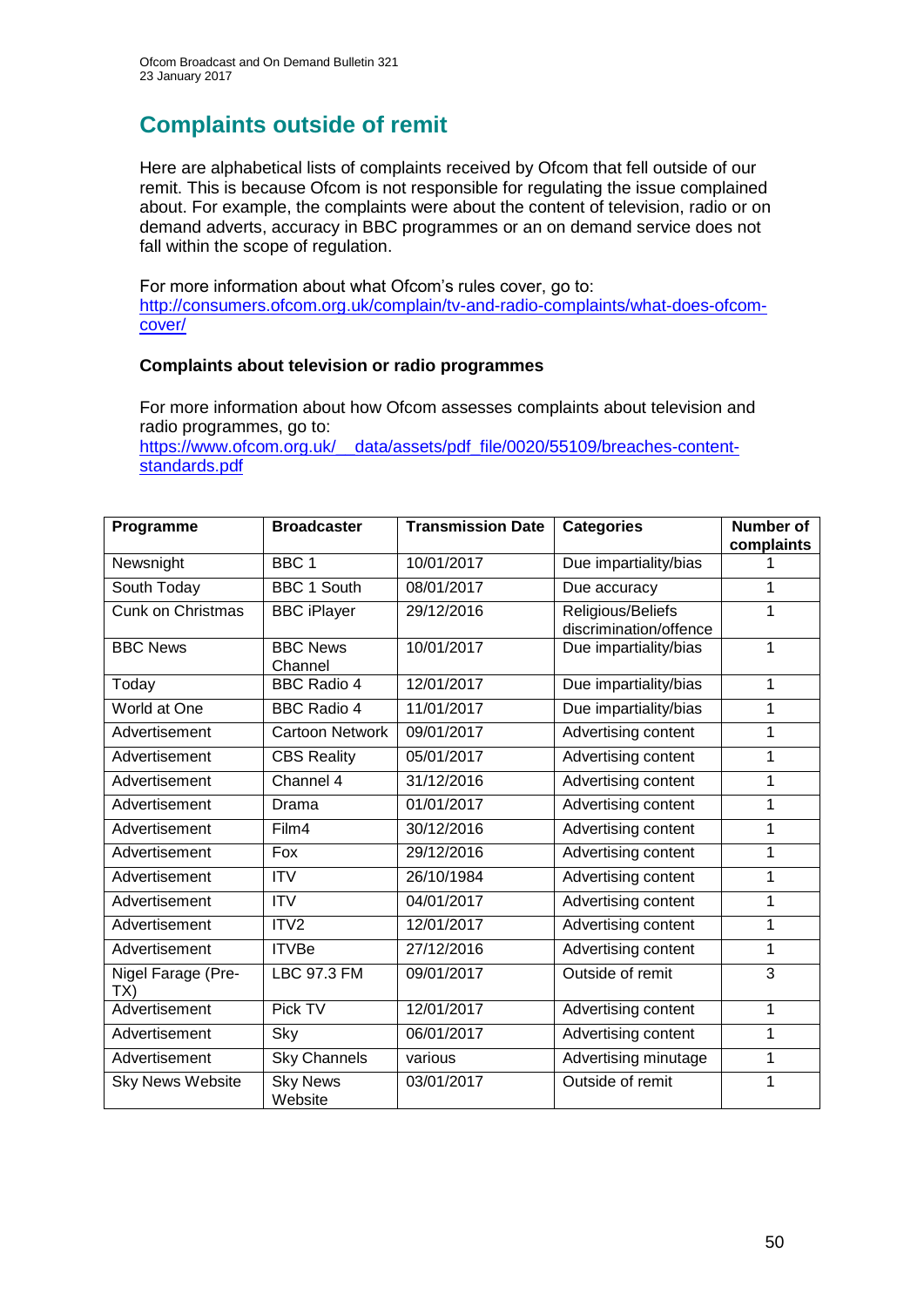### **Complaints about on demand services**

| Programme               | Service name   | <b>Accessed date</b> | <b>Categories</b>     | Number of<br>complaints |
|-------------------------|----------------|----------------------|-----------------------|-------------------------|
| The Jihadi Next<br>Door | <b>Netflix</b> | 08/01/2017           | Crime and<br>disorder |                         |

For more information about how Ofcom assesses complaints about on demand services, go to: [http://stakeholders.ofcom.org.uk/binaries/broadcast/on](http://stakeholders.ofcom.org.uk/binaries/broadcast/on-demand/rules-guidance/rules_and_guidance.pdf)[demand/rules-guidance/rules\\_and\\_guidance.pdf](http://stakeholders.ofcom.org.uk/binaries/broadcast/on-demand/rules-guidance/rules_and_guidance.pdf)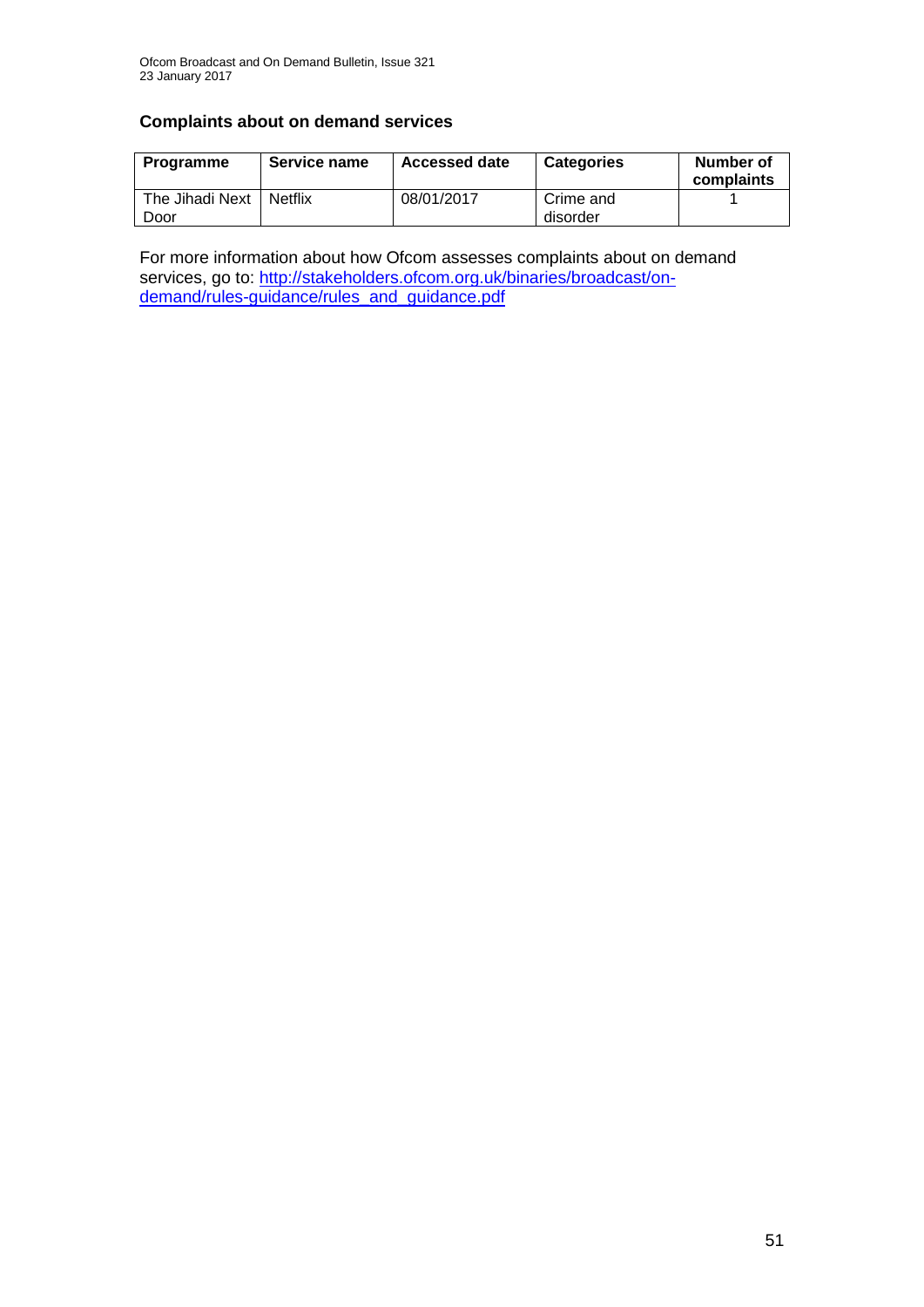### **Investigations List**

If Ofcom considers that a broadcaster or service provider may have breached its codes, rules, licence condition or other regulatory requirements, it will start an investigation.

**It is important to note that an investigation by Ofcom does not necessarily mean the broadcaster or service provider has done anything wrong. Not all investigations result in breaches of the codes, rules, licence conditions or other regulatory requirements being recorded.**

Here are alphabetical lists of new investigations launched between 3 and 15 January 2017.

**Investigations launched under the Procedures for investigating breaches of content standards for television and radio**

| Programme          | <b>Broadcaster</b>         | <b>Transmission date</b> |
|--------------------|----------------------------|--------------------------|
| Live at the Apollo | <b>Comedy Central</b>      | 25 December 2016         |
| The Hub            | Radio Dawn<br>(Nottingham) | 26 December 2016         |
| <b>News</b>        | Radio Sangam               | various                  |
| Studio 66 Mornings | Television X               | 14 November 2016         |

For more information about how Ofcom assesses complaints and conducts investigations about content standards on television and radio programmes, go to: https://www.ofcom.org.uk/ data/assets/pdf file/0020/55109/breaches-content[standards.pdf](https://www.ofcom.org.uk/__data/assets/pdf_file/0020/55109/breaches-content-standards.pdf)

#### **Ofcom is investigating the operation of the following TLCS licences:**

| <b>Licensee</b>            | <b>Licensed Service</b>            |
|----------------------------|------------------------------------|
| <b>ARY Network Limited</b> | <b>ARY News</b>                    |
| <b>ARY Network Limited</b> | <b>ARY Digital</b>                 |
| <b>ARY Network Limited</b> | <b>ARY QTV</b>                     |
| <b>ARY Network Limited</b> | <b>ARY World News</b>              |
| <b>ARY Network Limited</b> | <b>ARY Entertainment</b>           |
| <b>ARY Network Limited</b> | QTV - Islamic Education<br>Channel |

#### **Investigations launched under the Procedures for investigating breaches of rules for On Demand programme services**

| Programme | Service provider                  |
|-----------|-----------------------------------|
| Various   | <b>BabeFox</b>                    |
| Various   | P <sub>110</sub> Media<br>Limited |